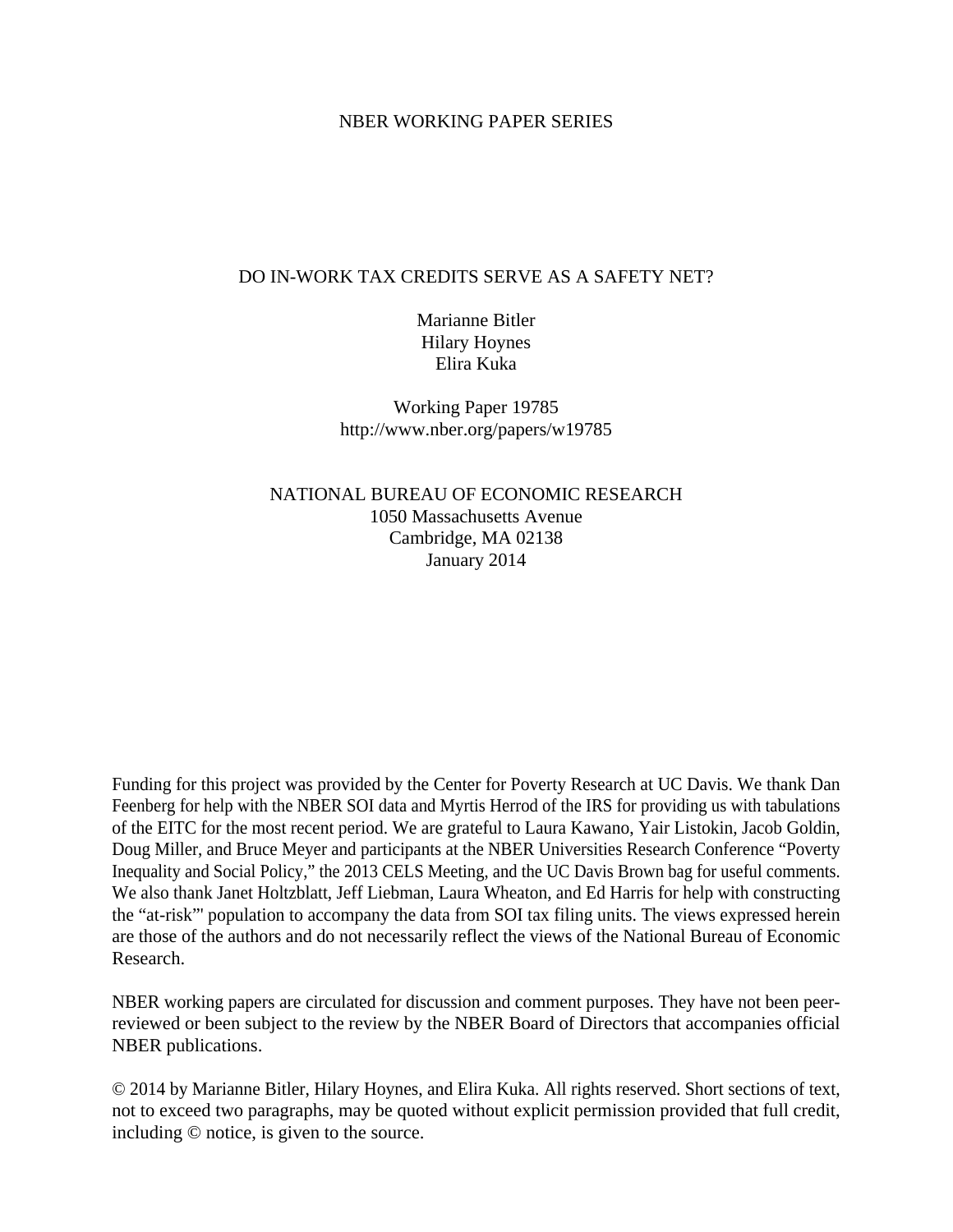Do In-Work Tax Credits Serve as a Safety Net? Marianne Bitler, Hilary Hoynes, and Elira Kuka NBER Working Paper No. 19785 January 2014 JEL No. H2,I28,I3

## **ABSTRACT**

The cash and near cash safety net in the U.S. has undergone a dramatic transformation in the past fifteen years. Federal welfare reform has led to the "elimination of welfare as we know it" and several tax reforms have substantially increased the role of "in-work"' assistance. In 2010, we spent more than 5 dollars on the Earned Income Tax Credit (EITC) for every dollar spent on cash benefits through Temporary Assistance for Needy Families (TANF), whereas in 1994 on the eve of federal welfare reform these programs were about equal in size. In this paper, we evaluate and test whether the EITC satisfies a defining feature of a safety net program—that it responds to economic need. In particular, we explore how EITC participation and expenditures change with the business cycle. The fact that the EITC requires earned income leads to a theoretical ambiguity in the cyclical responsiveness of the credit. We use administrative IRS data to examine the relationship between business cycles and the EITC program. Our empirical strategy relies on exploiting differences in the timing and severity of economic cycles across states. The results show that higher unemployment rates lead to higher EITC recipients and total dollar amounts of credits for married couples. On the other hand, the effect of business cycles on the EITC is insignificant for single individuals, whether measured by recipients or expenditures. In sum, our results show that the EITC serves as an automatic stabilizer for married couples with children but not for the majority of recipients—single parents with children. The patterns we identify are consistent with the predictions of static labor supply theory, and with expectations about how economic shocks are likely to affect one versus two-earner households.

Marianne Bitler Department of Economics University of California, Irvine 3151 Social Science Plaza Irvine, CA 96297 and NBER mbitler@uci.edu

Elira Kuka Department of Economics University of California Davis One Shields Avenue Davis CA 95616 ekuka@ucdavis.edu

Hilary Hoynes Richard & Rhoda Goldman School of Public Policy University of California, Berkeley 2607 Hearst Avenue Berkeley, CA 94720-7320 and NBER hoynes@berkeley.edu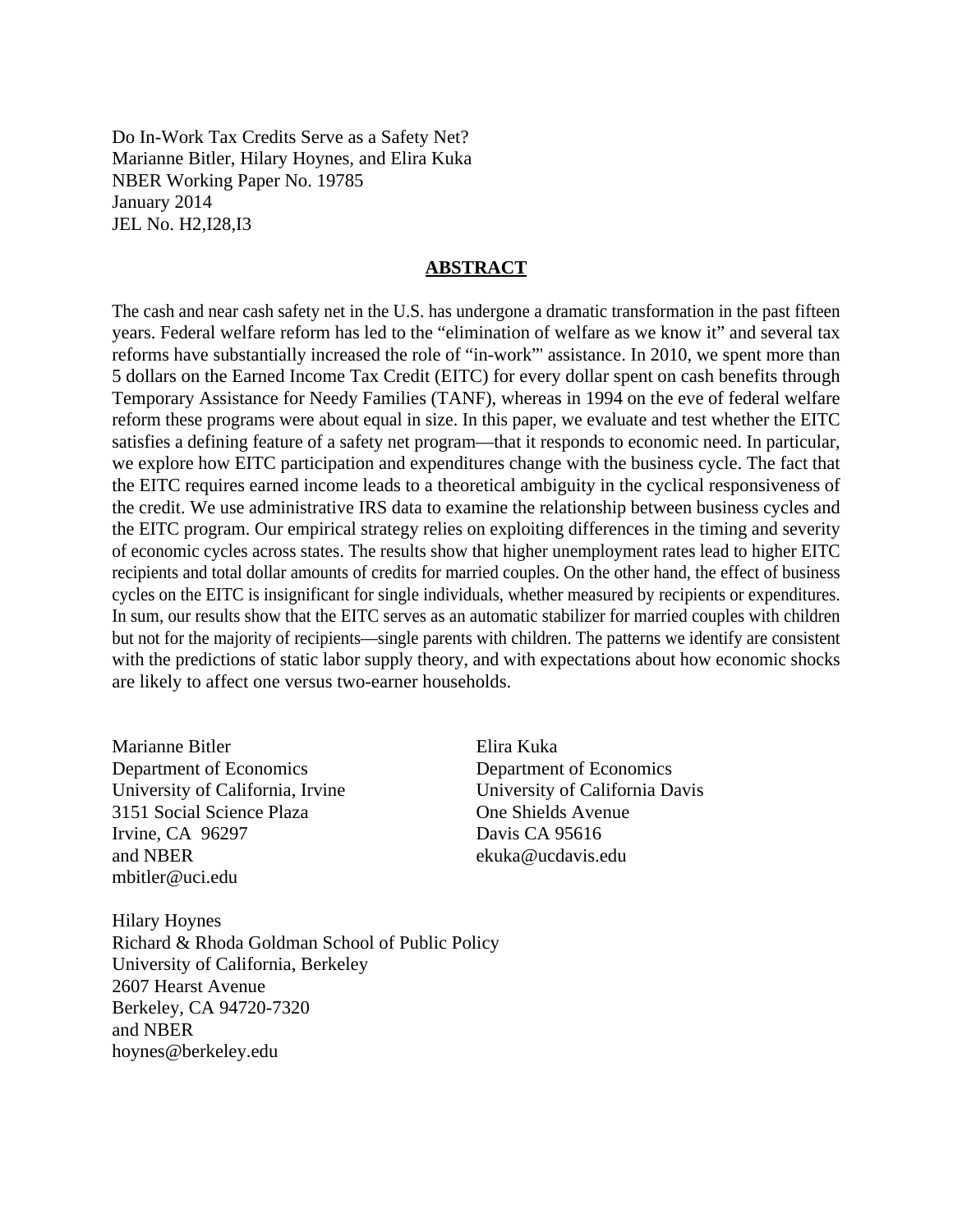#### **1. Introduction**

 $\overline{a}$ 

The Earned Income Tax Credit provides a refundable tax credit to lower income working families through the tax system. As a consequence of legislated expansions in the EITC and the dismantling of welfare through the 1996 welfare reform, the EITC is now the most important cash transfer program for these families (Bitler and Hoynes 2011). In 2010, the EITC reached 27.8 million tax filers at a total cost of \$60.9 billion. Almost 20 percent of tax filers receive the EITC, and the average credit amount is \$2,194.

One feature of a safety net program is that it raises incomes at the bottom of the income distribution. Using this definition, the EITC is the most important safety net program for low-income families with children: the recent release by the U.S. Census of the Supplemental Poverty measure reveals that in 2011 the EITC lifted 4.7 million children from poverty, more than any other program (Short 2012)<sup>1</sup>. Among all persons in the U.S. there is only one government program that lifts more persons from poverty – Social Security (Short 2012).

A second key feature of a safety net is that protection increases in times of need. For example, a negative shock to family earnings as a result of job loss is mitigated by social insurance benefits (e.g., unemployment compensation), public assistance benefits (e.g., food stamps), as well as (for higher income families) the progressive income tax system (Auerbach and Feenberg 2000). Kniesner and Zilliak (2002) refer to these as "explicit" income smoothing (e.g., transfers) and "implicit" income smoothing (e.g., taxes). This stabilizing feature of the EITC has not been explored and is the focus of our work.

To examine this issue, we use high quality administrative data on tax returns from the Internal Revenue Service. We focus on estimating the relationship between business cycles and the EITC recipients and expenditures. Our empirical strategy relies on exploiting differences in the timing and severity of economic cycles across states. We measure the business cycle using the state unemployment rate in a panel fixed effects model.

A defining feature of the EITC, and a general characteristic of "in-work" assistance programs, is

<sup>&</sup>lt;sup>1</sup> This calculation includes the combined anti-poverty effects for the EITC and the child tax credit.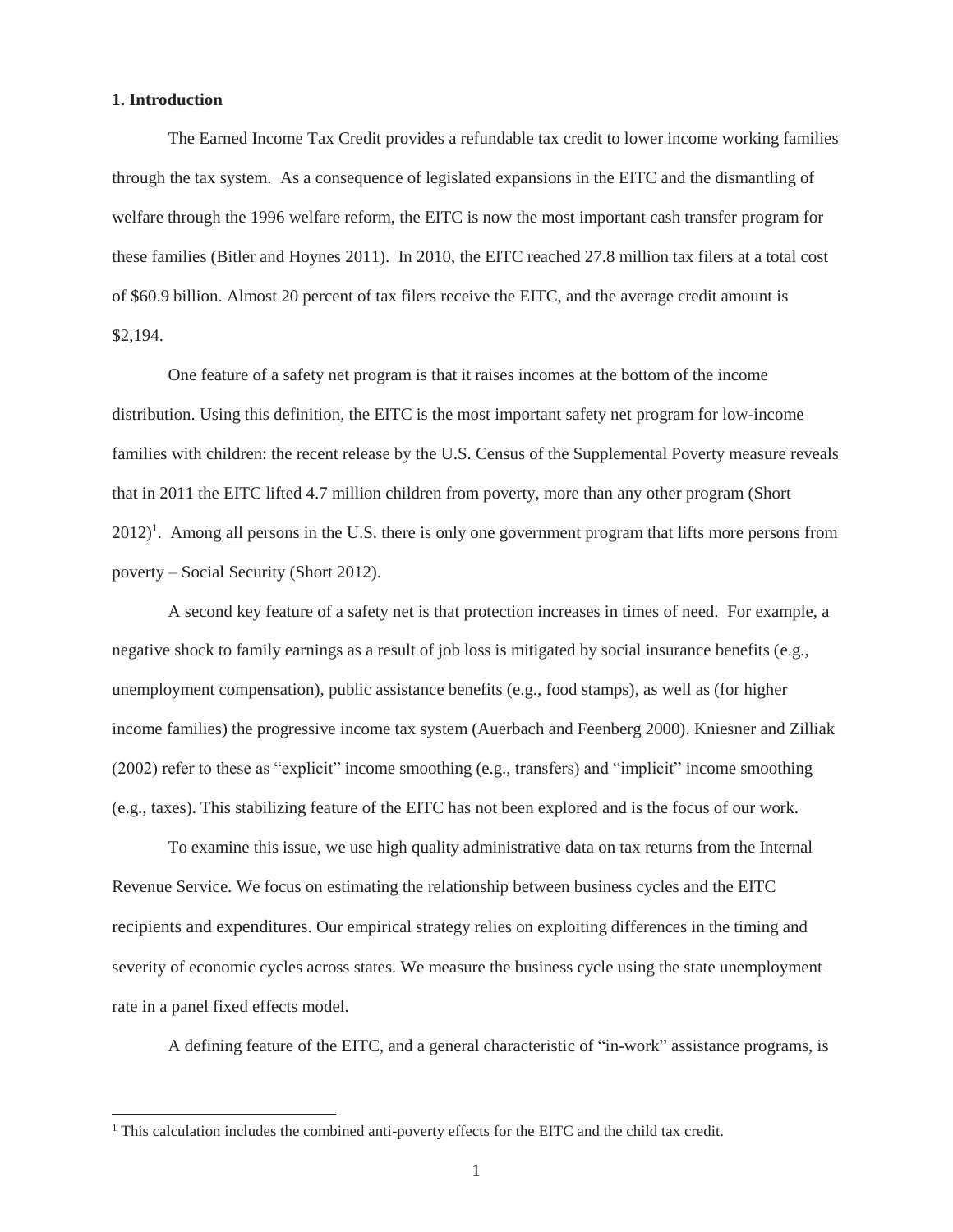that positive earnings are required for eligibility for the tax credit. The prior literature has established that the EITC has led to sizable increases in the employment rates of single mothers (Eissa and Liebman 1996, Meyer and Rosenbaum 2000, 2001) and has led to modest reductions in the employment of married women (Eissa and Hoynes 2004). Given the earnings requirement at the center of EITC eligibility, the response of the EITC to cycles (and economic need) is theoretically ambiguous. On the one hand, a downturn may lead to higher rates of EITC participation – if downturn-induced decreases in earnings move taxpayers into the EITC eligibility range for income. On the other hand, a downturn could lead to lower rates of EITC participation – if downturn-induced decreases in employment bring earnings to zero.

This ambiguous role of the EITC in the presence of economic shocks has been discussed by some legal scholars in the context of assessing the tradeoffs of efficiency, equity and stabilization (Listokin 2012, Ryan 2013). And more generally, it is well known that a progressive income tax structure serves as an automatic stabilizer (see e.g., Auerbach and Feenberg 2000). However, ours is the first study to empirically examine this stabilizing feature of the EITC, to explore differences across groups of taxpayers, and to place such a discussion in the context of labor supply theory.

Our estimates suggest that the net effect of cycles on the EITC varies across different family types. We find that higher unemployment rates—our primary measure of downturns in the business cycle—lead to higher rates of EITC recipiency and total dollar amounts of credits per tax unit for married couples with children.<sup>2</sup> This suggests that for married couples, an adverse labor market shock causes them to move to a lower level in the earnings distribution relative to where they would have been absent the shock, leading to more participation in the program. In contrast, the effect of business cycles on use of the EITC is negative (but statistically insignificant) for single tax filers with children, whether measured by recipiency rates or expenditures per tax unit. This is consistent with expectations for a "one earner" labor supply model – whereby job loss would eliminate family earnings thus reducing EITC participation. Thus on net, we find the EITC stabilizes income for married couples with children but not for the majority

<sup>&</sup>lt;sup>2</sup> Throughout our analysis, all recipient counts and expenditure amounts are expressed relative to a population denominator. For the central EITC results, the populations are the total within-cell number of potential tax filing units calculated from the CPS ASEC. When we compare results across safety-net programs, however, we use the total population of persons in each state and year as the denominator. Details are provided below.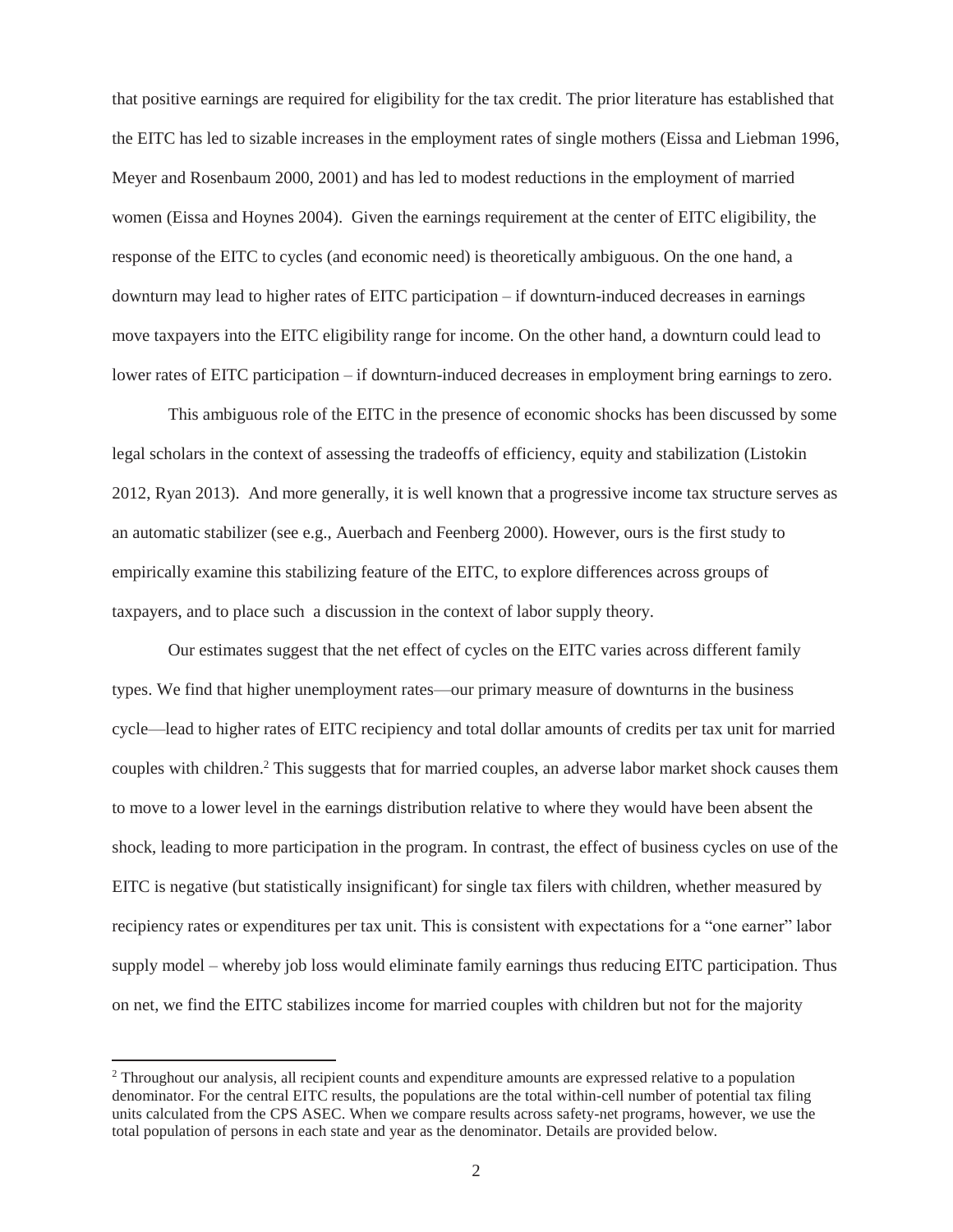group of recipients, single parents with children.

Our main results use data for 1996−2008; 1996 being the start of the period during which EITC rules and real benefits have been relatively constant and 2008 being the last year that the IRS Statistics of Income micro data are available. We collapse this data to cells defined by state, tax year, marital (filing) status, and number of children. We then estimate models separately for different demographic groups defined by marital status and number of children. Using more aggregate data, we are able to extend this analysis through 2010, enabling us to capture effects during the full Great Recession. The results are similar for this period to those for our main sample period which spans 1996-2008.

To put these results in context, we compare our results to estimates of the cyclicality of other key safety net programs including Unemployment Compensation, Food Stamps, and TANF. Our estimates imply that a 1 percentage point increase in the unemployment rate leads to a 6.1 percent increase in the EITC recipiency rate for married couples with children. Filers without children, who are eligible for a much smaller credit, also exhibit counter-cyclical movements – a one percentage point increase in the unemployment rate leads to a 3.2 percent increase in the recipiency rate. The largest group of recipients, single filers with children, shows a small negative (pro-cyclical) but insignificant response to the unemployment rate. Overall, pooling all tax filers, EITC recipiency rates are modestly counter-cyclical, with a one percentage point increase in the unemployment rate leading to a 1.8 percent increase in the number of recipients per tax unit and a 2.2 percent increase in the number of recipients per capita. We show that the EITC exhibits less countercyclical movement than do TANF, Food Stamps, and Unemployment Compensation. Estimating similar models for the same time period for recipients in each of these programs per capita, we find that a one percentage point increase in the unemployment rate leads to an increase in caseloads per capita of 8.4 percent for Food Stamps, 7.7 percent for TANF, and 14.5 percent for Unemployment Insurance payments (UI).

As a second way to put these results in context, we use the March Current Population Survey to explore how the EITC affects the cyclicality of income. In particular, we estimate the effects of unemployment on poverty rates, using similar state panel data models. Our baseline results use the official poverty measure, which depends on a family's pre-tax cash income. We then recalculate poverty

3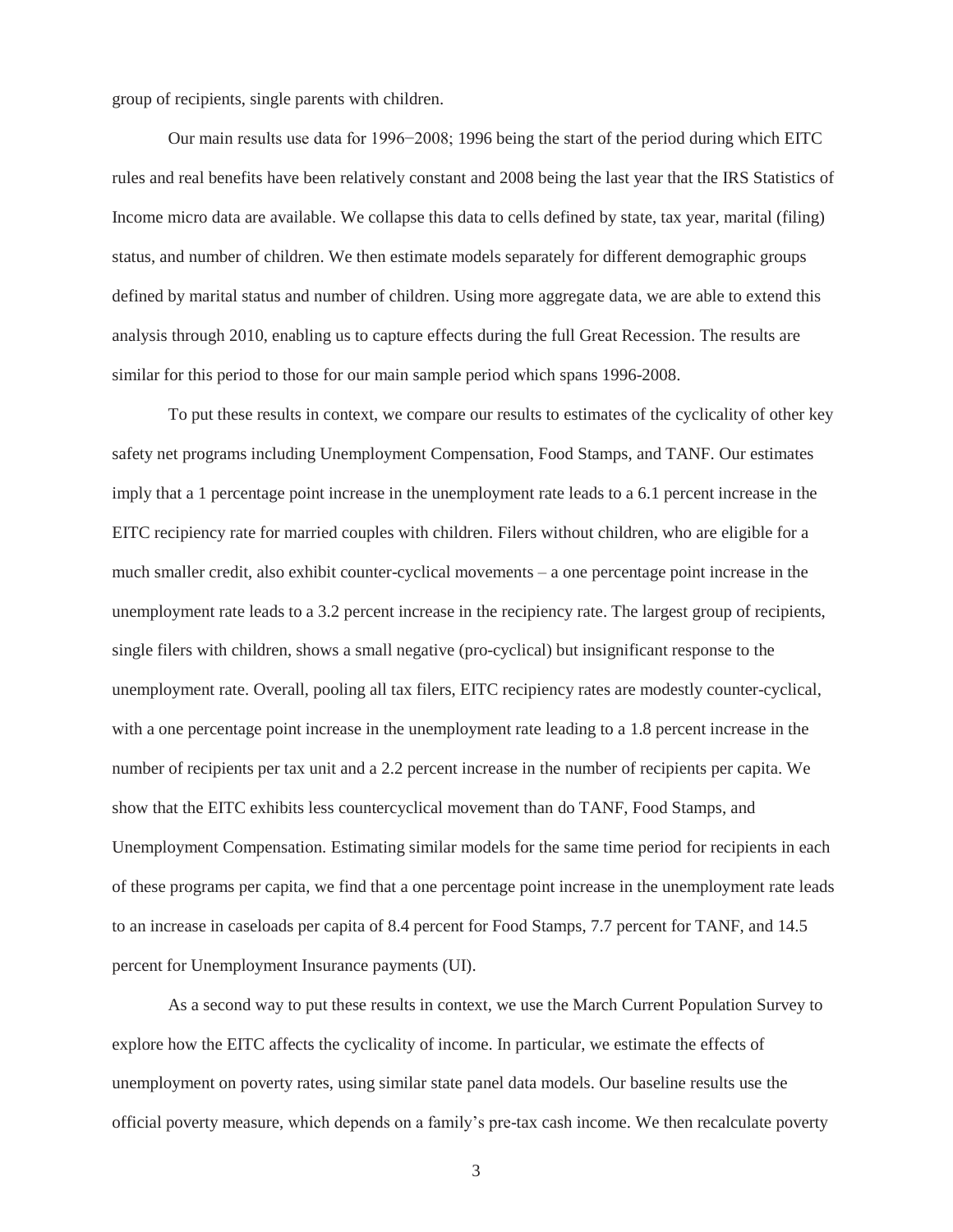rates adding our measure of the imputed EITC (using the NBER TAXSIM model) to pre-tax cash income. Consistent with the analysis of administrative SOI tax data, poverty fluctuates less across the business cycle due to the EITC, with the strongest protective aspect of the EITC being among married couples with children.

These results are valuable for several reasons. First, the Great Recession is the first "test" of our safety net in the post-welfare reform era (Bitler and Hoynes 2010). Given the recent decrease in use of traditional welfare programs (TANF) that acted as automatic stabilizers in the past, it is important to understand how this recession is affecting the American population and poverty among them. Secondly, as many OECD countries adopt similar in-work policies (Owens, 2005), understanding the effect of business cycles on in-work programs like the EITC is fundamental for policy makers' decision making and budget planning. Third, given the rising importance of the EITC within the federal income tax system, learning about the automatic stabilizing features of the EITC is important, and up until now, this question was largely unstudied. Our results show that for those who remain in the labor market, the phase-out region of the credit is stabilizing but the phase-in region is de-stabilizing.

The remainder of this paper proceeds as follows. Section 2 outlines the EITC and the recent evolution of the safety net and discusses the relevant theoretical predictions. Section 3 discusses the data and Section 4 presents our empirical model. The results are presented in Section 5, sensitivity analysis is in Section 6, and we conclude in Section 7.

## **2. The EITC, the Prior Literature, and Theoretical Predictions**

The U.S. safety net for low-income families has undergone a dramatic transformation in the past fifteen years. Many aspects of this transformation are illustrated in Figure 1. In this figure, we plot real per capita expenditures from 1980 to 2011 (2010 for the EITC) for the three main cash or near-cash programs for low-income families with children: the EITC, Temporary Assistance for Needy Families (TANF), and Food Stamps (now called SNAP or the Supplemental Nutrition Assistance Program). The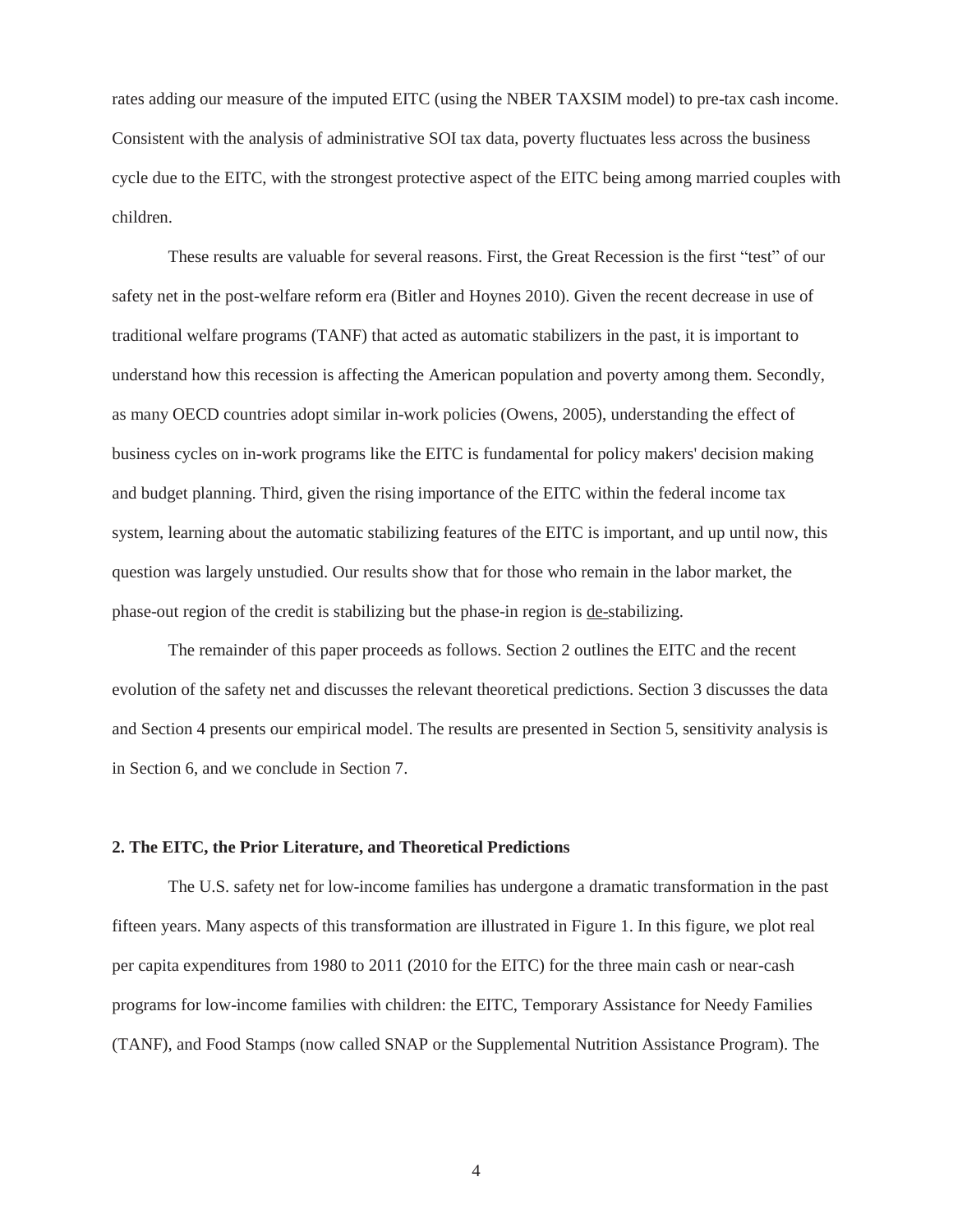shaded regions are contractionary periods, annualized periods based on the NBER recession dates.<sup>3</sup>

The expansion of the EITC between 1986 and 1998, coupled with the decline in cash welfare expenditures beginning with the welfare waivers of the early 1990s and continuing through the 1996 federal welfare reform, led to the rise in the importance of the EITC and a corresponding fall in the importance of cash welfare (TANF). By 2010, spending on the EITC was almost five and a half dollars for every dollar on TANF cash benefits (in 1994, on the eve of federal welfare reform, these programs were about equal in size). This evolution represents a tremendous change in the safety net for low-income families with children – a transformation from out-of-work aid (cash welfare) to in-work aid (EITC).

As is suggested by Figure 1, the EITC is now one of the most costly cash or near-cash safety net programs for low-income families with children. In 2010, the most recent year for which data are available, the EITC was received by 26 million families (or more accurately tax filing units, which can include single individuals as well), at a cost of almost \$60 billion. This amounts to an average credit of about \$2,240 (IRS 2011).

The EITC is distributed through the federal tax system, and the goal is to increase the after-tax income of lower earning taxpayers, primarily those with children, while incentivizing work. The EITC schedule has three regions. In the first, known as the phase-in region, the credit is phased in at a constant rate: for each dollar earned, taxpayers currently receive 34−40 cents from the credit. In the second region, the flat region, taxpayers receive the maximum amount of EITC benefit. In the phase-out region, the credit is phased out at a constant rate: taxpayers lose 16−20 cents of credit for each extra dollar earned. Figure 2 illustrates the relationship between earned income and the EITC for the largest group of recipients, single filers with two children. The *x*-axis is annual earned income and the *y*-axis is the 2012 EITC amount. The potential income transfer is substantial – the maximum credit is \$5,236 and the phaseout range extends to earned income of \$41,952. There are separate schedules for taxpayers depending on

<sup>&</sup>lt;sup>3</sup> The official NBER recession dating is monthly; this figure presents annual data. We constructed an annual series for contractions based on the official monthly dates, augmented by examination of the peaks and troughs in the national unemployment rate. See Bitler and Hoynes (2010) for more information on the annual dating.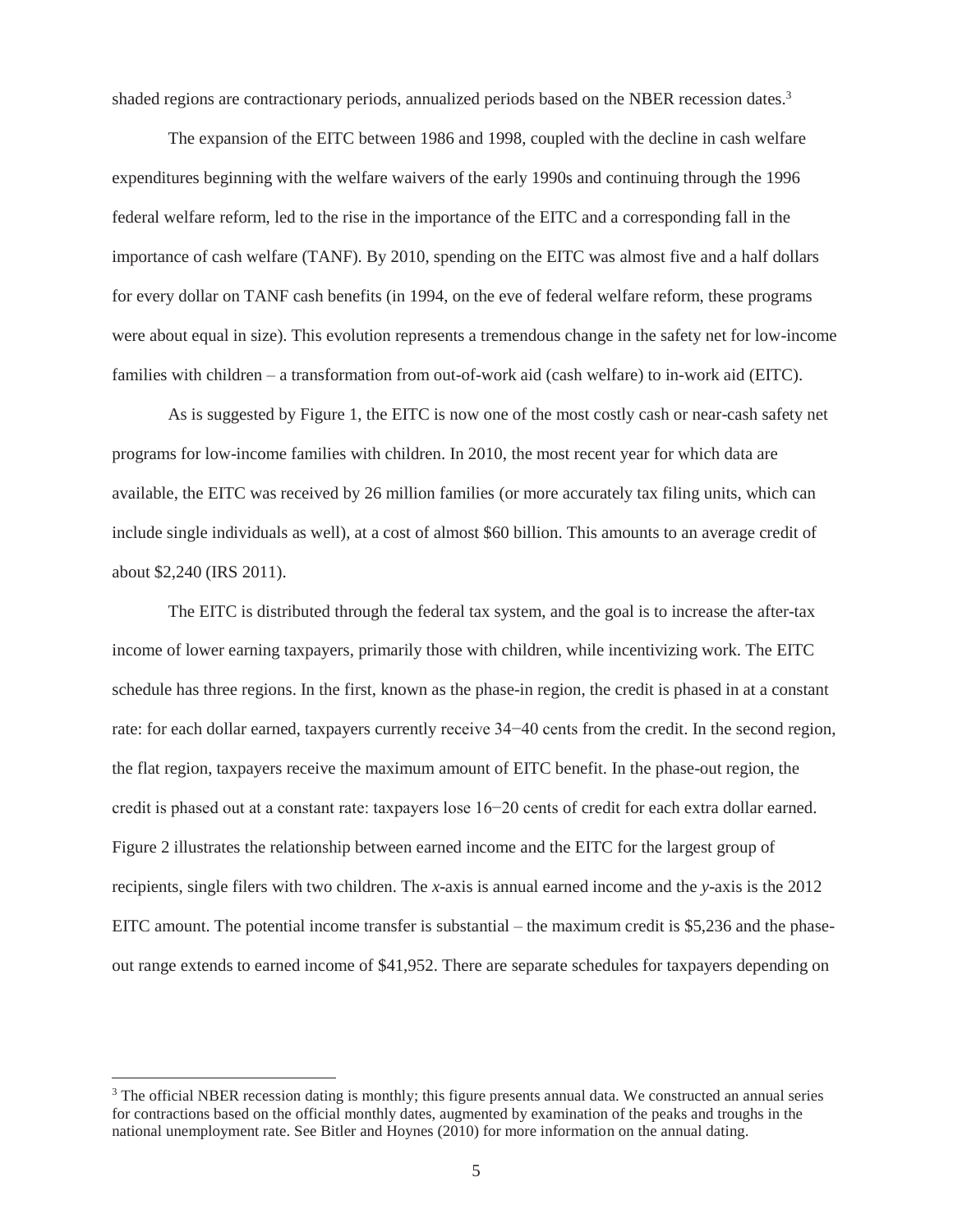the number of children, and in some years, marital status.<sup>4</sup> Importantly, individuals without children are only eligible for a very small credit—in 2012 the maximum benefit for childless filers is \$475, less than one-tenth the size of the credit for two-child families.<sup>5</sup>

Enacted in 1975, the EITC has been expanded by tax legislation a number of times in the subsequent years (in 1986, 1990, 1993, 2001, and 2009). Although the basic shape of the EITC schedule has remained the same (as in Figure 2), these various expansions have led to changes in the credit's subsidy rate in the phase-in region and tax rate in the phase-out region as well as changes in the maximum EITC benefit. Figure 3 illustrates these benefit changes to the EITC over time. In particular, we plot the real maximum credit by year and number of children for each year between 1983 and 2012. The 1993 expansion is the most significant, introducing the relatively small credit for childless taxpayers and a second higher benefit schedule for those with two or more children compared to those with one child. The 2009 expansion, introduced as part of the federal stimulus, introduced a separate even more generous schedule for those with three or more children.

Table 1 provides summary statistics for 2008, the most recent tax year in the micro SOI data (the data are discussed more fully below). In 2008 there were 24.4 million tax returns with an EITC claim for a total cost of \$50.5 billion. Returns with an EITC claim represent 18.6 percent of the total tax returns filed that year. The table shows that the recipients are split between singles with children (58.7%), married couples with children (19.4%) and taxpayers without children (21.9%). In 2008, the average credit per filer was \$2,613 for single parents with children, \$2,471 for married couples with children, and \$253 for childless individuals. Overall, the majority of the dollars spent on the program go to families with children: 74.1% of the credit dollars go to single filers with children and 23.2% go to married filers with children. The small share of dollars claimed among those without children (2.7%) reflects their much

<sup>4</sup> Beginning in 2002, the phase-out range was increased for married taxpayers filing jointly. In 2012, the end of the phase out range for these taxpayers is about \$5,000 higher than for singles. This difference has been expanding over time; for example it was \$1,000 higher than for singles during 2002-2004 and \$2000 higher during 2005-2007. <sup>5</sup> Adjusted gross income (AGI) also plays a role in calculating EITC eligibility and benefits. First, AGI must also be less than the amount at the end of the phase-out region. Second, for filers in the phase-out region, their credit is the lower of the credit calculated based on earned income and the credit based on AGI. When we analyze EITC eligibility (e.g., as in Table 3 and Figure 4 below) we use only earned income and do not impose the AGI requirement. For more information on the EITC program, see Eissa and Hoynes (2006) and Hotz and Scholz (2003).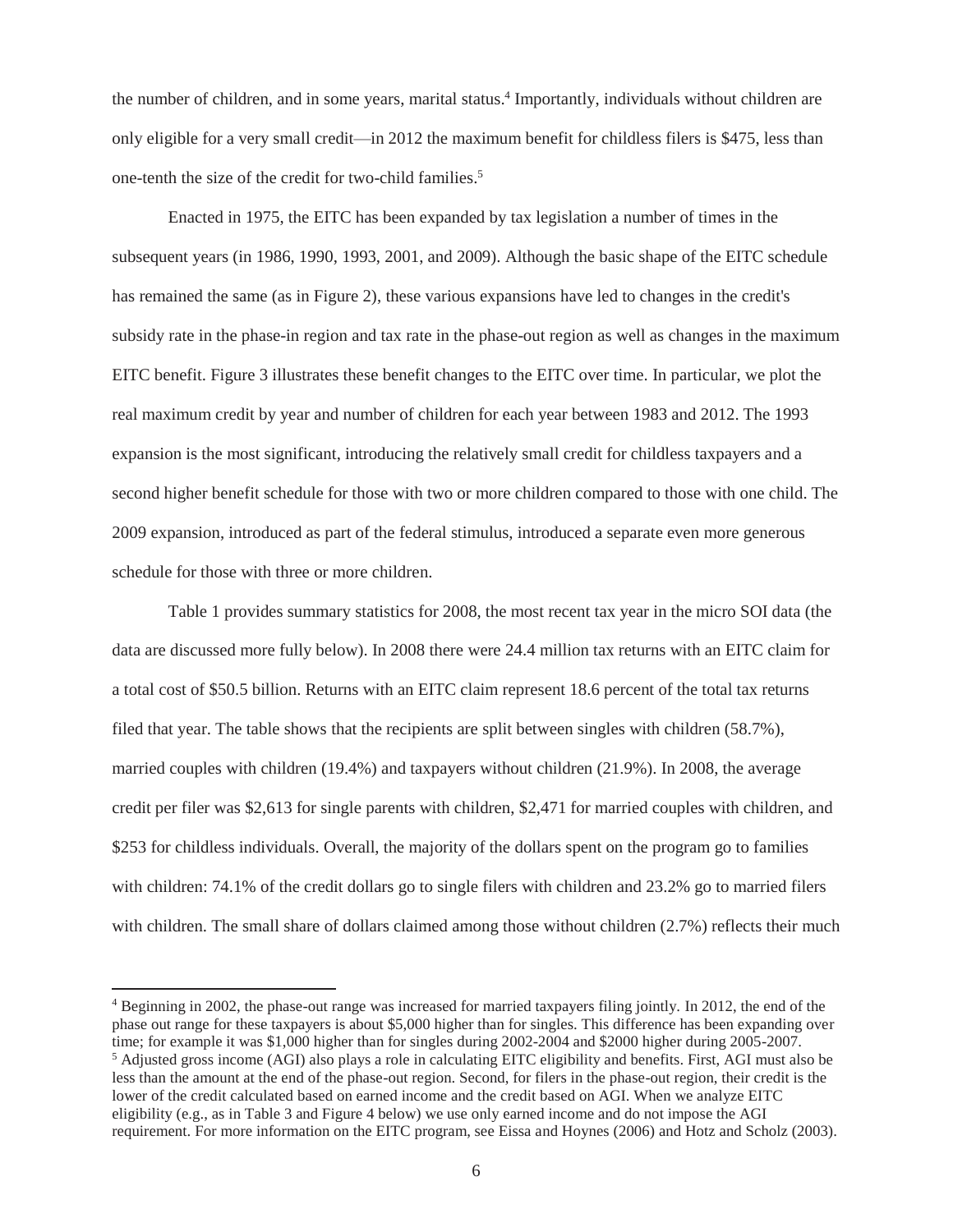lower potential and actual credit amounts.

 $\overline{a}$ 

A substantial literature uses the EITC expansions to estimate the impact of the credit on labor supply. Among single-earner families with children, labor-supply theory predicts an increase in employment. However, hours of work (earnings) for those already in the labor market are predicted to decline.<sup>6</sup> Because the EITC is based on family income, the credit leads to a very different set of incentives for married taxpayers. Among secondary earners in married couples, the EITC is expected to reduce employment and hours worked for those already in the labor force (Eissa and Hoynes 2004). The prior literature provides consistent and robust evidence that the EITC increases the employment of single mothers (Eissa and Liebman 1996, Meyer and Rosenbaum 2000, 2001). Additionally, the research shows that the EITC leads to modest reductions in the employment of married women (Eissa and Hoynes 2004). There is less evidence supporting the prediction of a negative intensive margin response on either hours or earnings (for a review see Eissa and Hoynes 2006). Work by Saez (2010) and Chetty et al. (2013) suggests intensive margin adjustments for some workers.

In addition, because eligibility for the EITC is tied to marital status and the presence and number of children, an expansion in the credit could theoretically lead to changes in these demographic outcomes. The research, however, suggests that the EITC neither impacts fertility (Baughman and Dickert-Conlin, 2009) nor family formation (Dickert-Conlin 2002; Ellwood, 2000, Herbst 2011).7 Recent work shows that the EITC has important effects beyond income and earnings; additional family income from the EITC leads to improvements in maternal and infant health (Hoynes et al., 2012, Evans and Garthwaite 2010, Baker 2008) and children's cognitive achievement (Dahl and Lochner 2012).

We contribute to the literature by evaluating and testing whether the EITC satisfies a defining feature of a safety-net program – use of such programs should go up in times of economic need. In

<sup>&</sup>lt;sup>6</sup> The prediction depends where the taxpayer is in the EITC schedule. If she is in the phase-in region, the EITC leads to an ambiguous impact on hours worked due to the negative income effect and positive substitution effect. In the flat region and phase-out region, the EITC leads to an unambiguous reduction in hours worked. Moreover, some taxpayers with earnings beyond the phase-out region may choose to reduce their hours of work and take advantage of the credit.

 $^7$  This finding is consistent with the broader literature finding that the elasticity of fertility with respect to transfers from income support programs is very small (Moffitt 1998).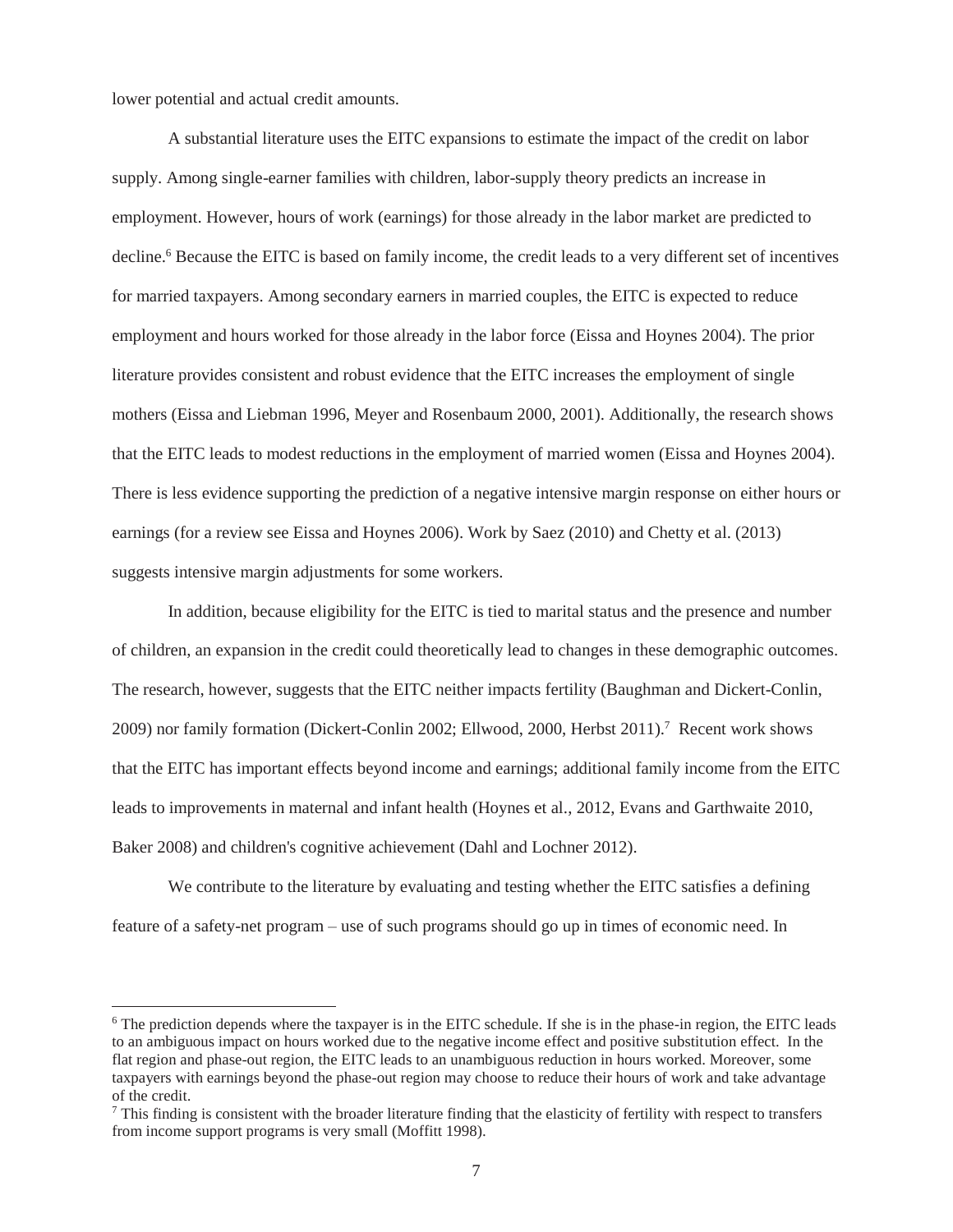particular, we explore how EITC participation and expenditures change with the business cycle. This focus links our paper to the empirical literature on the cyclicality of safety-net programs such as food stamps (e.g., Ziliak et al., 2003, Bitler and Hoynes 2010), AFDC/TANF (Blank 2001, Ziliak et al., 2000, Bitler and Hoynes 2010) and other food and nutrition programs (Corsetto 2012). Our paper also contributes to the macro public finance literature on the automatic stabilizing features of the tax system. It is well known that a progressive income tax system stabilizes income in downturns (for recent empirical studies see Auerbach and Feenberg 2000 and Kniesner and Ziliak 2002). The implications of having the non-linear EITC schedule within the more generally progressive federal income tax code have not been explored thus far in the literature.

Predictions about how use of transfer and social insurance programs (AFDC/TANF, Unemployment Compensation, and food stamps) and regular federal income tax payments will respond to economic downturns are straightforward; tax receipts should go down and transfers and UI use should go up. In contrast, theoretical predictions about the effect of cycles on EITC use are ambiguous. As discussed above, eligibility for the EITC requires that earnings are strictly greater than zero and less than the amount defining the end of the phase-out range. On the one hand, a downturn may lead to higher rates of EITC participation – if decreases in earnings disproportionately move taxpayers down into the EITC eligibility range. On the other hand, a downturn could lead to lower EITC participation – if the main effect of the downturn is to cause individuals to leave the labor force; reducing earnings to zero. These two possibilities are illustrated on Figure 2, presented earlier, which shows the EITC schedule for single filers with two children. The right-most arrow shows a reduction in earnings that moves a family into the EITC eligibility range; we label this arrow with a "+" to indicate that this movement leads to an increase in EITC participation. The second (left-most) arrow shows a reduction in earnings that moves a family out of the EITC eligibility range (reducing earnings to zero and leading to a loss of eligibility for the EITC; in addition the family may end up not filing taxes which would also reduce the number of tax filers); we label this arrow with a "−", to indicate that this movement leads to a decrease in EITC participation. The third (middle) arrow illustrates a reduction in earnings, but one that takes place within the EITC eligibility range, leading to a "0" impact on participation.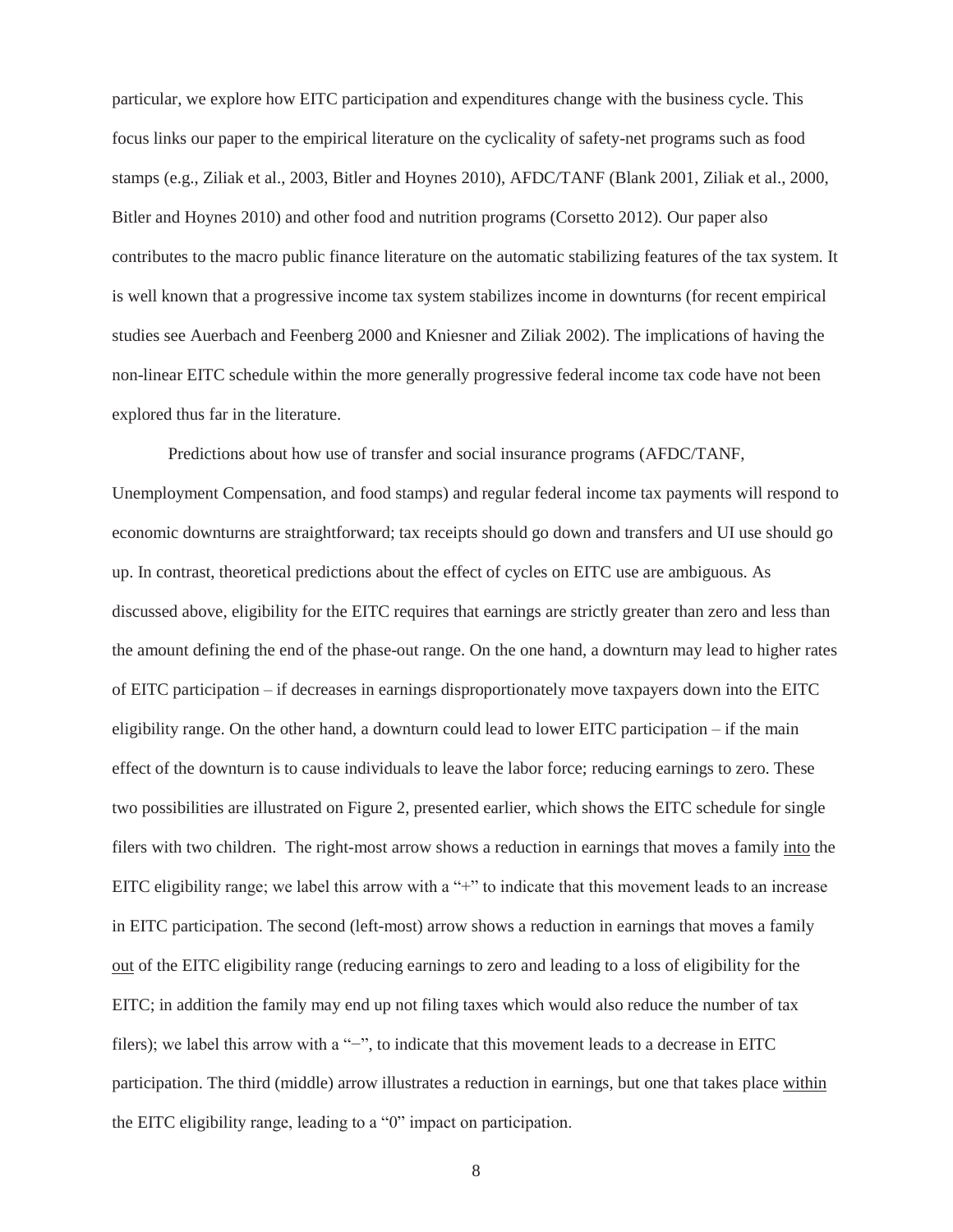One can also examine these different scenarios for earnings losses within the context of EITC dollars received (rather than EITC recipients). This provides another measure of whether the EITC provides income stabilization. A reduction in earnings from above the end of the phase-out range to within the EITC eligible range or movement down within the phase-out range illustrate the incomestabilizing feature of the EITC. However, the movement out of the labor market or a movement down within the phase-in region represents income de-stabilizing features of the EITC. Thus, "The net stabilization effect depends upon the nature of the distribution of shocks to income across the income distribution" (Listokin, 2012, p. 77).

Figure 4 serves to sharpen these theoretical predictions for our demographic groups of interest. Here we present histograms for tax-return-reported earned income in 2006, the peak year prior to the start of the Great Recession. We present the histograms for six demographic groups that correspond to the different EITC schedules: single with no children, married with no children, single with one child, married with one child, single with two or more children, and married with two or more children. For each, the dashed line shows the EITC schedule and we force the *x*- and *y*-axes to have the same scale across all 6 graphs. We limit the sample in each case to those returns with earned income between \$1 and \$60,000. Note that we do not condition on receipt of the EITC, but tabulate the number of returns with each amount of earned income to see how these counts stack up across various points in the EITC schedule and higher earnings amounts.<sup>8</sup> On each graph, we also indicate the share of total filers for that demographic group that are excluded from the histogram (those with earned income that is <=0 or  $>$ \$60,000).

Several observations can be drawn from these figures. First, they well illustrate the variation in the generosity of the schedule across these six groups. The credit is substantially larger for families with children than for those without children and the credit is larger for families with two or more children

<sup>&</sup>lt;sup>8</sup> Our eligibility determination is not exact. First, as we discuss more below, a tax filer without children must be between the ages of 25 and 64 to receive the EITC. We do not observe age in our tax data (nor the flag for aged dependent status). Thus many in the tabulation for filers without children in fact are ineligible for the EITC because they are older than 64 or younger than 25. Additionally, as mentioned above, for some taxpayers eligibility also depends on AGI and here we only use earned income.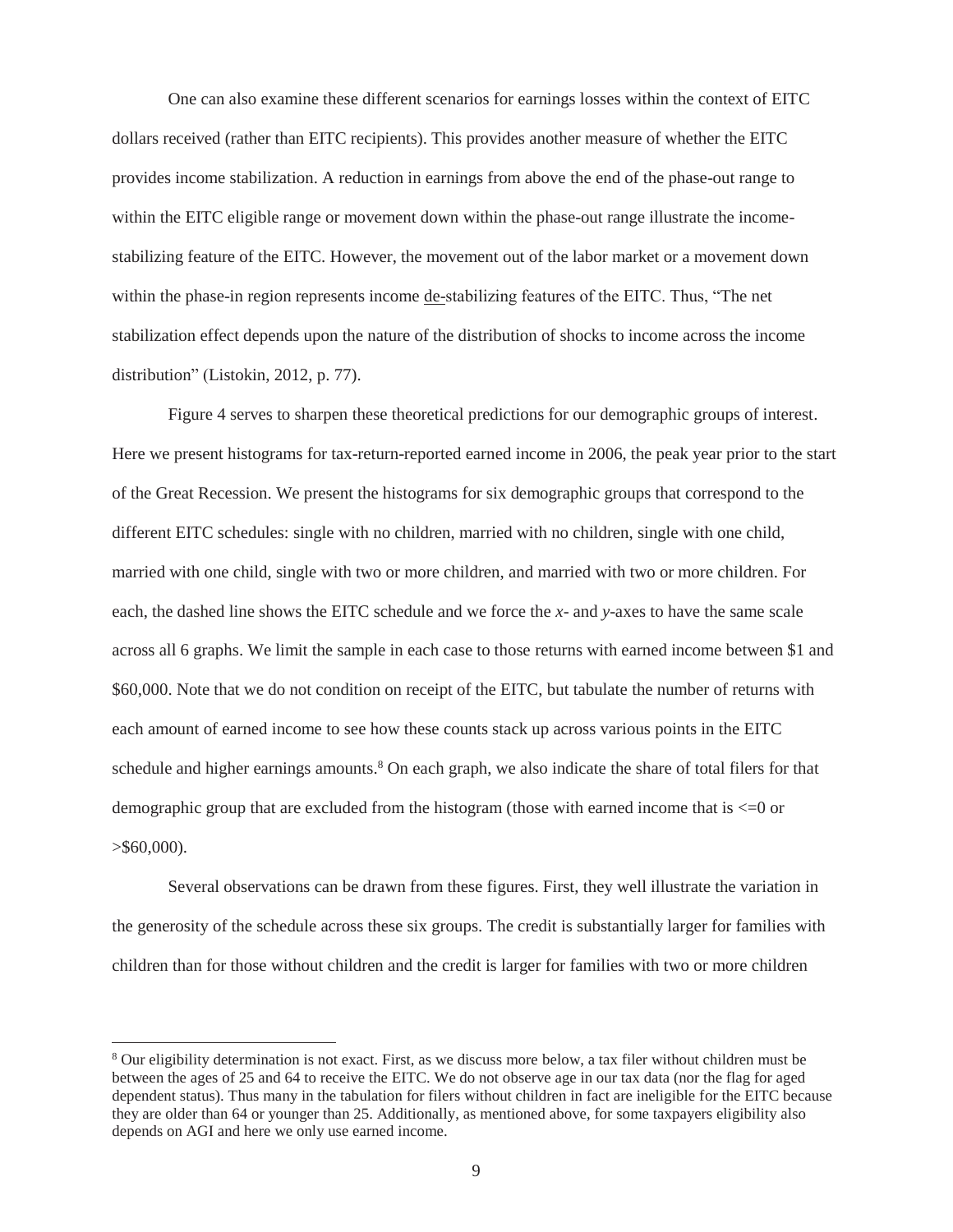than for one-child families. Second, the distribution of earned income for single families with children is shifted considerably to the left of the distribution for married families with children. Only 29.1% of singles with one child and 17.8% of singles with two children have earnings higher than the top of the phase-out range (compared to 75.9% and 74.6% for married families with one and two children). Third, consistent with Saez (2010), there is evidence of clustering at the first kink of the EITC schedule for single families with children.

In addition to the labor-supply channel, it is possible that our results could also capture effects operating through the cyclicality of marriage and fertility. Schaller (2012), for example, estimates that an increase in state unemployment rates leads to small declines in both marriage and divorce rates (between 1.5 and 1.7 percent), with evidence that the marriage effects are permanent while the divorce effects are more temporary. This "endogenous marital status" would operate against the expected labor supply channel – an increase in unemployment would lead to a reduction in the stock of married families which would potentially decrease the number of EITC married filers and increase the number of EITC single filers. The literature on the cyclicality of fertility is more mixed, but many studies document a negative effect of unemployment rates on fertility (e.g., Dehejia and Lleras-Muney 2004, Schaller 2013). These issues are particularly important to consider when we stratify our analysis by marital (filing) status, where a clean interpretation requires that the composition of the sample is not changing with the changes in the unemployment rate. In part to address this issue, we normalize the EITC recipients and expenditures by the population of potential filers (by marital status and number of children). Further, note that when we estimate models for the full, pooled, EITC sample, this issue is less important. Overall, our view is that the potential for endogenous changes in marriage and fertility is likely quite small and second order relative to the changes in labor supply across the cycle.

Given this discussion and the empirical evidence on the distribution of income, we conclude that the effect of a downturn on EITC participation and dollars of stabilization is likely to vary by family structure. Singles with children, due to being in one-earner families and having relatively low earnings, are at higher risk of losing the EITC in the event of an adverse labor market shock. On the other hand, given the higher level of earnings among married couples combined with the presence of two potential

10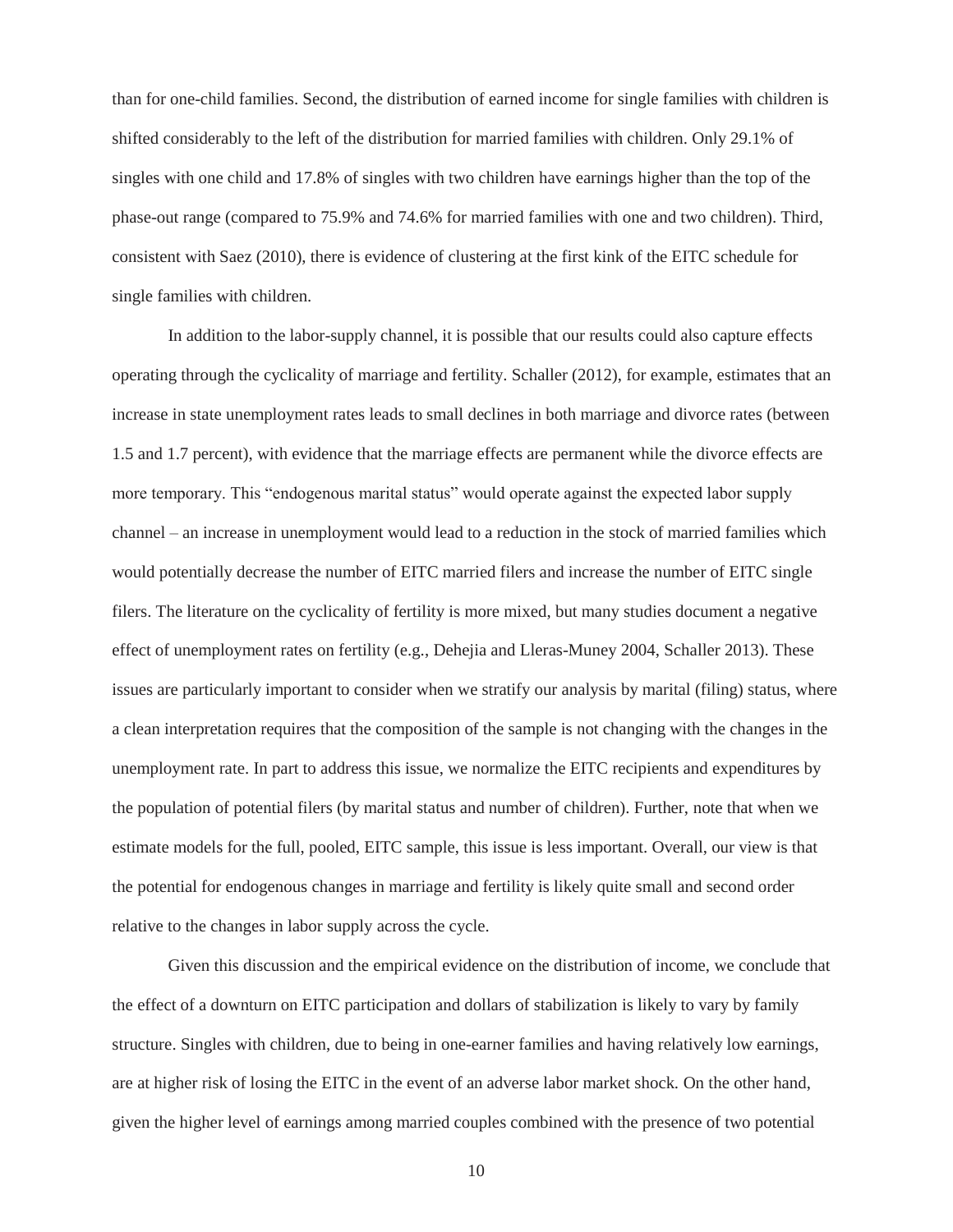earners, an adverse labor market shock is more likely to lead to an increase in the number of married families with earnings in the EITC-eligible range. On net, therefore, we expect married-couple EITC receipt to be more counter-cyclical than single-parent EITC receipt (which may even be pro-cyclical). Therefore, the EITC is more likely to serve as an income stabilizer for married couples (or more generally, for those with moderate incomes). Single parent families are less likely to experience income stability from the EITC, and could theoretically experience increased income in-stability from the EITC.

# **3. Data**

 $\overline{a}$ 

To empirically analyze the effect of business cycles on the size of EITC claims, we utilize data from a variety of sources. Our primary data are administrative data from the IRS compiled from tax returns. The Statistics of Income (SOI) is a nationally representative sample of federal income tax returns. These are annual cross-sections, available for years 1979−2008. There are approximately 104,300 observations per year on average and these data are representative of all tax filers, and, therefore, also representative of EITC claimants. The SOI data contain sample weights that allow us to infer results about the U.S. population of tax filers as a whole. The SOI data are limited to information on the federal tax return. We use information on filing status (single, head of household, married filing jointly, married filing separately), number of dependents, earned income, EITC credit amount, number of children qualifying for the EITC, and state of residence.

Our research design, discussed below, leverages variation in the timing and severity of business cycles across states. Thus, unlike much of the EITC literature, we do not leverage variation in the generosity of the EITC. In fact, we seek to analyze a period with minimal changes to the EITC. Thus, our main estimates rely on data for the tax years 1996 to 2008, to avoid the major confounding EITC expansions that occurred in the early 1990s. Figure 3, presented above, shows the relative stability of the EITC over this period. $9$ 

<sup>9</sup> During the period we analyze, some minor expansions of the EITC still occurred. For example, as discussed above, the phase-out region for married couples with children was extended beginning in 2002. Additionally, in 2001 a "modified" AGI measure was replaced with AGI for analysis of eligibility and benefits in the phase-out region. In our analysis, time dummies will absorb the overall effects of expansions.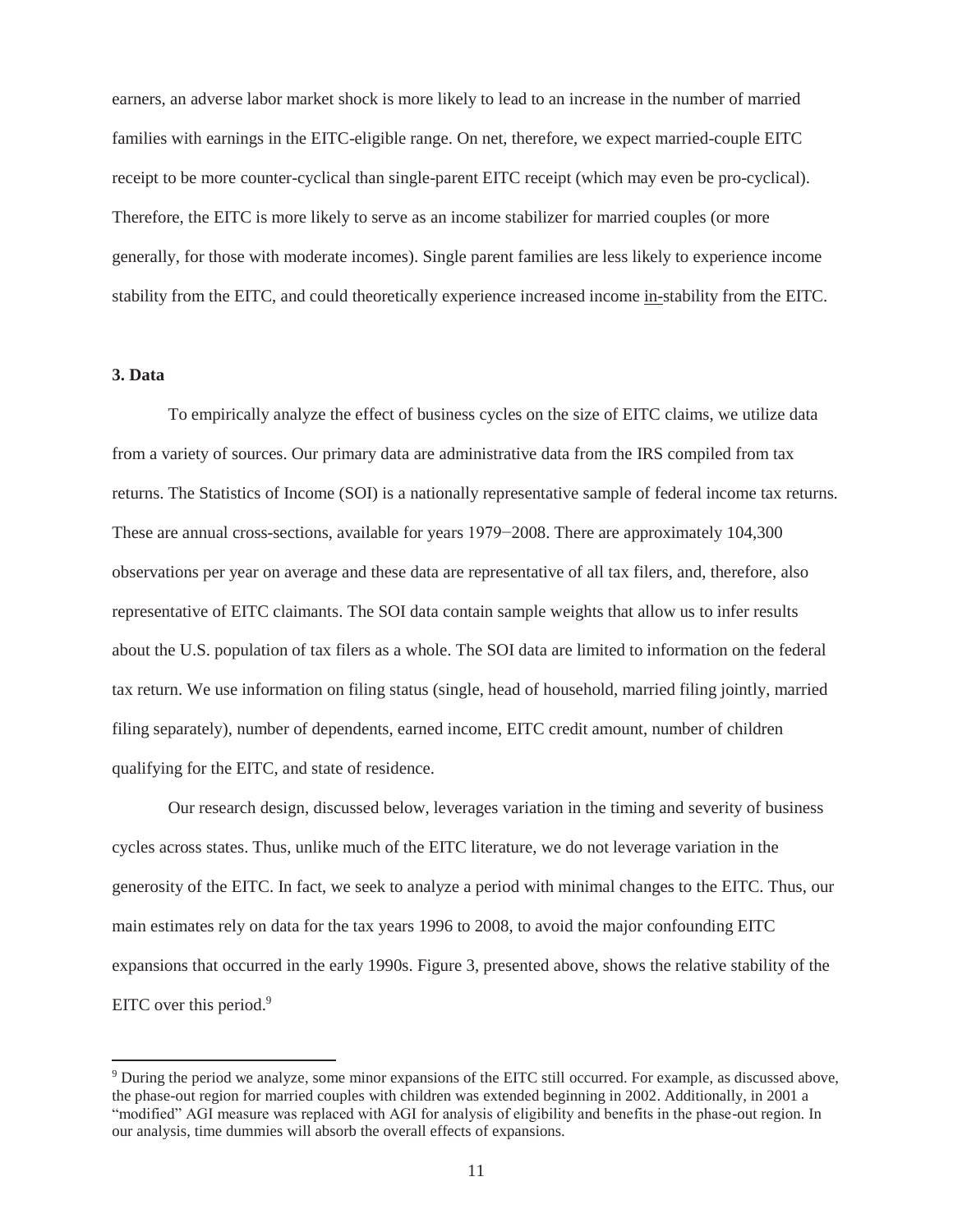We end our sample period in 2008 because this is the last year for which the SOI micro data are available. This is unfortunate given that we miss the full extent of the Great Recession. We were able to obtain summary data on EITC claims, by state and filing status (single, head of household, married), for 2009−2010. We use this to estimate more aggregated models using data through 2010. We discuss this below.10

Our sample is created as follows. First, we exclude all high-income individuals (filers with returns over \$200,000 of AGI), whose state identifiers are not reported in the SOI data because of issues of confidentiality. This sample exclusion is not problematic because these high-AGI filers have income far beyond the end of the EITC eligibility range<sup>11</sup>. Second, we exclude individuals from Puerto Rico, the Virgin Islands, Guam or U.S. citizens living abroad, as well as military personnel stationed abroad. In the SOI data, these filers all have the same geographic identifier, making it impossible for us to assign them to the labor market conditions that they face. Moreover, we drop late filers, who are individuals filing tax returns in one year but whose returns correspond to some previous tax year. By dropping late filers, we exclude 59,835 observations from our main 1996−2008 sample, which represents around 2.8% of the weighted sample. In a robustness check, we analyze whether our results are sensitive to this sample restriction. Finally, we exclude married individuals filing separately, since these filers are not eligible for the EITC. For consistency, we exclude these individuals both from the EITC recipients and expenditures analysis and from the total tax filers analysis.

After these sample restrictions, and for the majority of our empirical analysis, we collapse the data to totals for cells based on year, state, marital status (married or single) and number of children (zero, one, or two or more). $^{12}$ 

After this collapse of the data, we have a total of 3,978 cells in our 1996-2008 sample (50 states

<sup>&</sup>lt;sup>10</sup> These summary data are based on a sum of zipcode level data where zipcodes with fewer than 10 EITC recipients are suppressed. Thanks to Myrtis Herrod of the IRS for this data.

<sup>&</sup>lt;sup>11</sup> Dropping this group could affect the estimates, presented below, for "total filers."

 $12$  The tax data identify filing status as married filing jointly, head of household, or single (and marred filing separately which we drop). We assign taxpayers to be married if they file married filing jointly, and single if the filer declared he/she was single or a head of household (meaning single with dependent children). The variable for the number of children takes the values 0, 1 or 2, according to how many children the filers declare for EITC purposes. When tabulating total filers we use the number of child dependents  $(0, 1, 2+)$  to assign the observations to the appropriate cells; we must do so as there is no number of EITC qualifying children for the non-EITC cells.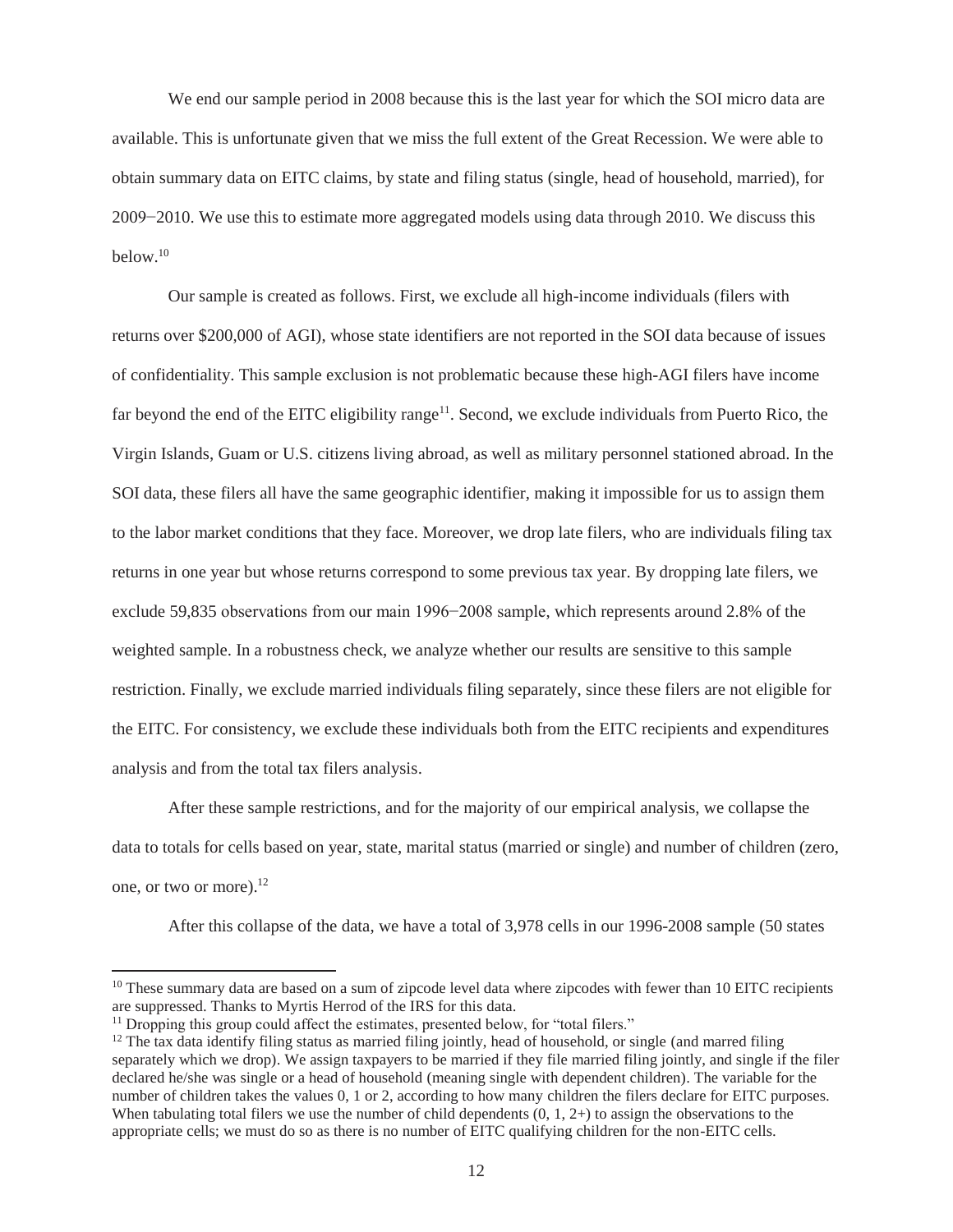plus DC times 13 years times 6 filing status/number of children groups). For each cell, we calculate the total number of filers, the total number of filers claiming the EITC, and the total amount of EITC benefits received; all as the weighted sums of these variables, using the sample weights provided in the SOI data.

We use data from the March Current Population Survey to create population estimates of the number of potential tax filers in each cell to use as denominators for our SOI analysis. The March CPS (or Annual Social and Economic Supplement to the Current Population Survey) is administered to most households in March and collects labor market, income, and program participation information for the previous calendar year, as well as demographic information from the time of the survey. The sample size is approximately 150,000 persons or 57,000 households per year. We use these CPS data to convert the administrative tax data to rates – EITC recipients per population (of potential tax filers) and EITC dollars per potential tax filers – for each state-year-marital status-number of children cell. We construct the CPS population denominators to reflect counts of the "at risk" population of potential tax filers (family units/single individuals relevant for claiming the EITC). We use the CPS to identify the same six demographic groups used in the SOI: each family (or subfamily) is assigned to a cell based on the marital status of the family head and the family's number of children. Following the EITC filing rules, we count a child as a dependent if their age is less than or equal to 19 or a full time student and their age is less than or equal to 24. In addition, to receive the EITC as a childless filer, a tax filer must be between 25 and 64 (and thus we limit the CPS population counts for the childless to those imputed tax filing units with whose head is 25-64). We use the CPS March person weight for potential tax unit heads to aggregate these counts of potential filing unit heads to population counts of the same concept.<sup>13</sup>

We also use the CPS to examine how the EITC affects the cyclicality of income and poverty, examining whether families have income below 50%, 100%, 150%, and 200% of the federal poverty line.

 $<sup>13</sup>$  We find that the number of single filers with children in the CPS is significantly below the number of single filers</sup> with children in the tax records. Others have noted this difference, which may reflect complicated living arrangements (children moving between custodial parents during the year) or noncompliance. Following others, we adopt an expansive definition of children. Following the filing rules, we identify children as individuals 19 or younger, or individuals 24 or younger who are full time students. Moreover, we also identify as children individuals who are not participating in the labor force because of disability. We explore the sensitivity of our findings to how we construct these denominators in Appendix Table 3. We discover that these choices make very little difference to our estimates (or in the state-level population totals, not shown).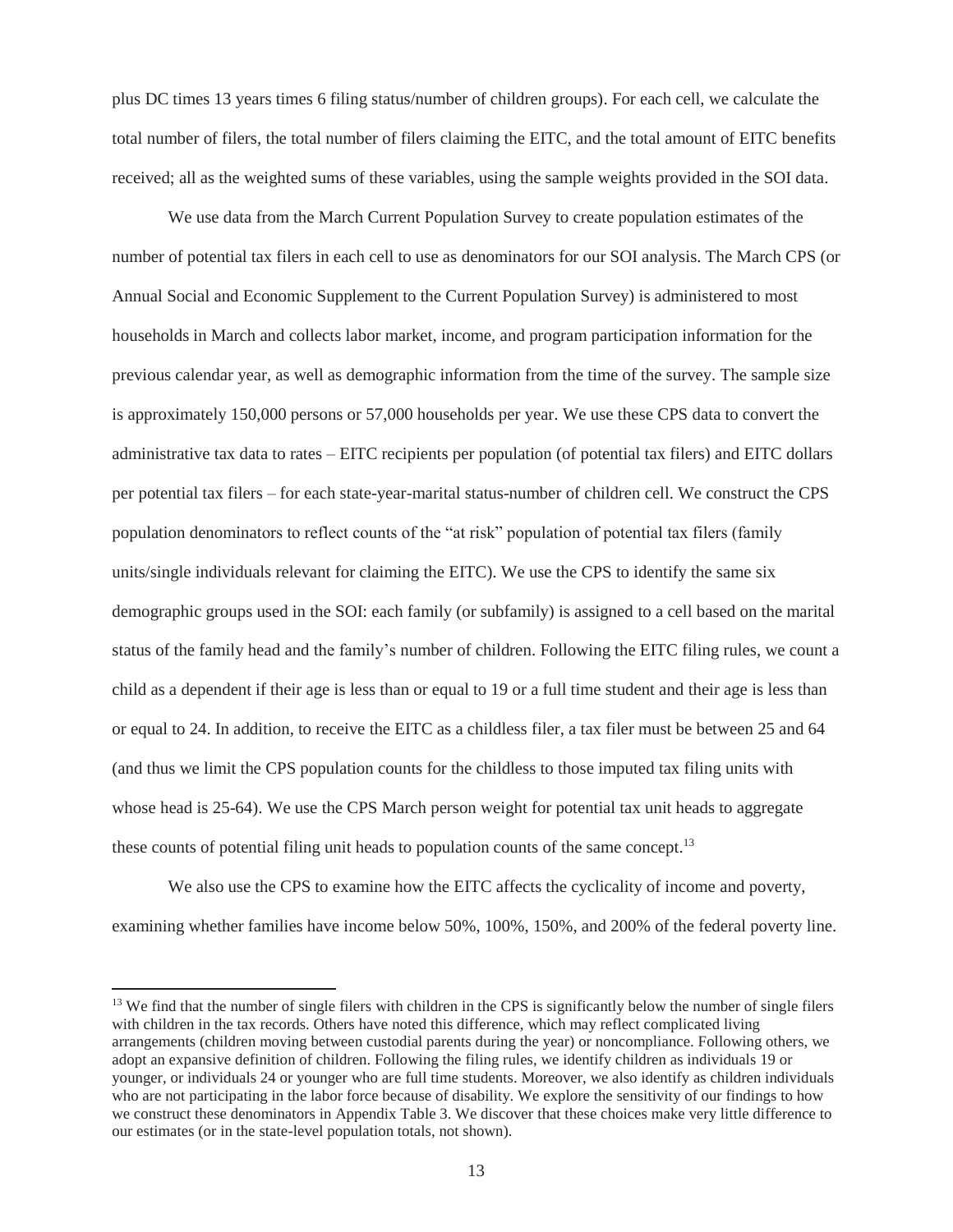Official poverty status in the U.S. is determined by comparing total pre-tax family cash income to poverty thresholds, which vary by family size, number of children, and presence of elderly persons. In 2012, for example, the poverty threshold for a family of three (one adult, two children) was \$18,498. Notably, official poverty does not reflect the effects on income of the tax system (e.g., the EITC) or the non-cash transfer system (e.g., food stamps). We calculate a second poverty measure where we add imputed EITC to pre-tax income; the EITC amount is assigned using the NBER TAXSIM model. We also calculate cash poverty and cash plus EITC poverty using the equivalence scales implicit in the newly released Supplemental Poverty Measure (Short 2011, 2012).<sup>14</sup> We calculate these four poverty measures for each family and then collapse the data to cells based on state, year, and family type.<sup>15</sup>

To put our results on the cyclicality of the EITC in further context, we estimate similar models for other safety net programs including AFDC/TANF, Food Stamps, and Unemployment Insurance (UI). As with the EITC, we measure administrative counts of caseloads (here at the state-by-year level) that cover the same time period as our core SOI results. We choose to normalize these caseloads by state total population, given the differences in eligibility determinations and units across programs (and also present EITC results normalized in the same way). The AFDC/TANF and Food Stamps caseloads are average monthly measures (of families), while the UI data represent the total population probability of being on UI on a weekly basis (total weeks of any UI benefits claimed divided by 52 weeks times state population). The data can be found at DHHS (2013), USDA (2013) and DOL (2010).

Finally, we merge the SOI, CPS and program caseload data per population (of potential filers/capita) with state annual unemployment rates, the main explanatory variable in our regressions; they are obtained from the Bureau of Labor Statistics. Lastly, to control for potential confounders from state safety-net programs, we include data on state Medicaid/SCHIP income eligibility thresholds as well as

<sup>&</sup>lt;sup>14</sup> The Supplemental Poverty Measure is a broad post-tax resource measure that incorporates in-kind transfers (food stamps, housing assistance, school lunch) and other large categories of expenses (e.g., out of pocket medical expenses, child care, and fixed costs of work, child support) and allows the thresholds to vary with geographic area and by expenditures on housing, food, clothing, and utilities and with an equivalence scale for various different units. We cannot use the SPM measure for our analysis, however, as it is unavailable in public-use micro data before 2010.

<sup>&</sup>lt;sup>15</sup> We weight each unit by the weight of the individual denoted as the head (if a family/subfamily) or the weight of the individual themselves (for the unrelated childless filers).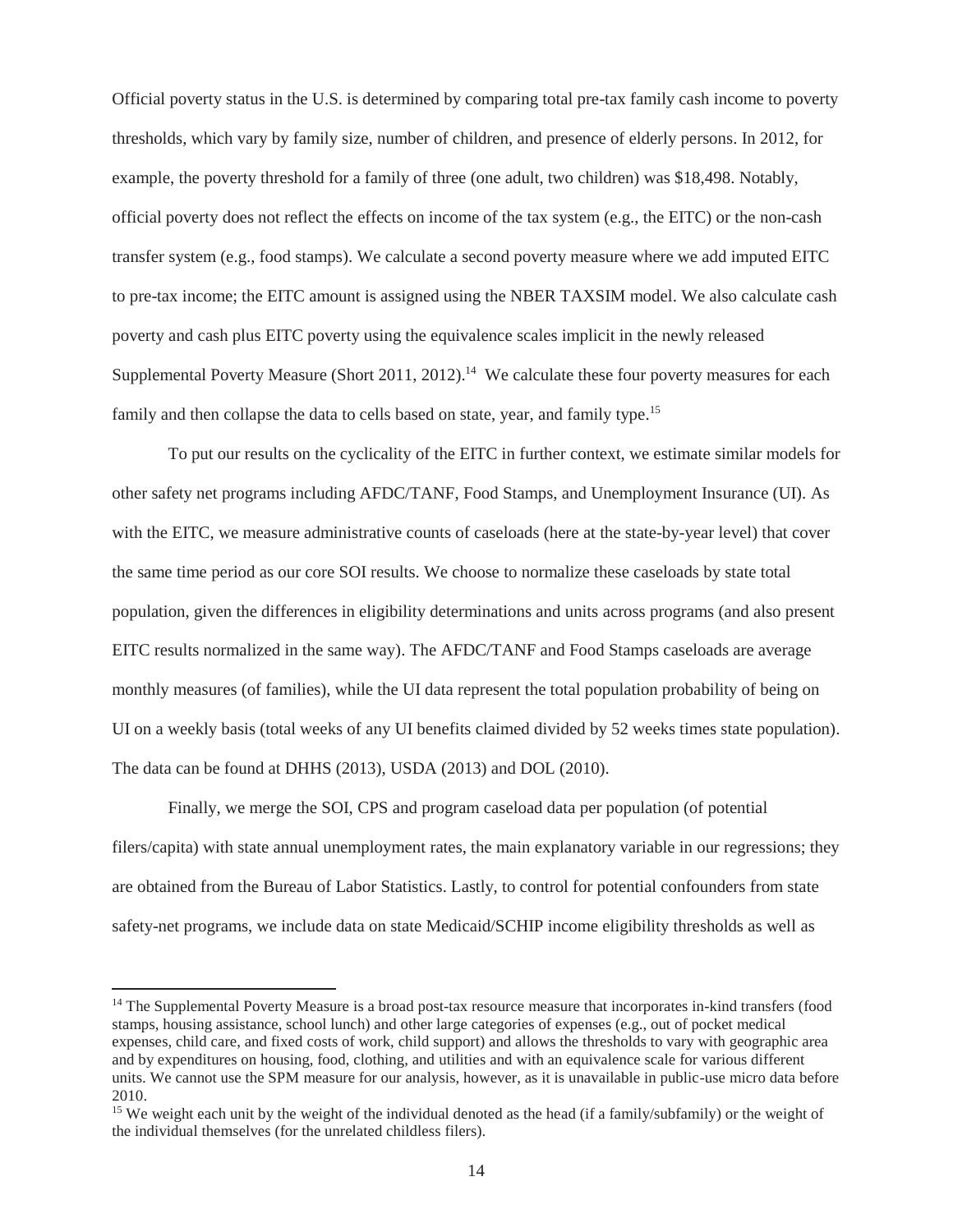dummies for the presence of state EITC programs or other state welfare reforms, and where relevant, dummies for demographic group.

### **4. Empirical Strategy**

 $\overline{a}$ 

Our empirical strategy exploits variation in the timing and severity of cycles across states to estimate the causal effect of labor market conditions on use of the EITC. Specifically, we measure the business cycle using the state unemployment rate.<sup>16</sup> We start with the following pooled model:

(1) 
$$
y_{gst} = \beta \cdot UR_{st} + \theta_g + \alpha_s + \delta_t + Z_{st}\pi + \gamma e a r_t \cdot \gamma_s + \varepsilon_{gst}
$$

where subscripts refer to demographic cell *g* (filing status x number of children [0, 1, 2+]), state *s*, and tax year *t*. UR<sub>st</sub> is the state unemployment rate and  $\theta_g$  are demographic group-specific intercepts. Our primary dependent variable is the EITC participants per relevant population (ratio of EITC participants to our CPS measure of population of potential tax filers, both for group *g*) measured in the tax year. We also examine state-level EITC expenditures and EITC filers as a share of the total population of such filers (overall and in various ranges of the EITC credit). We cluster standard errors at the state level, and the regressions are weighted by the relevant denominators (potential filer population at the state-yeardemographic group level).

Equation (1) contains controls for state and year fixed effects,  $\alpha_s$  and  $\delta_t$  respectively. By adding year fixed effects we absorb changes in use of the EITC that are due to national business cycles. This approach is necessary because it allows us to differentiate between changes in EITC use due to labor market conditions and changes due to national EITC expansions (which are minimal during this time period), secular changes in EITC take-up rates, and other national level confounders. Our main coefficient of interest is  $\beta$ , which represents the effect of the state unemployment rate on the EITC.<sup>17</sup> If the

<sup>&</sup>lt;sup>16</sup> We also explore the sensitivity of our findings to the measure of the business cycle, exploring also log(employment) and log(state GDP), and finding very similar results.

<sup>&</sup>lt;sup>17</sup> The unemployment rate is the annual average for the calendar year corresponding to the tax year. Thus the dependent variable, EITC recipiency rate, and the key independent variable, the state unemployment rate, are both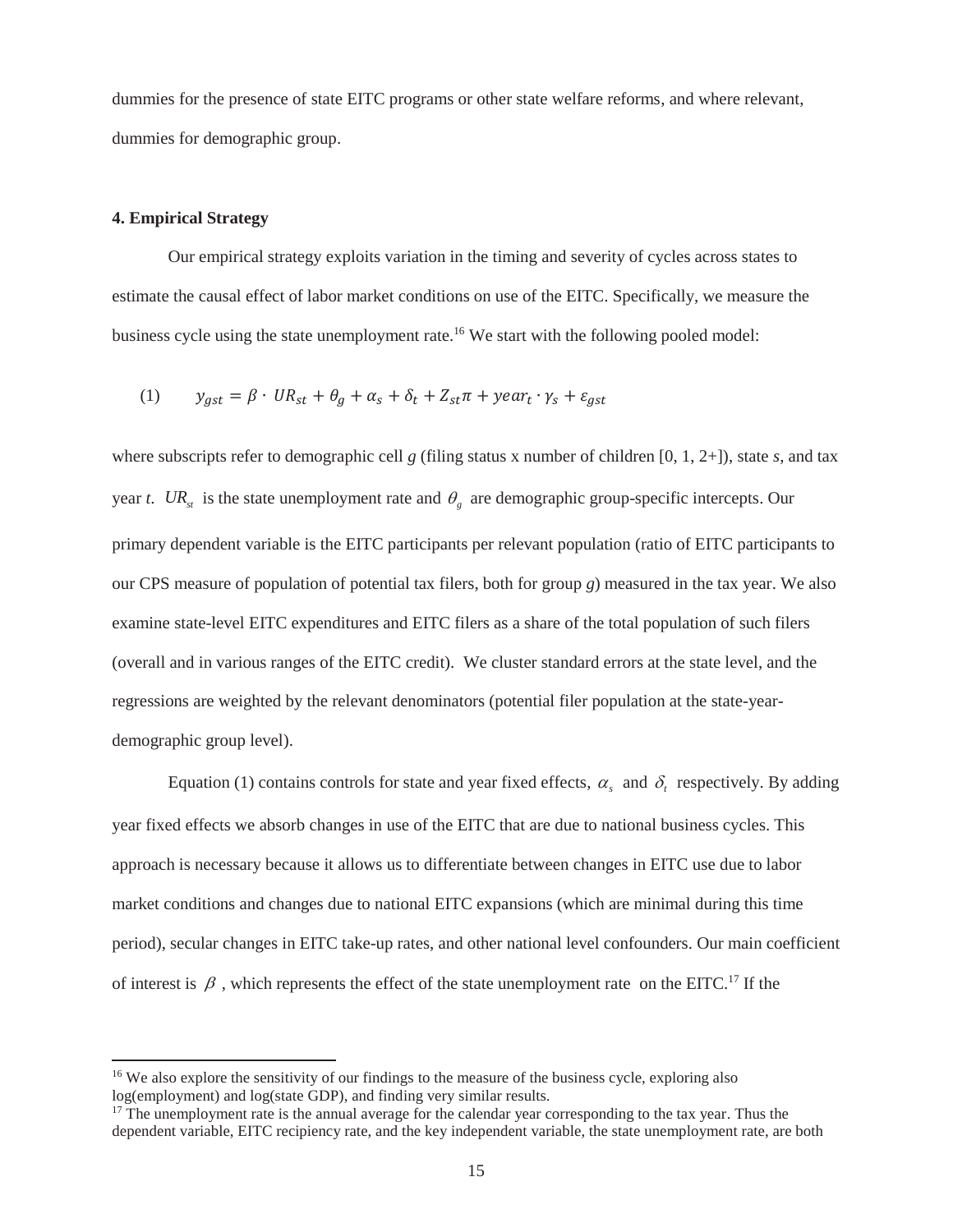estimate of  $\beta$  is positive, it implies that the EITC is countercyclical and therefore during a recession, the EITC acts as an automatic stabilizer. If  $\beta$  is negative, it implies that the EITC is pro-cyclical and is destabilizing.

To explore how well the theoretical predictions match the data, we analyze models stratified by demographic group. For example, single individuals may lose their jobs during recessions, thus losing EITC eligibility, while married couples may switch from being two-earner families to single-earner families (or experience some other reduction in family earnings), leading to increases in the rate of EITC use. To test these predictions, we separately estimate equation (1) for our main three groups of interest: married couples with children, single parents with children, and childless individuals. We give limited attention to the childless given the very modest maximum EITC benefit for this group.

In order to control for possible confounders at the state-year level, in some specifications, we include various state-level measures of the safety net as well as the state-level EITC (in states with a state credit). The vector  $Z_{st}$  includes measures of state welfare reform, indicators for the presence of state EITC programs, and state Medicaid/SCHIP income eligibility limits. Additionally, we explore the sensitivity of the findings to controlling for state-specific linear time trends  $(\gamma_s)$ . Finally, we explore the sensitivity of our findings to other measures of the local business cycle.

Similar models are estimated for our analysis of poverty rates and other program caseloads.

#### **5. Results**

 $\overline{a}$ 

Table 2 presents our main results. Column 1 presents estimates for the pooled sample, while the remaining columns are estimates stratified by our three demographic groups. The pooled sample contains 663 observations (data is collapsed to the state-year level) while the other columns have 1326 observations.18 Panel A presents estimates for EITC recipients and Panel B presents estimates for EITC

measured over the tax year. It is worth pointing out that that most EITC participants receive the as a tax refund early in the calendar year following the tax year.

<sup>&</sup>lt;sup>18</sup> The pooled sample is constructed by collapsing the numerator (EITC) and denominator (population) and creating the ratio of the two. The stratified samples have double the observations because each contains two demographic cells. The childless sample includes cells for married and singles, and the with-children groups includes cells for one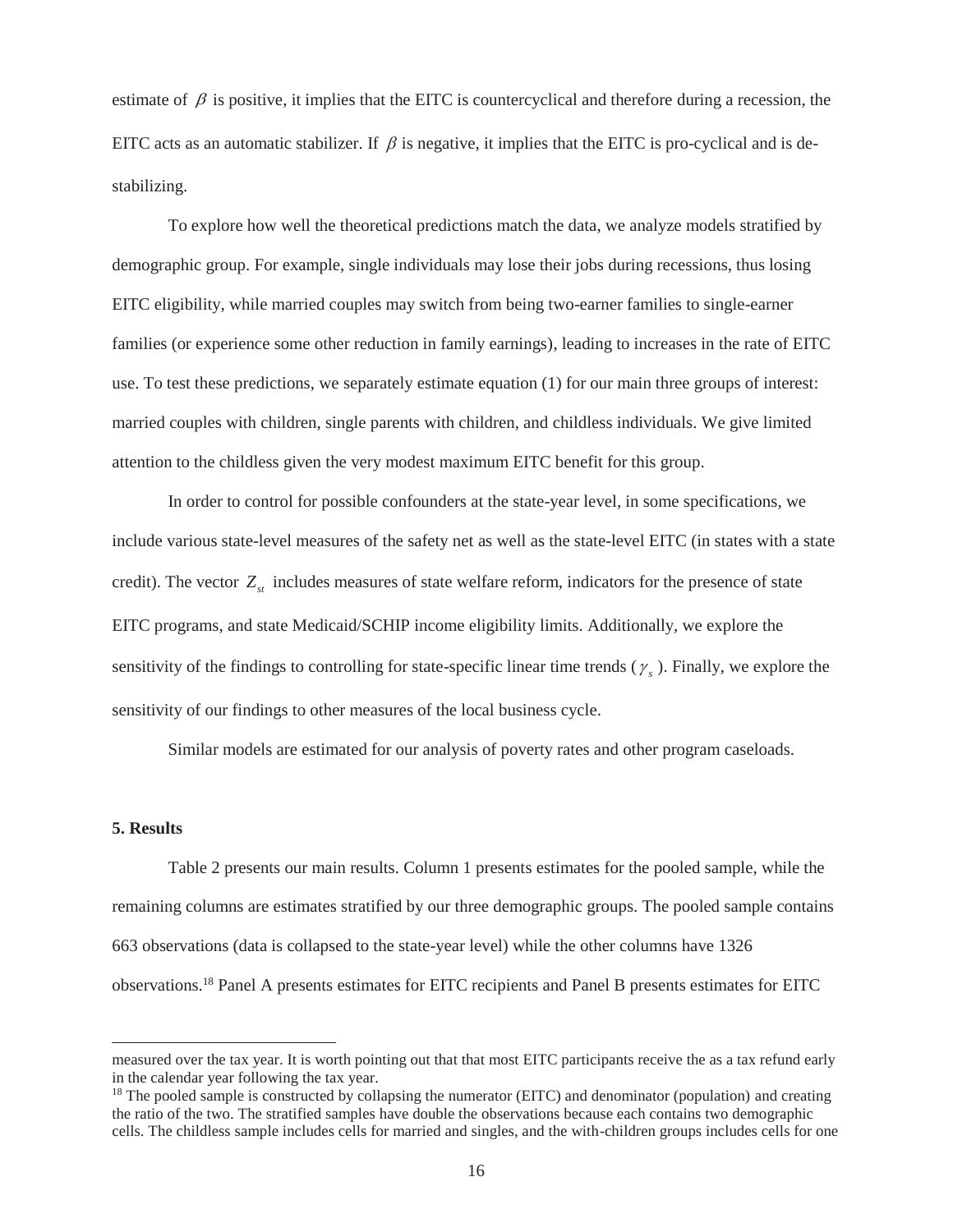expenditures (in real 2008 dollars). In each panel here and throughout the paper, the counts of EITC recipients and EITC dollars are expressed per population of potential tax filing units. All regressions include state and year fixed effects. Moreover, all regressions but the pooled estimates include fixed effects for demographic characteristics. All models are clustered on state.

The results for the pooled sample show that a one percentage point increase in the state unemployment rate leads to a 0.4 percentage point increase in EITC participation (statistically significant at only the 10% level). (Here and throughout, unemployment is expressed in percentage points, and the mean over the full period is 5.8.) For each regression (here and the tables below), we also include the mean of the dependent variable and the "Percent Impact" (which is calculated as the coefficient on the unemployment rate divided by the mean of the dependent variable). For the pooled sample, the effect of a one percentage point increase in the unemployment rate translates to 1.8 percent impact on recipients. The effect on total EITC dollars per potential tax filer is also positive, with a one percentage point increase in unemployment rate leading to a 1.2 percent increase in per capita expenditures, although this coefficient is statistically insignificant. These results suggest that, overall, the EITC program is weakly countercyclical and serves as an automatic stabilizer--providing additional resources in economic downturns.

The remaining columns of Table 2 present results for our three main subsamples: married couples with children, single parents with children, and childless individuals. Column 2 shows that the EITC is strongly countercyclical for married parents, both measured by the recipiency rate and by total dollar amounts per potential tax filer. A one percentage point increase in the state unemployment rate leads to a 6.1 percent increase in the recipiency rate and a 5.7 percent increase in real credits per potential tax filer, with both estimates significant at the 1 percent level. In addition, the EITC is estimated to be weakly countercyclical also for childless individuals (Column 4) – a one percentage point increase in unemployment leading to a 3.2 percent increase in the recipiency rate (significant at the 10 percent level). In contrast, the largest group of EITC participants, single parents, has negative, but statistically

and two or more children. In all models we include fixed effects to absorb different participation rates across the demographic groups.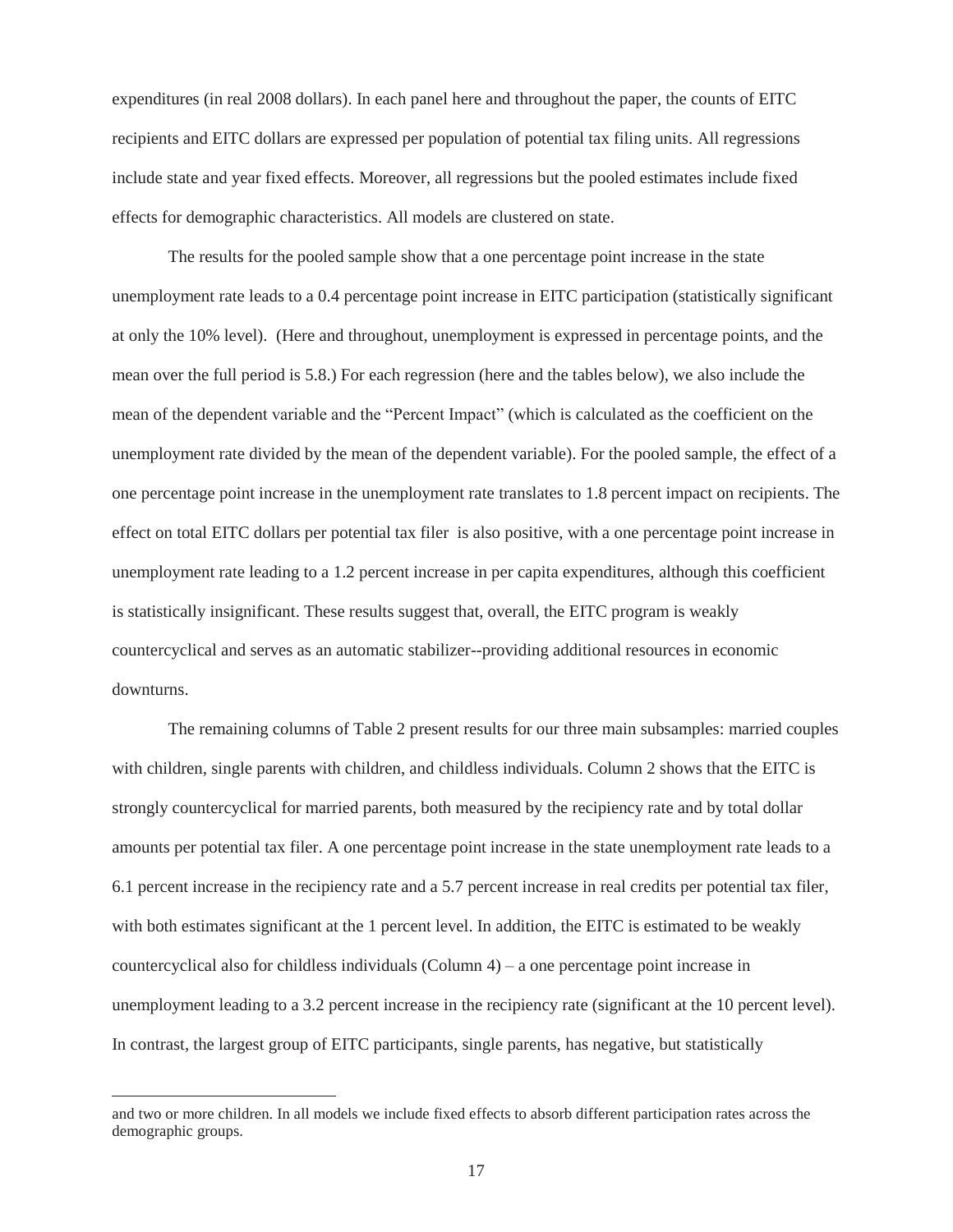insignificant coefficients for the effect of the cycle on use of the EITC. These results, taken at face value, suggest pro-cyclical movements and income de-stabilization for single parent families.

In Appendix Table 1, we provide more detail by estimating models separately for all six demographic groups (single or married, by zero/one/two or more children). Those results show similar responses for families with one and two or more children. They also show that the childless results are primarily driven by single filers.

We also estimated models that allowed for differential effects in expansions and recessions. In all cases we could not reject that the coefficients where the same for the two periods, suggesting no evidence in favor of asymmetric responses (Appendix Table 2). Our results are robust to alternative measures of the business cycle. Appendix Table 3 shows qualitatively similar results with log of employment as the measure of the cycle. Estimates with the log of state GDP also are qualitatively similar; use of the EITC is countercyclical for married couples with children and the childless.

The differential patterns by marital status are illustrated in another way in Figure 5. Each panel provides a scatterplot where the observations are at the state level (where the size of the circle is weighted to reflect the state's population of possible filers). The horizontal axis in each panel denotes the change in annual unemployment rates (in percentage points) between 2000 and 2008 and the vertical axis the change in EITC recipients per population (in percent) over the same period, by state.19 We also include the linear fit (using the states' potential filer population as weights). We present these scatterplots for four groups: the pooled sample, childless filers, single parents with children, and married couples with children. The figure reveals considerable variation in labor market changes across states—the 2000 to 2008 change ranges from -1.2 percentage points (for WV) to a change of about 4.6 percentage points (for MI). Consistent with the regressions, the figures show a positive relationship between the severity of the unemployment rate increase and EITC recipients per potential tax filer for married couples and childless

 $19$  The vertical axis has the same scale for each figure to aid the visual comparisons across groups. There are a few small states that are off the scale for married couples with children. The linear fit, however, uses all of the observations.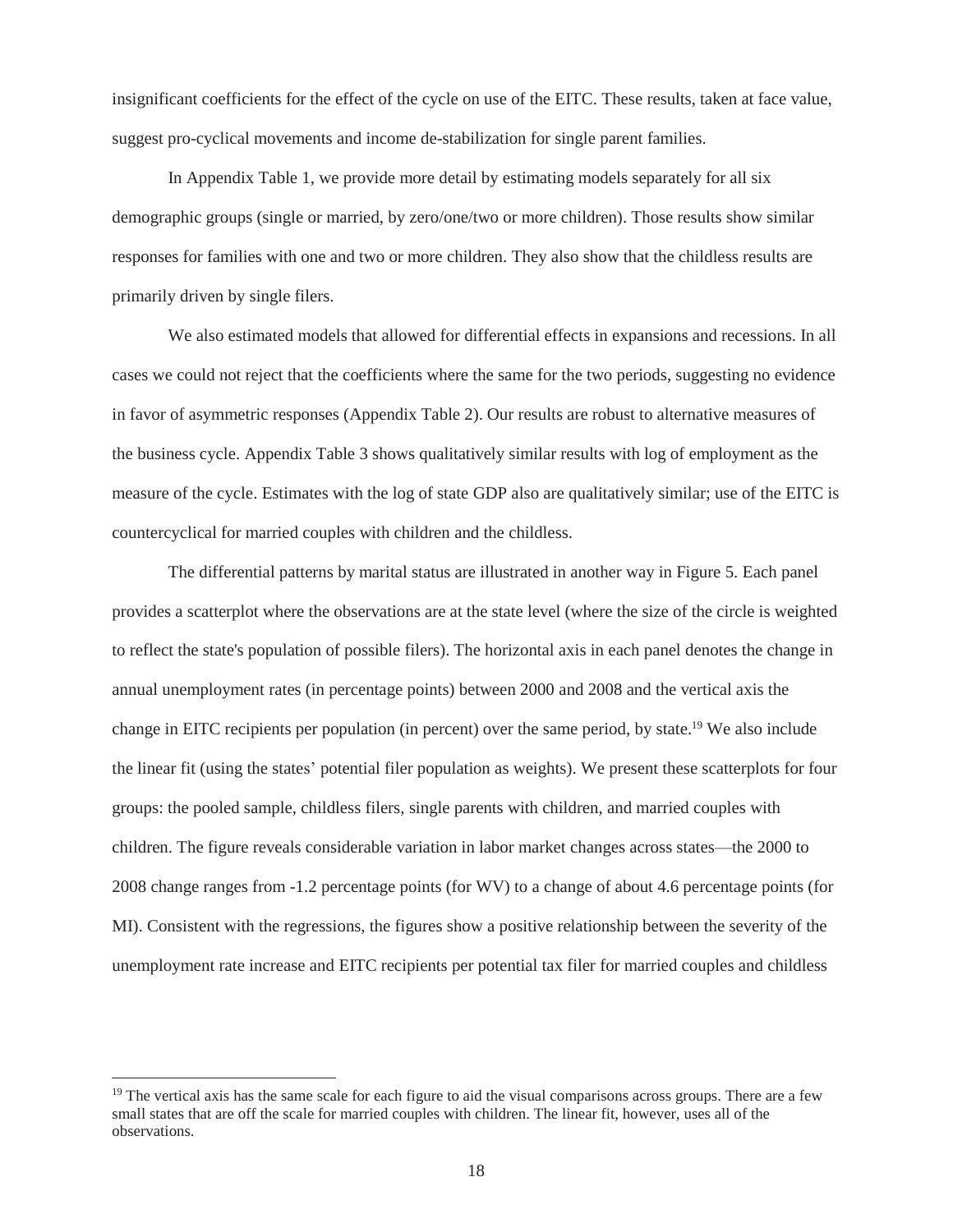filers. Single parents with children, however, exhibit a negative relationship with rising unemployment rates associated with declining EITC recipiency rates.

These results are consistent with our theoretical predictions of the effect of local market conditions on the EITC by family type. Figure 4, presented above, illustrates that only a relatively small share of the total filing population of single parents with children have incomes above the EITC phase-out range. With such a large share of the distribution contained within the EITC eligibility range, it is likely that a negative labor market shock will lead to no change in eligibility (a reduction in earnings within the eligibility range) or a reduction in eligibility (due to job loss and earnings falling to zero). On the other hand, among married families with children, far more than half the distribution lies above the phase-out range. A labor market shock to this group, therefore, would be much more likely to lead to an increase in the EITC (by moving earnings into the EITC eligible range). Given the presence of two potential earners in the married households, it is less likely that a shock to them would lead both members of the family to leave the labor market entirely unlike the single parents. This is consistent with the evidence in Table 2.

To more fully explore the differences by marital status and the connections to labor supply predictions, we estimate our models on the *full sample of filers* (rather than EITC recipients) In particular, we assign each filer to one of six earnings "regions": phase-in, flat, phase-out, "near" phase-out (the region \$25,000 above the end of the phase-out for families with children; \$15,000 above for the childless), above the "near" phase-out, and the remaining filers (negative or zero earned income). These regions are assigned using the appropriate tax schedule for that group and tax year (e.g., using the appropriate filing status and number of dependents). The cells are defined as in Table 2 – by state, year, filing status and number of children (0, 1, 2 or more). The weighted counts of filers are, as in Table 2, divided by the CPS population of potential filers for the relevant demographic group.<sup>20</sup> We do not condition on EITC participation for this analysis as we want to learn how earnings adjusts in economic cycles. It is important to point out that our SOI data is (necessarily) censored to include only those who file taxes. In particular, many families whose earnings drop to zero will not be required to file taxes.

 $20$  Because we are analyzing the full set of tax filers (rather than EITC recipients) we do not restrict the childless population to be 25-64 (for the CPS population counts).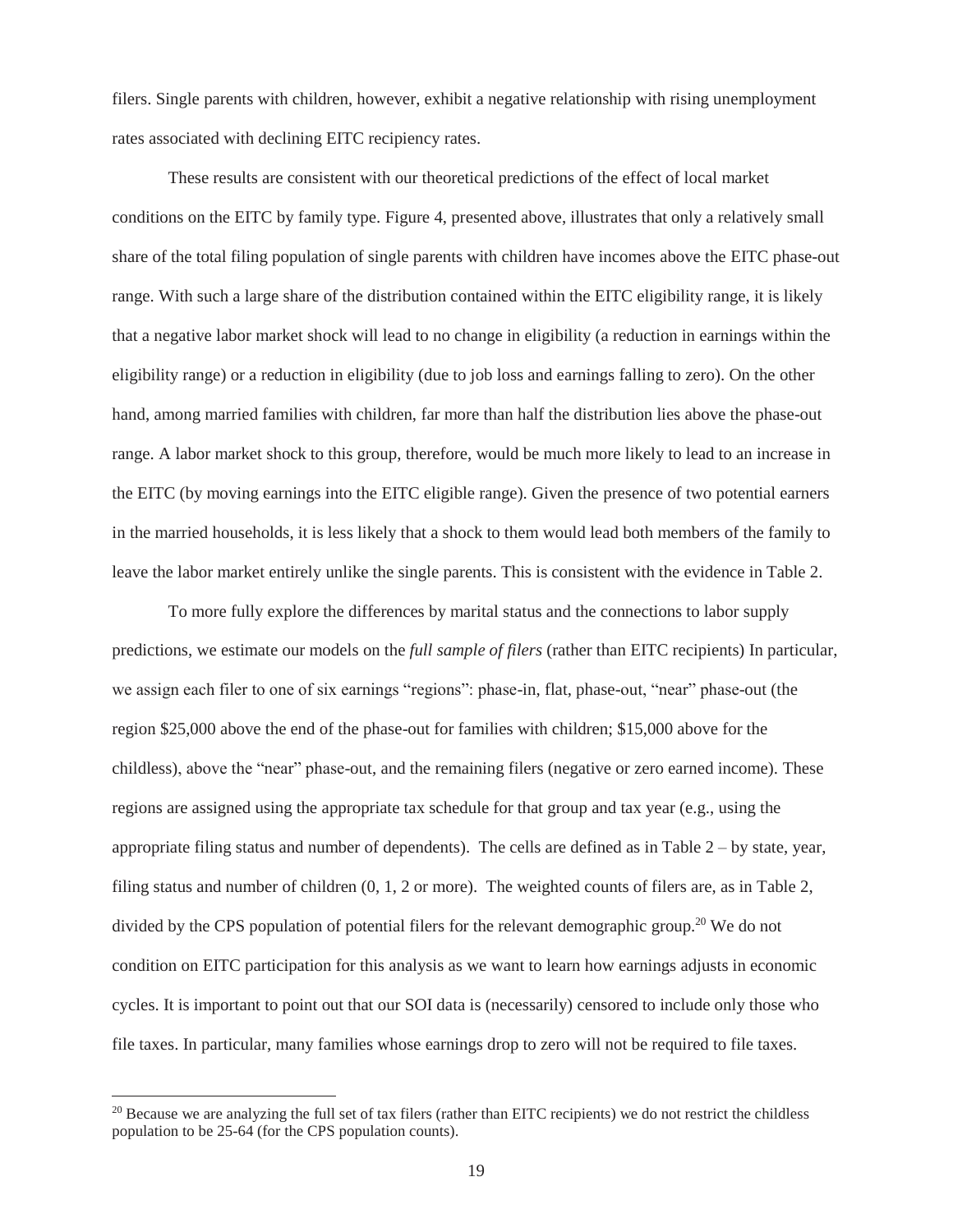We begin in Table 3 by examining the responsiveness of total filers (panel A) and EITC eligible filers (panel B) to the business cycle to assess whether there are important changes in the population of filers and EITC eligible individuals in response to the business cycle. As above, we estimate models for three groups: married with children, single with children, and the childless. The results show that single parents with children exhibit pro-cyclical filing status – a one percentage point increase in the unemployment rate leads to a 1.7 percent reduction in the share of single parents who file taxes. Childless filers also show pro-cyclical filing status probabilities. In contrast, married couples show a very small and statistically insignificant relationship between cycles and the probability of filing. The insensitivity of total tax filing probability among married couples is consistent with their having two potential earners. The results for counts of those eligible for the EITC as a share of potential filers mirror the main results for EITC recipients in Table 2.

Figure 6 presents the results for earnings in the phase-in, flat, phase-out, "near" phase-out, and above near phase-out regions. We plot the coefficient on the unemployment rate along with its 95 percent confidence interval. (Appendix Table 4 contains the full set of coefficients and standard errors.) Figure 6a shows that, for married parents with children, an increase in the unemployment rate leads to a reduction in the propensity to have earnings in the top category (above "near" phase-out) and an increase in the propensity to have earnings at all other, lower, levels. Notably, they have statistically significant increases for earnings in the phase-out and phase-in regions, consistent with the higher EITC participation and dollars distributed.

The results for single parents with children, in Figure 6b, show that an increase in unemployment leads to reductions in the propensity to have earnings in all regions above the very lowest (phase-in region). However, only the reductions for the near phase-out and above near phase-out are statistically significant. The propensity to have earnings in the phase-in increases (although not statistically significantly). The results in Table 3 and Figure 6 serve to deepen our understanding of the income stabilizing (or de-stabilizing) nature of the EITC. It also reveals that our findings are consistent with a static labor supply model interpretation. That is, some one-earner households with relatively low earnings experience reductions in earnings *within* the EITC schedule, however they also experience earnings losses

20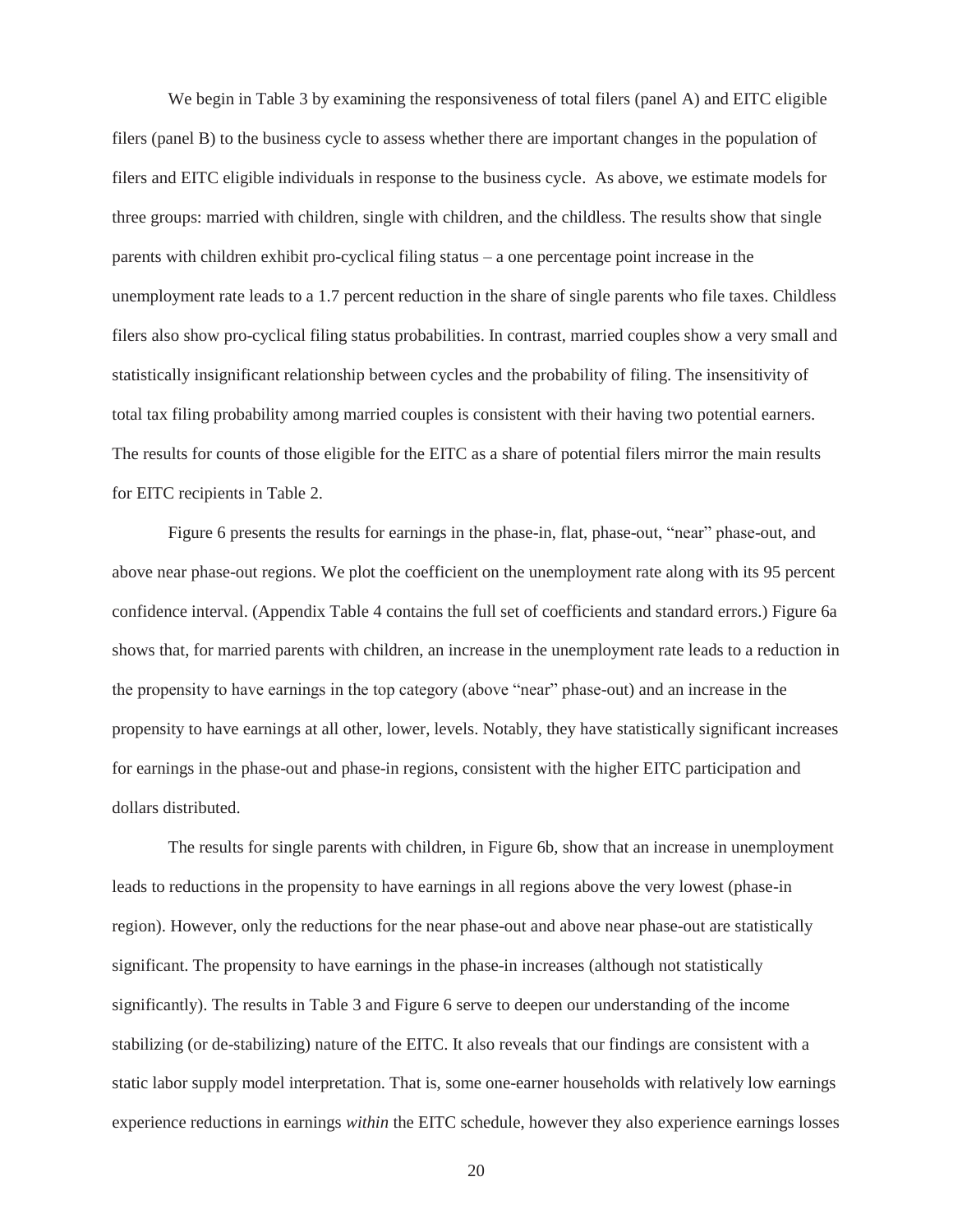that send them out of tax filing status. For two potential earner households, whose baseline earnings is significantly shifted to the right of single parent families, the economic downturn leads to a shift from above the EITC schedule range down into the EITC eligibility range, with no change to tax filing status.

To put these results in context, it is useful to compare these results to estimates for the cyclicality of other key safety net programs. These results are presented in Table 4, where we compare results for the EITC (here measured per capita) to those for AFDC/TANF (column 3), Food Stamps (column 4) and UI (column 5). For each model, the data are at the state-year level covering 1996−2008 and we divide the caseloads by the state population (as opposed to the state population of potential filers as before). For the EITC, we present two measures – all EITC participants per capita (column 1) and EITC participants with children per capita (column 2). The results in these first two columns show that a one percentage point increase in the unemployment rate leads to a 2.2 percent increase in EITC recipients, and a somewhat smaller 1.8 percent increase for EITC participants with children.<sup>21</sup> The remaining columns show that a one percentage point increase in the unemployment rate leads to an increase in per capita caseloads of 8.4 percent for Food Stamps, 7.7 percent for TANF, and 14.5 percent for UI. The result is significantly less protection provided by the (aggregate) EITC in recessions than is provided by the other programs. Even the most "cyclical" or income stabilizing EITC group, married families with children (for whom a one percentage point increase in the unemployment rate leads to a 6.3 percent increase in recipients), exhibits less countercyclical movements than TANF, Food Stamps, and unemployment compensation. This result is echoed in work by Kniesner and Ziliak (2002) who find more "explicit" insurance (e.g., transfers) for low income households than "implicit" insurance (e.g., taxes).

As a second way to put these results in context, we use the March CPS to explore how the EITC affects the cyclicality of income and poverty. We measure whether a family has income below 50, 100, 150 and 200 percent of official poverty; both measured using official pre-tax income and also by adding

 $21$  The results for the pooled EITC sample (column 1, table 4) differ slightly from the results for the pooled sample in table 2 (column 1)—2.2% in Table 4 versus 1.8% in Table 2. Here, in table 4, we wanted to use a consistent definition for the denominator across the columns in the table. Given the range of programs here, we opted to use the state total population as the denominator (rather than the number of potential filers that we used in Table 2). This shows minor sensitivity to the choice of denominators.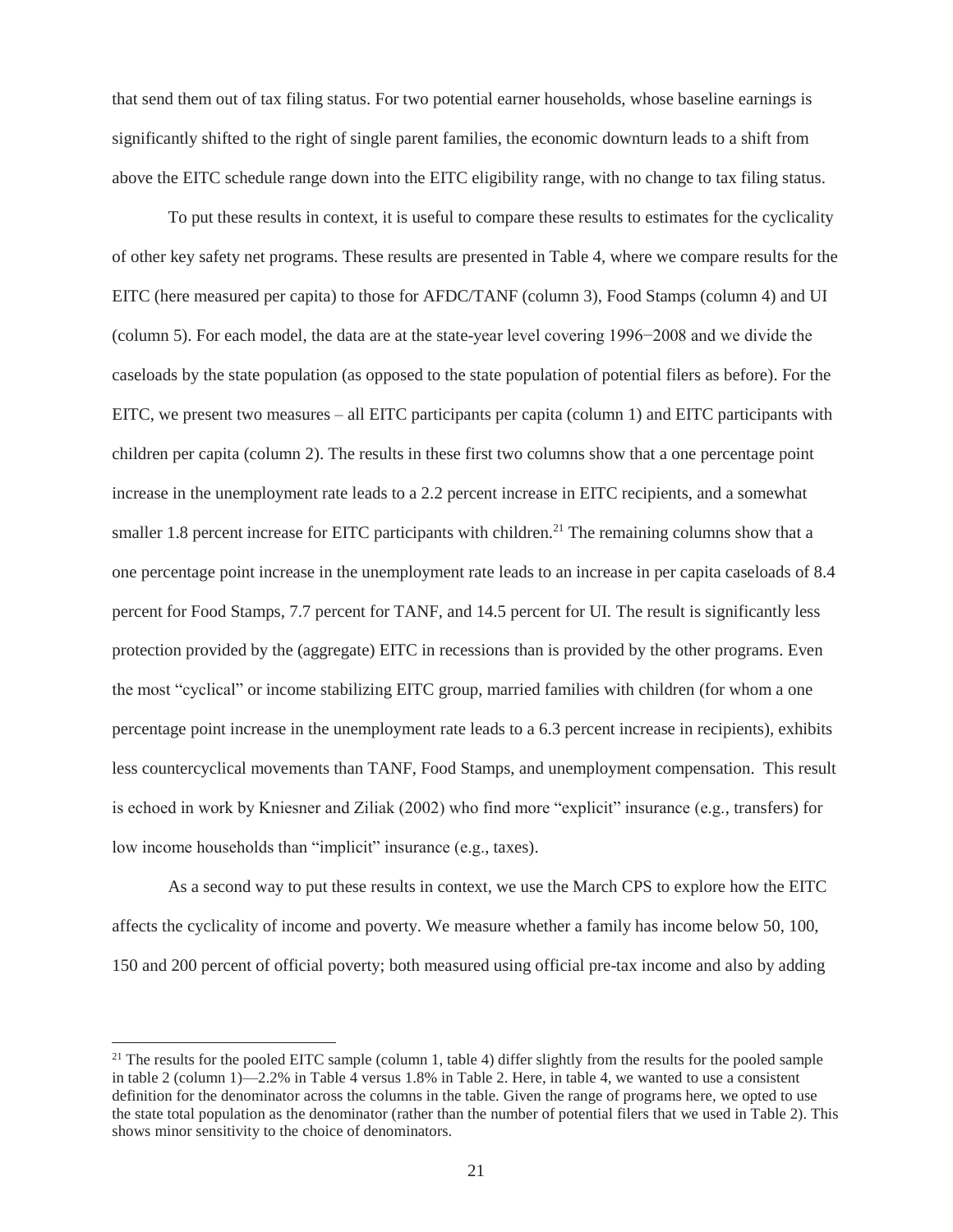in the EITC. We impute the EITC using the NBER TAXSIM model. The results, estimating the same model as (1), are presented in Table 5. We present estimates for married couples with children and single parents with children. The first four columns show official poverty and confirm existing research documenting a positive relationship between unemployment rates and poverty (Bitler and Hoynes 2010, 2013, Blank 1989, 1993, Blank and Blinder 1986, Blank and Card 1993, Cutler and Katz 1991, Freeman 2001, Gunderson and Ziliak 2004, Hoynes et al. 2006, Meyer and Sullivan 2011) with larger cyclicality for single parents with children. For example, a one percentage point increase in unemployment leads to a 2.0 percentage point increase in official poverty (income below 100% poverty) for single families with children and 0.7percentage point increase in official poverty for married couples with children. We repeat the exercise in columns 5-8 but recalculate poverty incorporating income from the EITC. Incorporating EITC income significantly reduces the cyclicality of poverty for married couples. The effect of a one percentage point increase in unemployment is reduced by 42% for incomes below 50% poverty, by 21% for incomes below 100% poverty, by 6% for incomes below 150% poverty, with a very small and insignificant effect on the propensity to have incomes below 200% poverty. Given the relationship between poverty rates and the EITC schedule (see Appendix Figure 2), and given the results on earnings regions in the SOI data (Figure 5) this is precisely the patterns we would expect. In contrast, for single parents with children, the EITC has minimal effects on the cyclicality of income. The results are very similar for the poverty measures using the new supplemental poverty measure equivalence scales (Panels C and D of the table). $22$ 

### **6. Additional Results and Sensitivity Checks**

 $\overline{a}$ 

The validity of our estimates requires that the changes in state unemployment rates are not reflecting other policies or trends at the state level that are both correlated with the unemployment rate and drive EITC participation. We explore this in two ways, with the results presented in Table 6. First, we

 $^{22}$  This is a rather mechanical exercise, and in particular we are examining the cyclicality of poverty rates with and without the EITC in a static setting—assuming that nothing else in the family changes. Notably, this does not capture the channel whereby the EITC affects income and poverty through changing labor supply and earnings.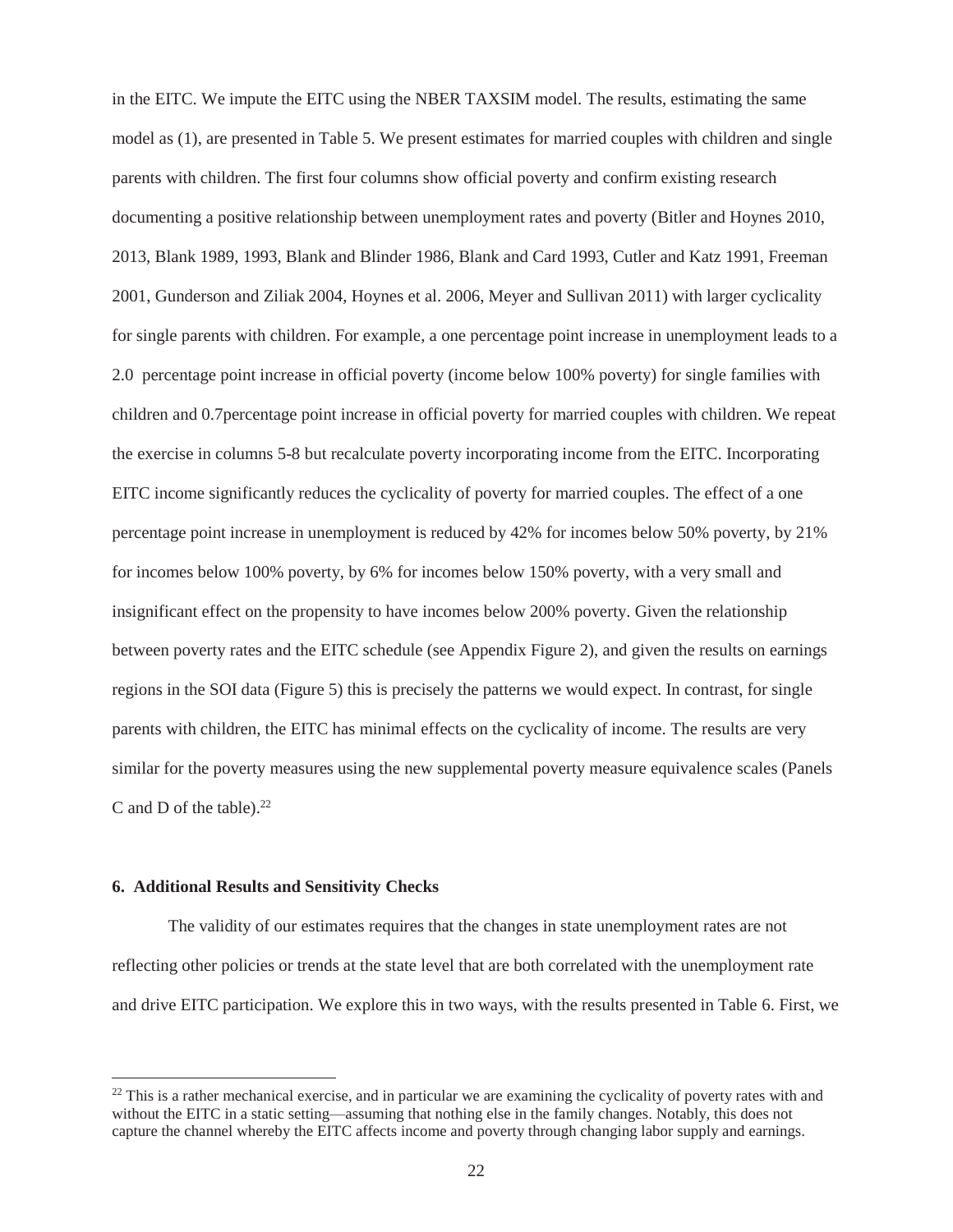control for other state policies including welfare reform, indicators for the presence of state EITC programs, and state Medicaid/SCHIP income eligibility thresholds. The results show (main results in column 1, results adding state-year controls in column 2) that the results are highly robust to these controls. Second, we include state-specific linear time trends (in column 3). Adding state linear trends changes the coefficients somewhat (leading to increases in the magnitude of impacts for single families with children and decreases for married couples with children), but the qualitative conclusions are unchanged. Finally, we add both trends and controls, with the results close to those with state linear trends.

Because individuals can file federal tax returns for previous years, each tax-year cross-section of the SOI data contains not only returns for that tax year, but also for previous years. For example, in calendar year 2006, most individuals file returns for income earned and taxes due for 2005. However, a few individuals file for taxes due in 2004, 2003, etc. We refer to these individuals as late filers. In our data, we have information on the year when the return was physically filed, as well as the tax year for which the return is filed. Hence we are able to identify late filers, who represent around 2.8 percent of our weighted sample.

Because in our empirical analysis we are estimating the contemporaneous effect of local labor market conditions on the EITC, keeping late filers in our sample could introduce measurement error or possibly introduce a systematic bias in the sample. While the ideal specification would require us to reclassify the year variable so that it refers to the year for which the federal returns were filed, and not the tax year in which they were filed, this re-classification cannot be done appropriately for the entire time period. In the last few years of data (2007 and 2008) not all late filers will have shown up. For this reason, in our main specification, we exclude from the sample all late filers. However, to explore the sensitivity of our findings to dropping late filers, we estimate models where we restrict the analysis to the years 1996−2004 (when we expect that most late filing of taxes for tax year 2004 have shown up). Table 7 presents the results obtained for three alternative treatments of late filers. In column 1 we repeat our main results (exclude late filers, but for years 1996-2004). In column 2, we re-classify late filers to the tax year for which the federal returns were filed. In column 3, we retain the late filers and do not alter the tax year

23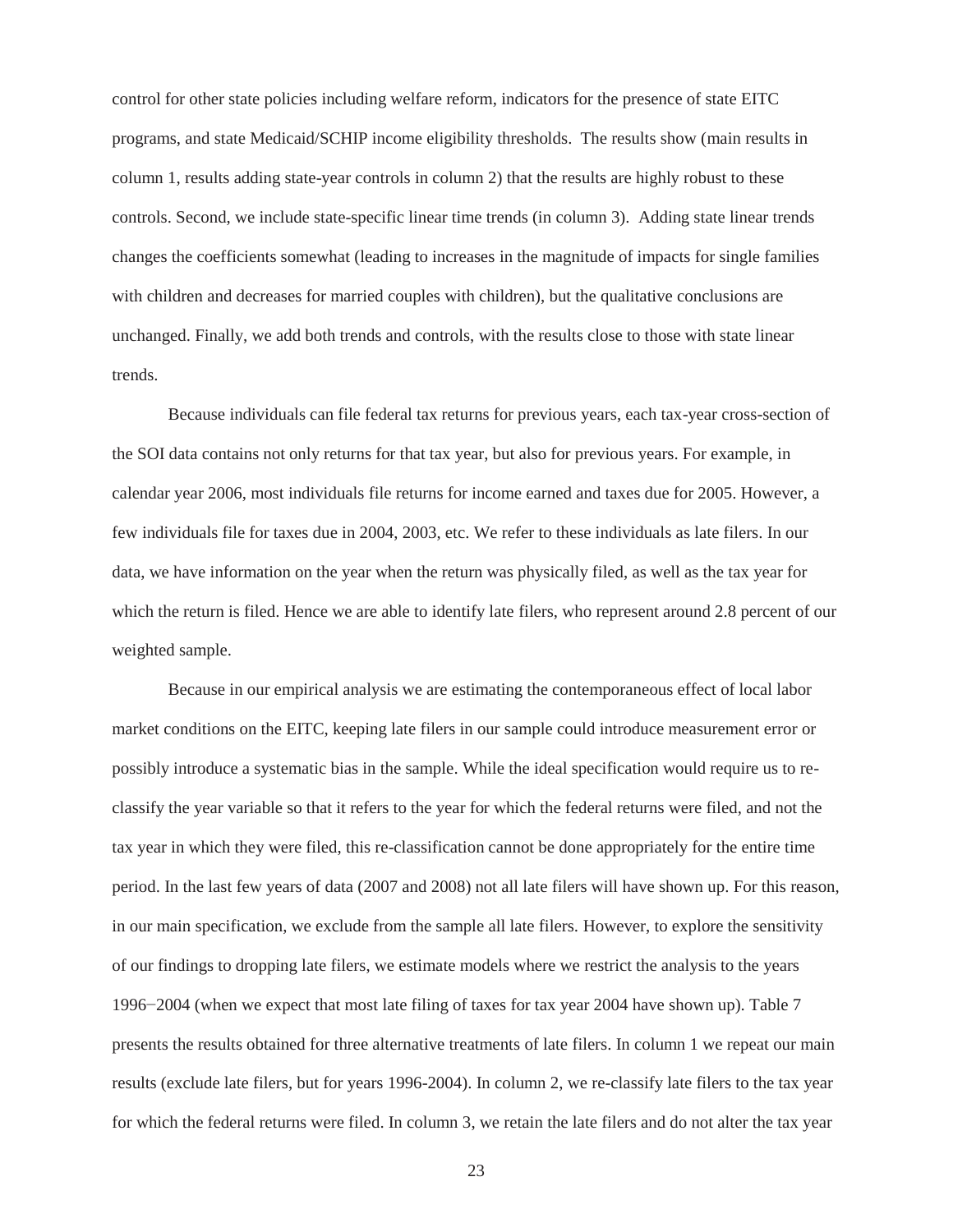variable (the late filers appear in the counts for the year when they filed the returns). The results show that our results are not very sensitive to this construction the sample. The estimated effect of the state unemployment rate on the propensity to use the EITC does not vary significantly across the three sets of results.

Our results end our sample period in 2008 because this is the last year for which the SOI micro data is available. This is unfortunate given that we miss the full extent of the Great Recession and its aftermath; the unemployment rate rose from 4.6 in 2007, to 5.8 in 2008, 9.3 in 2009, and 9.6 in 2010 before beginning to fall (to 8.9 in 2011 and 8.1 in 2012). We were able, though, to obtain summary data from the IRS on EITC participants, by state and filing status (single, head of household, married) for 2009−2010. We collapse our original SOI data to match the data available for 2009−2010 and use this to estimate more aggregated models using data through 2010. Because we only observe filing status (and not number of children), these three groups do not match up exactly with the groups we present in our main analysis. For this analysis of the data through 2010, though, we seek to examine the sensitivity to adding these two deep recession years for a consistent definition of the cells. We can do that here.<sup>23</sup> We present these results in Table 8. In panel A, we estimate the models for the (base) period 1996-2008. These results differ from Table 2 only in the aggregation to these three filing status groups. In panel B, we present estimates for the same groups but with data extended through 2010. The results are virtually unchanged by the addition of these two years.

Our last sensitivity test relates to our use of the CPS to construct the potential filer population in the denominator of the EITC recipient and expenditure measures. We explored several different definitions for the denominators in an effort to best capture the EITC filing rules (especially as they relate to dependents) within the available CPS data. These results, presented in Appendix Table 5, show very little difference across the alternative definitions for the at risk population.<sup>24</sup>

<sup>&</sup>lt;sup>23</sup> Those with filing status of married (and to a lesser extent for those filing single), include those with and without children. Among head of household filers, a small number of filers have no children.

<sup>&</sup>lt;sup>24</sup> The denominator, the population of potential filers, is constructed according to the marital status of the family head and the number of children in the family. The alternative definitions presented in Appendix Table 3 differ only on the methodology used to identify children in the family. In the first definition, we identify as children individuals that are 18 or younger. In the second one, we identify as children individuals 19 or younger, or individuals 24 or younger that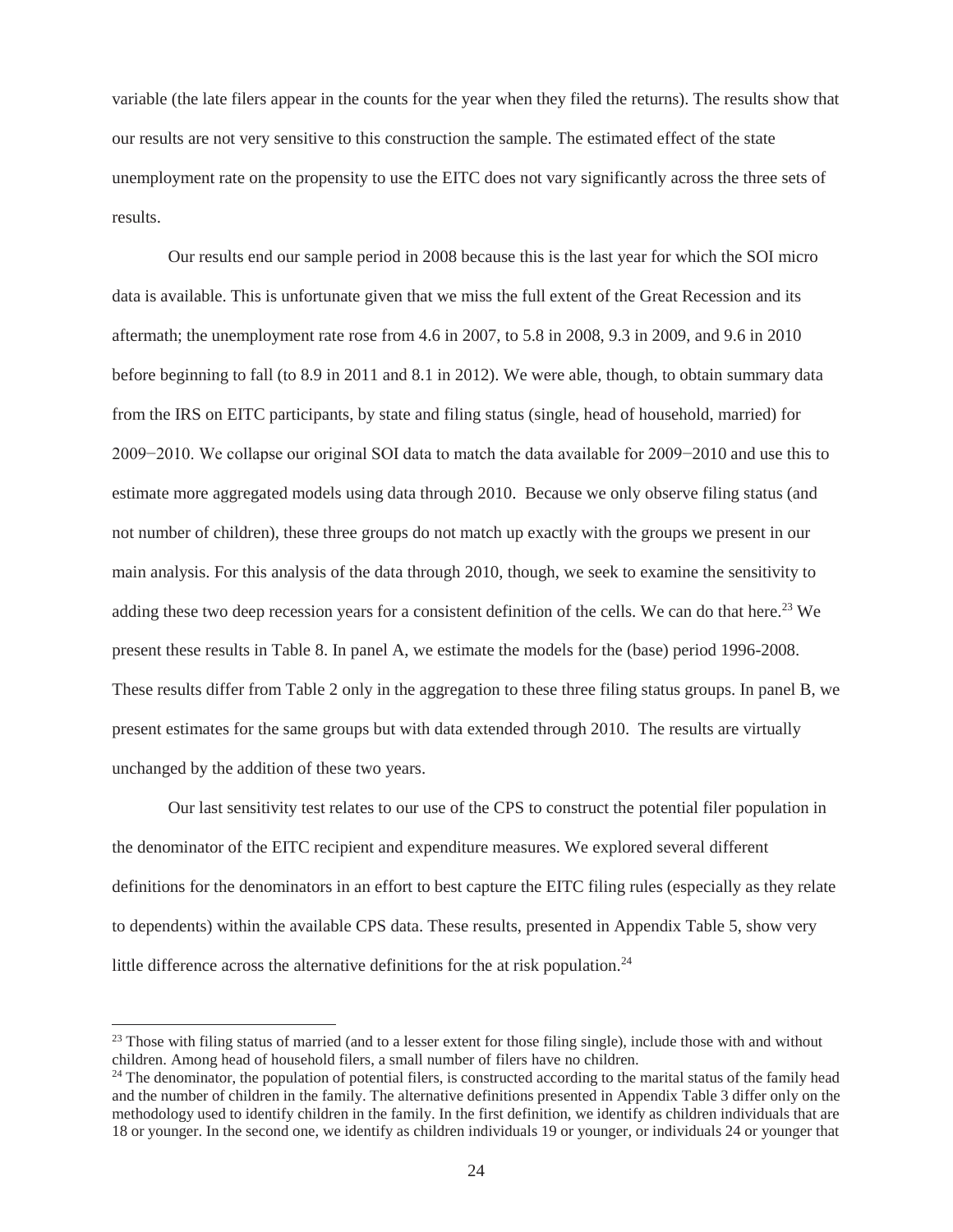## **7. Conclusion**

 $\overline{a}$ 

 Welfare reform and the expansion of the EITC have dramatically changed the landscape of policies of redistribution for low income families with children in the United States. This change has led to a movement away from "out of work" benefits, with their strong work disincentives, and an increase in "in work" benefits, which promote employment. This dramatic policy shift has been followed by other developed countries (Owens 2005).

The research shows that these policies have been successful at increasing the employment of single mothers with children (Eissa and Liebman 1996, Meyer and Rosenbaum 2000, 2001, Grogger 2003). Additionally, results based on the new Supplemental Poverty Measure, first released by the Census in 2011, show that the EITC is the most important anti-poverty program for families with children. The Census tabulations show that the EITC removes 4.7 million children from poverty, more than any other tax or transfer program (Short 2012).

 In light of the importance of the EITC for lower income families, in this paper we evaluate whether the EITC satisfies a central tenet of safety net programs – that they provide protection in times of economic need. Additionally, the Great Recession provides our first opportunity to test our transformed safety net. We examine this issue by using administrative tax records to estimate the cyclicality of the EITC. We do so by leveraging substantial variation across states in the timing and severity of cycles which we measure with the state unemployment rate.

 Our results show that for the largest group of EITC recipients, single mothers with children, there is a *negative* but statistically insignificant relationship between unemployment rates and their use of the EITC. There is therefore no evidence that the EITC stabilizes income for this group; in fact the point estimates suggests that the EITC acts as an income de-stabilizer. On the other hand, for married couples with children (and to a lesser extent the childless), use of the EITC is found to rise in recessions and thus

are full time students. In the third case, we modify the second definition of children to include disabled individuals and to exclude non-citizens. Lastly, in our fourth alternative we identify children as in the second definition, include disabled and perform a "filers maximization" algorithm. This algorithm mimics tax noncompliance behavior when tax filers strategically declare dependent children in order to minimize the tax burden of the household.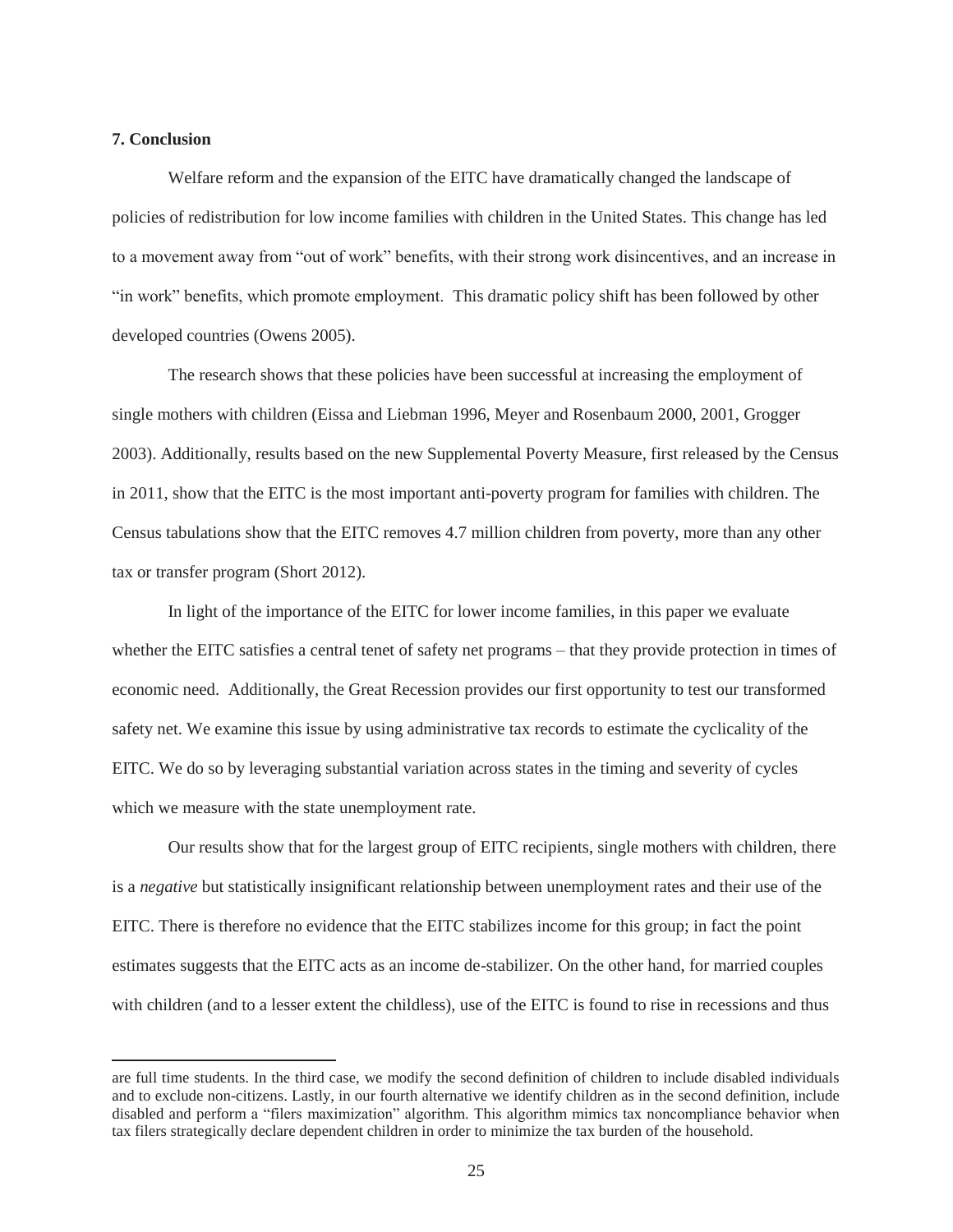the credit acts as an automatic stabilizer for this group. These results can be understood within the context of labor supply theory and in particular connect to the different predictions for how earnings changes for one- versus two-earner households as well as underlying differences in the distribution of income across the different family types.

 To put these results in perspective, we compare the cyclicality of the EITC to other safety net programs finding that TANF, Food Stamps, and (unsurprisingly) UI are substantially more cyclical than the EITC.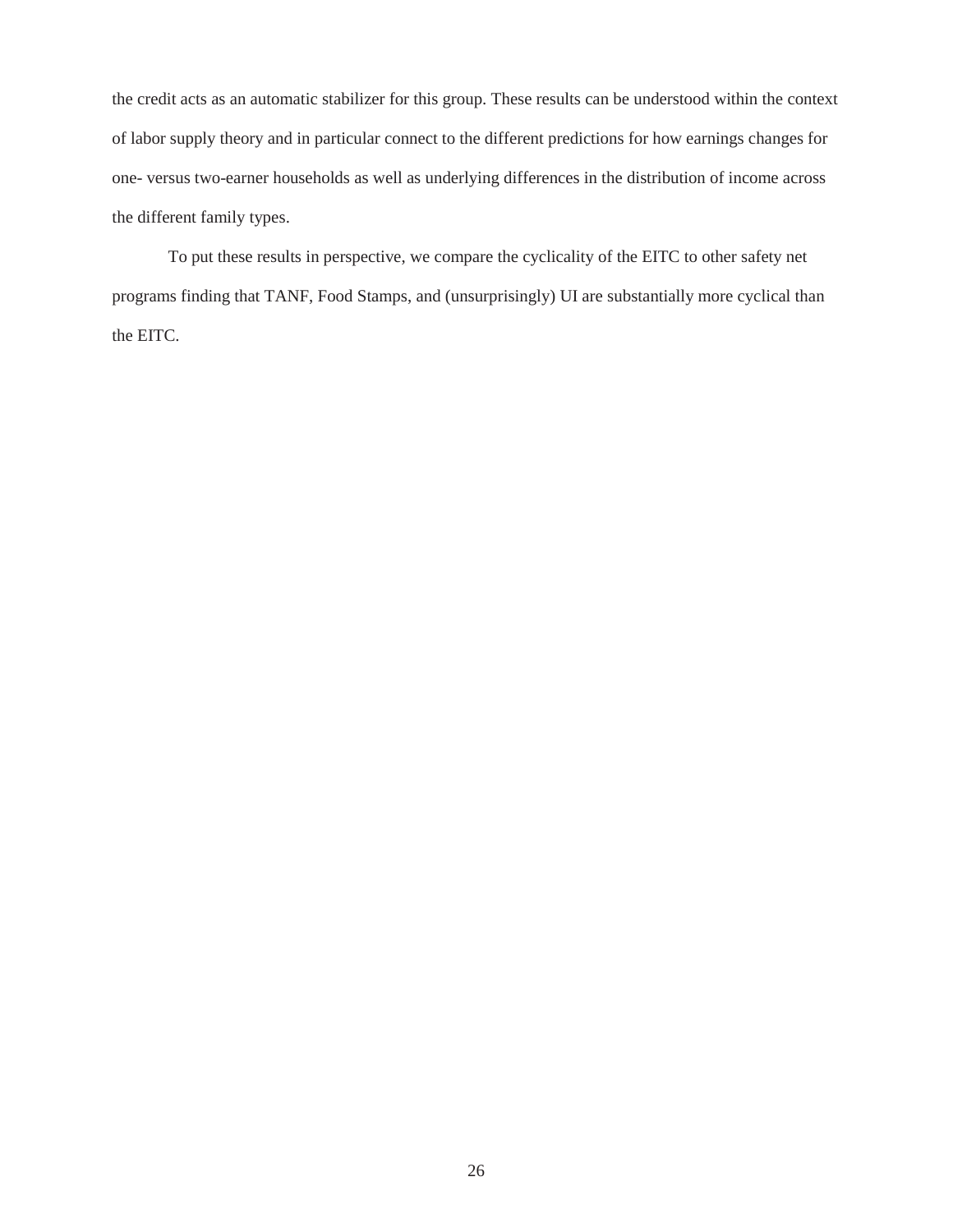# **8. References**

Auerbach, Alan and Daniel Feenberg. (2000). "The Significance of Federal Taxes as Automatic Stabilizers," Journal of Economic Perspectives 14, 37–56.

Baker, K. (2008). "Do Cash Transfer Programs Improve Infant Health: Evidence from the 1993 Expansion of the Earned Income Tax Credit," mimeo, University of Notre Dame.

Baughman, R. and Dickert-Conlin, S. (2009). "The Earned Income Tax Credit and Fertility," Journal of Population Economics, Vol. 22(3): 537-63.

Blank, R. (1989). "Disaggregating the Effect of the Business Cycle on the Distribution of Income," Economica, 56:141-163.

Blank, R. (1993), "Why were Poverty Rates so High in the 1980s?" In Poverty and Prosperity in the Late Twentieth Century. Papadimitriou and Wolff, eds, St Martin's Press.

Blank, R. (2001). "What Causes Public Assistance Caseloads to Grow?", Journal of Human Resources, Vol. 36(1): 85-118.

Blank, R. and A. Blinder (1986). "Macroeconomics, Income Distribution, and Poverty" In Fighting Poverty: What Works and What Doesn't. Danziger and Weinberg, eds. Harvard University Press.

Blank, R. and D. Card (1993), "Poverty, Income Distribution and Growth: Are They Still Related?" Brookings Papers on Economic Activity 2:1993.

Bitler, M. and H. Hoynes (2010)."The State of the Safety Net in the Post-Welfare Reform Era", Brookings Papers on Economic Activity: 71-127.

Bitler, M. and H. Hoynes (2013). "Immigrants, Welfare and the U.S. Safety Net" in David Card and Steven Raphael (eds), Immigration, Poverty, and Socioeconomic Inequality, in press, Russell Sage Foundation, New York, NY.

Chetty, R., Friedman, J., and Saez, E. (2013). "Using Differences in Knowledge Across Neighborhoods to Uncover the Impact of the EITC on Earnings," American Economic Review, forthcoming.

Corsetto, L. (2012). "Food and Nutrition Program Cyclicality," mimeo, UC Davis.

Cutler and Katz 1991,"Macroeconomic Performance and the Disadvantaged", Brookings Papers on Economic Activity 1:1994.

Dahl, G. and Lochner, L. (2012). "The Impact of Family Income on Child Achievement: Evidence from the Earned Income Tax Credit," American Economic Review: Vol. 102(5): 1927-56.

Dalaker, Joe 2005. Alternative Poverty Estimates in the United States, Current Population Report P60- 227, United States Bureau of the Census.

Dehejia, R. and A. Lleras-Muney (2004). "Booms, Busts, and Babies' Health." *Quarterly Journal of Economics*, Vol. 119, No. 3, pp. 1091-1130.

Dickert-Conlin, S. (2002). "EITC and Marriage," National Tax Journal, Vol. 55(1): 25-40.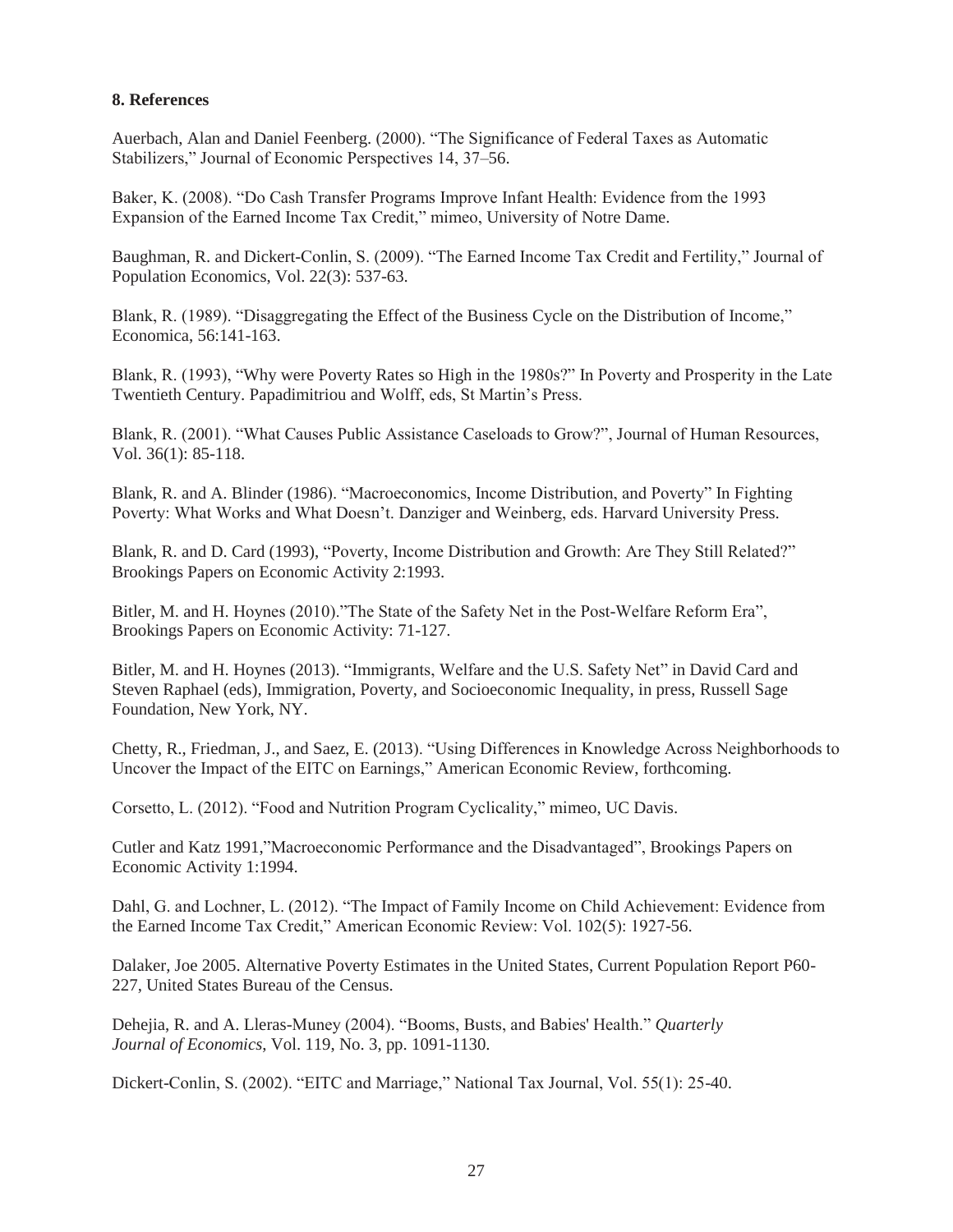Eissa, N. and Hoynes, H. (2004). "Taxes and the Labor Market Participation of Married Couples: The Earned Income Tax Credit," Journal of Public Economics, Vol. 88 (9-10): 1931-58.

Eissa, N. and Hoynes, H. (2006). "Behavioral Responses to Taxes: Lessons from the EITC and Labor Supply," Tax Policy and the Economy, Vol. 20: 74-110.

Eissa, N. and Liebman, J. (1996). "Labor Supply Response to the Earned Income Tax Credit," Quarterly Journal of Economics, Vol. 111: 605-37.

Ellwood, D. (2000). "The Impact of the Earned Income Tax Credit and Social Policy Reforms on Work, Marriage and Living Arrangements," National Tax Journal, Vol. 53(4).

Evans, W. and Garthwaite, C. (2010). "Giving Mom a Break: The Impact of Higher EITC Payments on Maternal Health," NBER Working Paper 16296.

Freeman, R. (2001). "The Rising Tide Lifts…?" In Sheldon Danziger and Robert Haveman, eds., Understanding Poverty, Cambridge, MA: Harvard University Press, 97-126.

Grogger, J. (2003), "The Effects of Time Limits, the EITC, and Other Policy Changes on Welfare Use, Work, and Income Among Female-Headed Families." Review of Economics and Statistics 85(2):394- 408.

Gundersen, Craig and James Ziliak. 2004. "Poverty and Macroeconomic Performance across Space, Race, and Family Structure," Demography, 41:1, 61-86.

Herbst, C. (2011). "The Impact of the Earned Income Tax Credit on Marriage and Divorce: Evidence from Flow Data," Population Research and Policy Review, Vol. 30: 101--28.

Hotz, J. and Scholz, K. (2003). "The Earned Income Tax Credit," in Means-Tested Transfer Programs in the United States.

Hoynes, Hilary W., Douglas L. Miller, and David Simon. 2012. Income, the Earned Income Tax Credit, and Infant Health. NBER Working Paper 18206

Hoynes, Hilary W., Marianne E. Page, and Ann Huff Stevens. 2006. "Poverty in America: Trends and Explanations." Journal of Economic Perspectives 20: 47-68.

Internal Revenue Service (2011). EITC Statistics, Report NR. 701-98-11 December 2011. http://www.eitc.gov.irs.gov/central/eitcstats/

Kniesner, Thomas and James Ziliak (2002). "Explicit Versus Implicit Income Insurance," Journal of Risk and Uncertainty, 25(1).

Listokin, Yair J. (2012). "Equity, Efficiency, and Stability: The Importance of Macroeconomics for Evaluating Income Tax Policy," Yale Journal on Regulation. 45-78.

Meyer, B. and D. Rosenbaum (2001), "Welfare, the Earned Income Tax Credit, and the Labor Supply of Single Mothers", QJE 116(3): 1063-1114.

Meyer, B. and Rosenbaum, D. (2000). "A Making Single Mothers Work: Recent Tax and Welfare Policy and its Effects," National Tax Journal, Vol. 53: 1027-1062.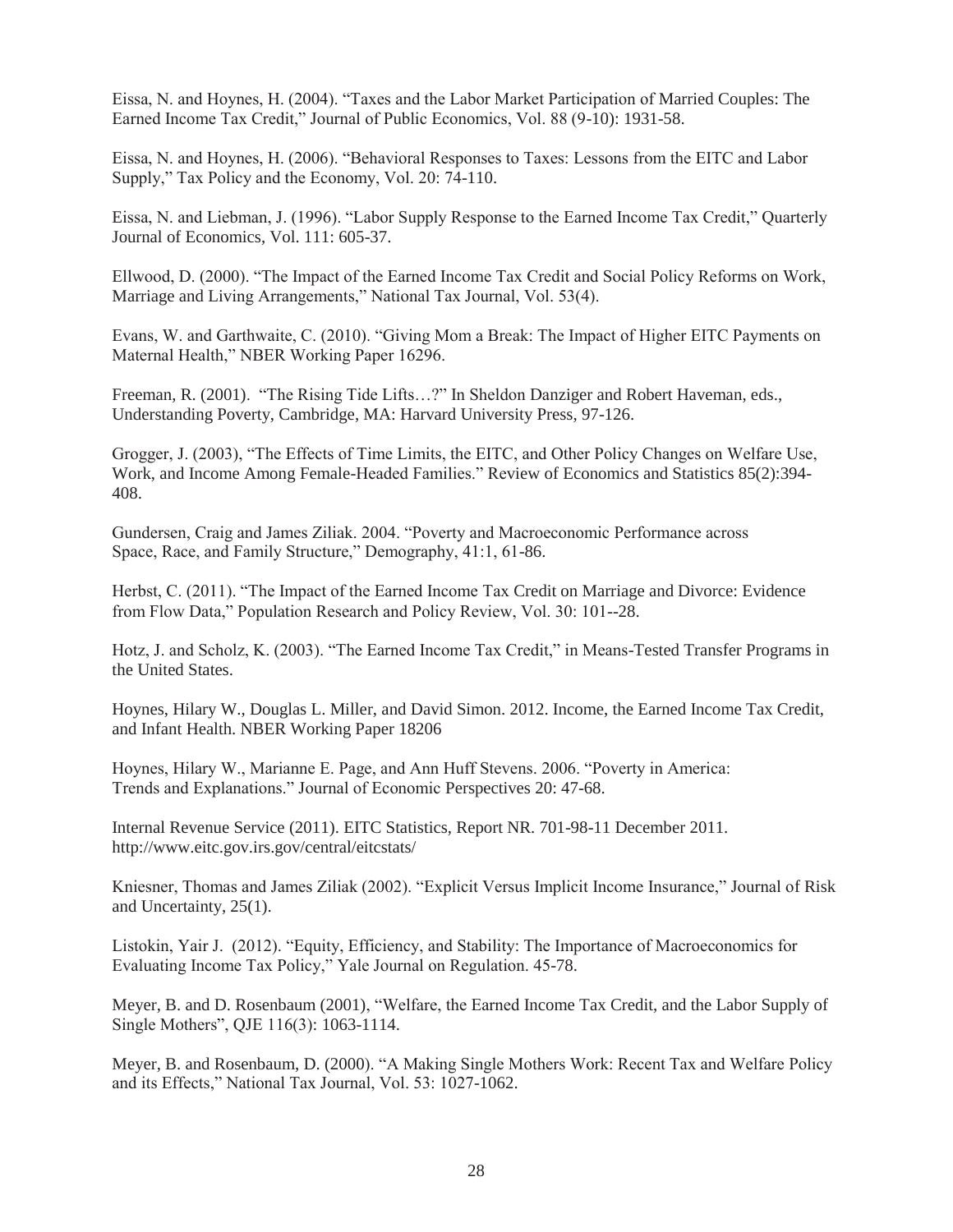Meyer, B. and D. Sullivan (2011). "Consumption and Income Poverty over the Business Cycle," *Research in Labor Economics*, vol. 32, 51-82.

Owens, J. (2005). "Fundamental Tax Reform: The Experience of OECD Countries," Background Paper, Number 47, Tax Foundation.

Ryan, Kerry (2013). "EITC as Income (In)Stability?", Florida Tax Review (forthcoming).

Saez, E. (2010). "Do Taxpayers Bunch at Kink Points?" American Economic Journal: Economic Policy 2(3), 2010, 180-212.

Schaller, J. (2012) "For richer if not for poorer? Marriage and divorce over the business cycle," *Journal of Population Economics*.

Schaller, J. (2013) "Booms, busts, and fertility: testing the Becker model using gender-specific labor demand," working paper, University of Arizona.

Short, K. (2011). "The Research Supplemental Poverty Measure: 2010." Current Population Reports P60-241. U.S. Census Bureau.

Short, K. (2012). "The Research Supplemental Poverty Measure: 2011." Current Population Reports P60-244. U.S. Census Bureau.

U.S. Department of Agriculture 2013. Caseload Data. Unpublished data provided by Katie Fitzpatrick and John Kirlin of the Economic Research Service.

U.S. Department of Health and Human Services Administration for Children and Families, 2013. Caseload Data. [online] Office of Family Assistance. Available at: http://www.acf.hhs.gov/programs/ofa/data-reports/index.htm.

U.S. Department of Labor 2013. 1979-2010 Data. Unpublished data provided by DOL OSEC.

Ziliak, J. P., Figlio, D. N., Davis, E. E., and Connolly, L. S. (2000). "Accounting for the Decline in AFDC Caseloads: Welfare Reform or the Economy?" Journal of Human Resources, Vol. 35(3): 570-86.

Ziliak, J. P., Gundersen, C. and Figlio, D. N. et al. (2003). "Food stamp caseloads over the business cycle," Southern Economic Journal, Vol. 69 (4): 903-19.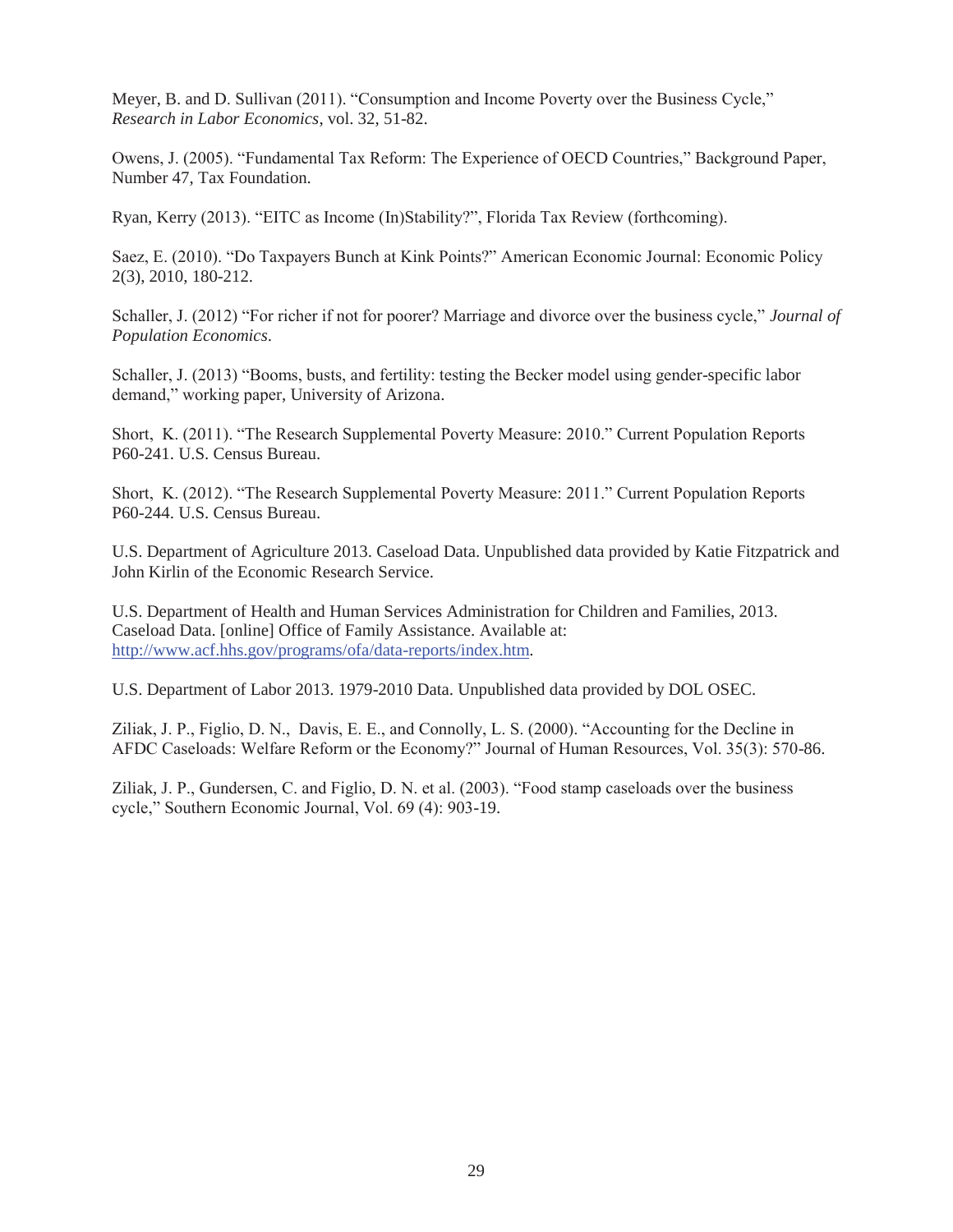|  |  |  |  |  |  |  | Table 1: Summary Statistics, EITC Recipients and Expenditures, 2008 |  |
|--|--|--|--|--|--|--|---------------------------------------------------------------------|--|
|--|--|--|--|--|--|--|---------------------------------------------------------------------|--|

| Total EITC Recipients (Millions)                                        | 24.4    |
|-------------------------------------------------------------------------|---------|
| Total EITC Expenditures (Billions 2008\$)                               | \$50.5  |
|                                                                         |         |
| Percent Distribution of Recipients, by Demographic Group<br>No Children | 21.9%   |
| Single with Children                                                    | 58.7%   |
| Married with Children                                                   | 19.4%   |
|                                                                         |         |
| Percent Distribution of Expenditures, by Demographic Group              |         |
| No Children                                                             | $2.7\%$ |
| Single with Children                                                    | 74.1%   |
| Married with Children                                                   | 23.2%   |
|                                                                         |         |
| Average Credit Amount (2008\$), by Demographic Group                    |         |
| No Children                                                             | \$253   |
| Single with Children                                                    | \$2,613 |
| Married with Children                                                   | \$2,471 |
|                                                                         |         |

Notes: Data are from the 2008 Statistics of Income, which contains information on tax returns for tax year 2008 (income earned during calendar year 2008). The sample excludes high-income earners, individuals living abroad, late filers and married couples filing separately. Statistics are weighted to represent the population of tax filers.

**Table 2:** Effects of Unemployment Rate on EITC Recipiency Rates and Expenditures per Potential Tax Filer

|                                                            | (1)      | (2)        | (3)       | (4)         |  |  |  |
|------------------------------------------------------------|----------|------------|-----------|-------------|--|--|--|
|                                                            |          | Children,  | Children, |             |  |  |  |
|                                                            | All      | Married    | Single    | No Children |  |  |  |
| A: EITC Recipients per Potential Tax Filer                 |          |            |           |             |  |  |  |
| Unemployment Rate                                          | $0.385*$ | $0.881***$ | $-0.820$  | $0.252*$    |  |  |  |
|                                                            | (0.220)  | (0.270)    | (1.306)   | (0.133)     |  |  |  |
| Mean Y                                                     | 0.220    | 0.144      | 0.855     | 0.079       |  |  |  |
| Percent Impact $(\%)$                                      | 1.8      | 6.1        | $-1.0$    | 3.2         |  |  |  |
| Observations                                               | 663      | 1326       | 1326      | 1326        |  |  |  |
|                                                            |          |            |           |             |  |  |  |
| B: Real EITC Expenditures per Potential Tax Filer (2008\$) |          |            |           |             |  |  |  |
| Unemployment Rate                                          | 547.6    | 1969.7***  | $-2168.8$ | 47.2        |  |  |  |
|                                                            | (609.2)  | (672.9)    | (3843.3)  | (46.4)      |  |  |  |
| Mean Y                                                     | 460.5    | 345.3      | 2201.6    | 20.1        |  |  |  |
| Percent Impact $(\%)$                                      | 1.2      | 5.7        | $-1.0$    | 2.3         |  |  |  |
| Observations                                               | 663      | 1326       | 1326      | 1326        |  |  |  |

Notes: Data are from the 1996–2008 Statistics of Income, with denominators measuring the number of potential tax filers from the CPS ASEC for the corresponding survey year after the tax year. The sample excludes high-income earners, late filers, individuals living abroad and married couples filing separately. The dependent variables are total EITC recipients and real EITC expenditures (\$2008), each divided by the total population of potential filers in each cell. All regressions include controls for demographic characteristics, as well as state and year fixed effects. The results are weighted by the population of potential filers in each cell. The unemployment rate is measured in percentage points. Percent impact is calculated as the effect of a 1 percentage point (1 unit) increase in the unemployment rate divided by the mean value of the dependent variable. Standard errors are clustered by state and shown in parentheses. \*  $p<0.10$ , \*\*  $p<0.05$ , \*\*\*  $p<0.01$ .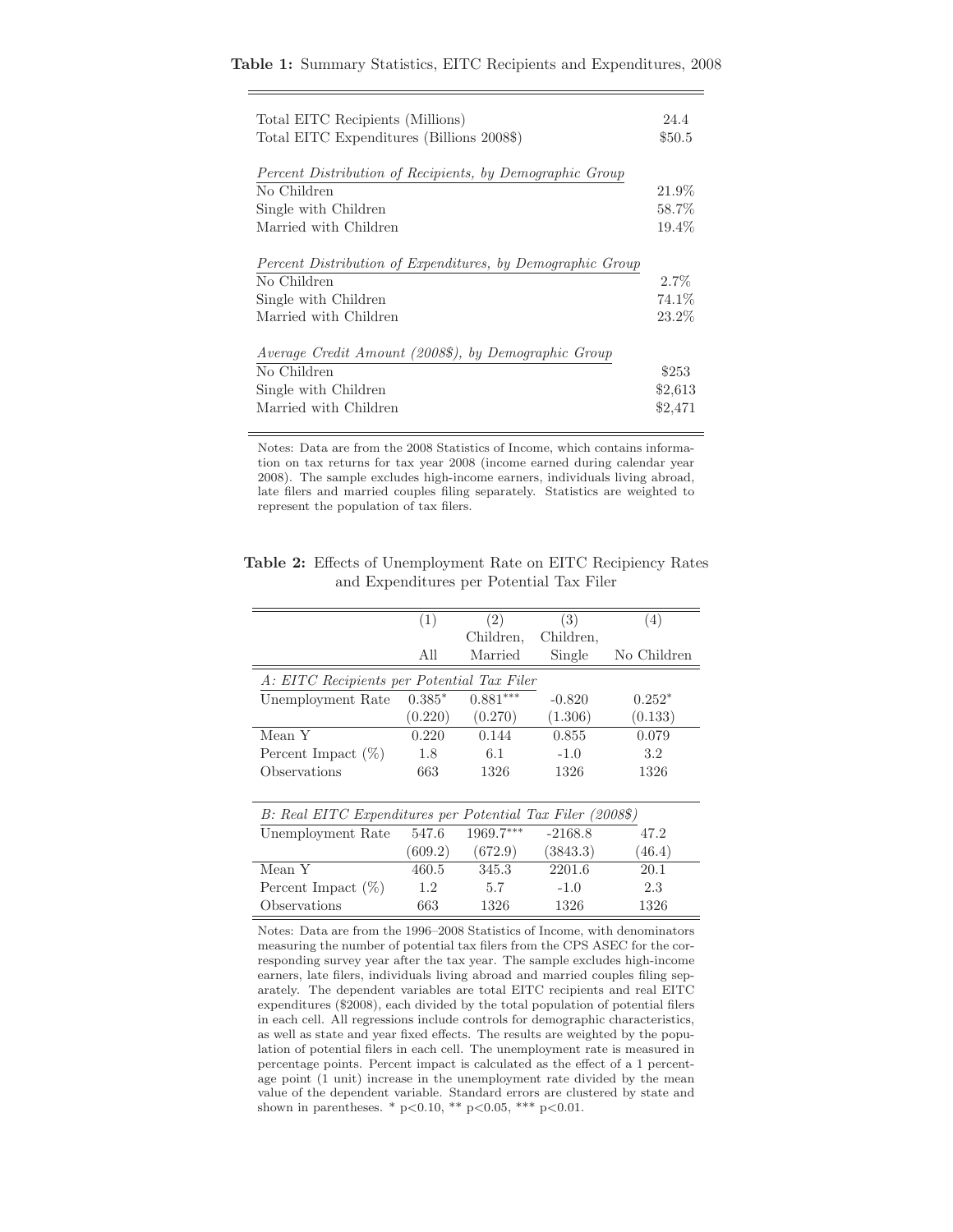|                                  | (1)        | (2)       | (3)         |
|----------------------------------|------------|-----------|-------------|
|                                  | Children,  | Children, |             |
|                                  | Married    | Single    | No Children |
| A: Total Filers                  |            |           |             |
| Unemployment Rate                | 0.198      | $-1.775*$ | $-1.466***$ |
|                                  | (0.577)    | (1.053)   | (0.519)     |
| Share of Filers                  | 1.00       | 1.00      | 1.00        |
| Mean Y                           | 0.818      | 1.135     | 1.021       |
| Percent Impact $(\%)$            | 0.2        | $-1.6$    | $-1.4$      |
| Observations                     | 1326       | 1323      | 1326        |
|                                  |            |           |             |
| B: Filers in the Eligible Region |            |           |             |
| Unemployment Rate                | $1.035***$ | $-0.537$  | $-0.147$    |
|                                  | (0.322)    | (1.031)   | (0.210)     |
| Share of Filers                  | 0.24       | 0.74      | 0.25        |
| Mean Y                           | 0.192      | 0.839     | 0.273       |
| Percent Impact (%)               | 5.4        | $-0.6$    | $-0.5$      |
| Observations                     | 1326       | 1323      | 1326        |

**Table 3:** Effect of Unemployment Rate on Filing Propensity and EITC Eligible Filers per Potential Filer, Based on Earned Income

Notes: Data are from the 1996–2008 Statistics of Income, with denominators measuring the number of potential tax filers from the CPS ASEC for the corresponding survey year after the tax year. The sample excludes high-income earners, individuals living abroad, late filers and married couples filing separately. Dependent variable represents the number of filers in the SOI or the number of filers whose earned income puts them in the EITC eligible range, each divided by the population of total potential filers in the demographic group. All regressions include controls for demographic characteristics, as well as state and year fixed effects. The results are weighted by the population of potential filers in each cell. The unemployment rate is measured in percentage points. Percent impact is calculated as the effect of a 1 percentage point (1 unit) increase in the unemployment rate divided by the mean value of the dependent variable. Standard errors are clustered by state and shown in parentheses. \*  $p<0.10$ , \*\*  $p<0.05$ , \*\*\*  $p<0.01$ .

|                       | $\left  \right $ | $^{\prime}2)$ | $^{\prime}3)$ | $\overline{4}$ | '5)        |
|-----------------------|------------------|---------------|---------------|----------------|------------|
|                       | <b>EITC</b>      | <b>EITC</b>   |               |                |            |
|                       | All              | Children      | AFDC/TANF     | Food Stamps    | UI         |
| Unemployment Rate     | $0.163**$        | $0.108*$      | $0.066*$      | $0.285***$     | $0.135***$ |
|                       | (0.068)          | (0.063)       | (0.033)       | (0.061)        | (0.012)    |
| Mean Y                | 0.072            | 0.058         | 0.009         | 0.034          | 0.009      |
| Percent Impact $(\%)$ | 2.2              | 1.8           | 7.7           | 8.4            | 14.5       |
| Observations          | 663              | 663           | 663           | 663            | 663        |

**Table 4:** Effect of Unemployment Rate on Participation Rate in Other Safety Net Programs

Notes: Participation rates for years 1996–2008. The dependent variables are EITC, AFDC/TANF, food stamps, and UI recipients, each divided by the state population. Sources for recipients are in text. All regressions include state and year fixed effects. The results are weighted by the state population. The unemployment rate is measured in percentage points. Percent impact is calculated as the effect of a 1 percentage point (1 unit) increase in the unemployment rate divided by the mean value of the dependent variable. Standard errors are clustered by state and shown in parentheses. \* p<0.10, \*\* p<0.05, \*\*\* p<0.01.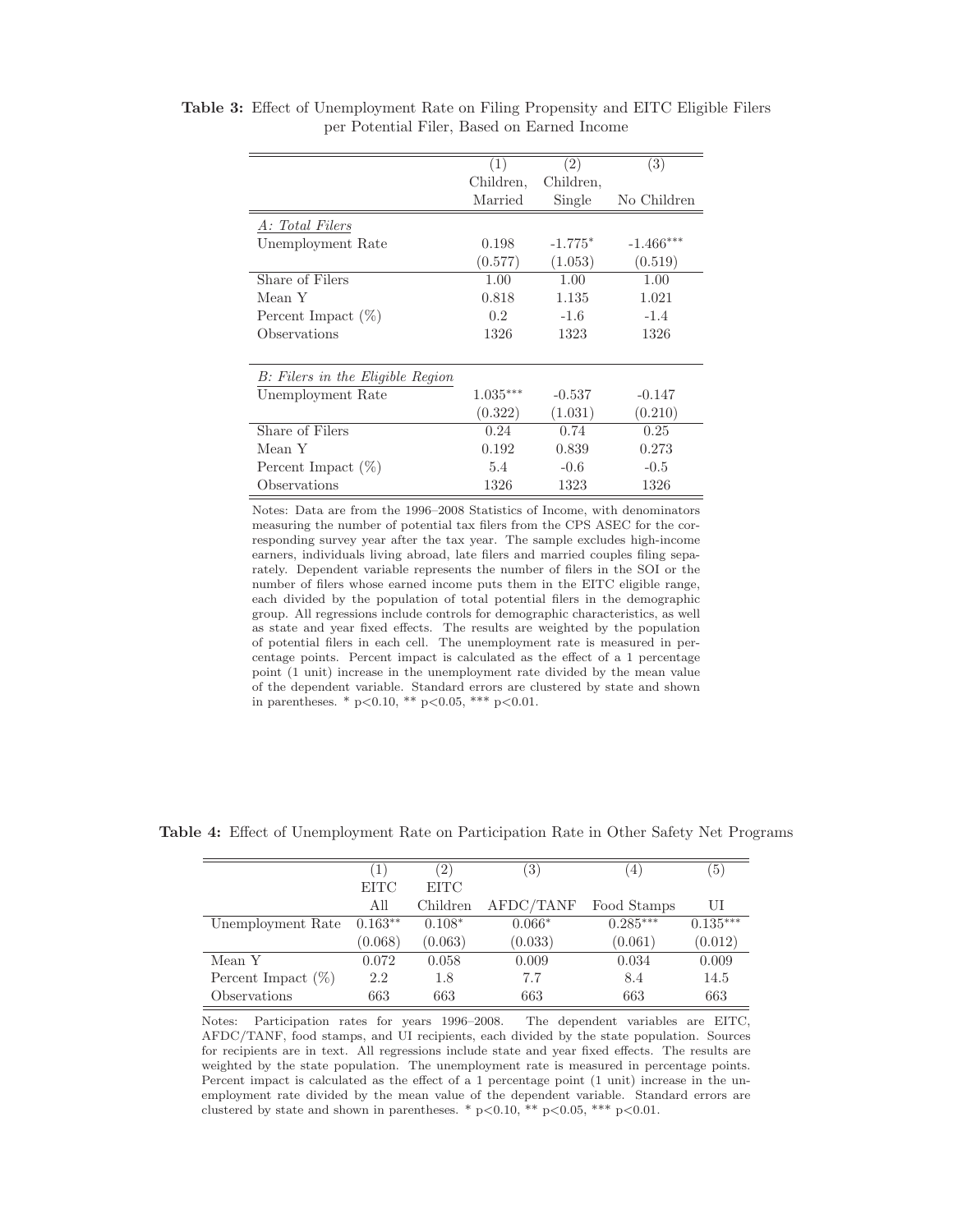|                                                  | Official Poverty |            |            | Add EITC   |            |            |            |            |
|--------------------------------------------------|------------------|------------|------------|------------|------------|------------|------------|------------|
|                                                  | 50%              | 100%       | 150%       | 200%       | 50%        | 100%       | 150%       | 200%       |
| A: Married with Children                         |                  |            |            |            |            |            |            |            |
| Unemployment Rate                                | $0.262***$       | $0.742***$ | $0.793***$ | $1.024***$ | $0.152**$  | $0.588***$ | $0.744***$ | $1.028***$ |
|                                                  | (0.062)          | (0.120)    | (0.138)    | (0.187)    | (0.057)    | (0.107)    | (0.127)    | (0.186)    |
| Mean $Y$                                         | 0.025            | 0.077      | 0.151      | 0.237      | 0.020      | 0.059      | 0.141      | 0.235      |
| Percent change in coef. due to EITC              |                  |            |            |            | $-42.0$    | $-20.8$    | $-6.2$     | 0.4        |
| Observations                                     | 1326             | 1326       | 1326       | 1326       | 1326       | 1326       | 1326       | 1326       |
|                                                  |                  |            |            |            |            |            |            |            |
| B: Single with Children                          |                  |            |            |            |            |            |            |            |
| Unemployment Rate                                | $1.084***$       | $1.974***$ | $1.822***$ | $1.730***$ | $1.024***$ | $1.775***$ | $1.864***$ | $1.788***$ |
|                                                  | (0.288)          | (0.349)    | (0.445)    | (0.337)    | (0.289)    | (0.337)    | (0.454)    | (0.336)    |
| Mean Y                                           | 0.199            | 0.373      | 0.526      | 0.649      | 0.177      | 0.317      | 0.481      | 0.632      |
| Percent change in coef. due to EITC              |                  |            |            |            | $-5.5$     | $-10.1$    | 2.3        | 3.4        |
| Observations                                     | 1326             | 1326       | 1326       | 1326       | 1326       | 1326       | 1326       | 1326       |
|                                                  |                  |            |            |            |            |            |            |            |
| C: Married with Children, SPM Equivalence Scales |                  |            |            |            |            |            |            |            |
| Unemployment Rate                                | $0.256***$       | $0.706***$ | $0.868***$ | $1.054***$ | $0.148**$  | $0.640***$ | $0.837***$ | $1.041***$ |
|                                                  | (0.058)          | (0.124)    | (0.145)    | (0.190)    | (0.063)    | (0.124)    | (0.139)    | (0.191)    |
| Mean Y                                           | 0.027            | 0.081      | 0.158      | 0.245      | 0.021      | 0.064      | 0.149      | 0.244      |
| Percent change in coef. due to EITC              |                  |            |            |            | $-42.2$    | $-9.3$     | $-3.6$     | $-1.2$     |
| Observations                                     | 1326             | 1326       | 1326       | 1326       | 1326       | 1326       | 1326       | 1326       |
|                                                  |                  |            |            |            |            |            |            |            |
| D: Single with Children, SPM Equivalence Scales  |                  |            |            |            |            |            |            |            |
| Unemployment Rate                                | $1.263***$       | $1.934***$ | $1.781***$ | $1.731***$ | $1.221***$ | $1.787***$ | $1.941***$ | $1.709***$ |
|                                                  | (0.303)          | (0.345)    | (0.466)    | (0.322)    | (0.301)    | (0.335)    | (0.469)    | (0.345)    |
| Mean Y                                           | 0.207            | 0.385      | 0.534      | 0.655      | 0.183      | 0.330      | 0.494      | 0.639      |
| Percent change in coef. due to EITC              |                  |            |            |            | $-3.3$     | $-7.6$     | 9.0        | $-1.3$     |
| Observations                                     | 1326             | 1326       | 1326       | 1326       | 1326       | 1326       | 1326       | 1326       |

#### **Table 5:** Effect of Unemployment Rate on Official Poverty Rate: With and Without EITC

Notes: Data are from the CPS ASEC calendar years 1996-2008 and are collapsed at the demographic group, state and year level. Children are defined following the definition for dependent children (same as children for EITC purposes). Panels A and B include the results of regressions for being below various multiples of the official poverty threshold; Panels C and D include the results of regressions for being below various multiples of the official poverty threshold for a family of 4 but incorporate the equivalence scales for families of different sizes from the new Supplemental Poverty Measure. All regressions include controls for demographic characteristics, as well as state and year fixed effects. The results are weighted by the number of families in each cell. The unemployment rate is measured in percentage points. Percent change in the unemployment coefficient due to the EITC is calculated as the percentage change in the coefficient for being below the relevant multiple of the poverty threshold between the specifications for official poverty and official poverty after adding the EITC to income. Standard errors are clustered by state and shown in parentheses. \*  $p \le 0.10$ , \*\*  $p \le 0.05$ , \*\*\*  $p \le 0.01$ .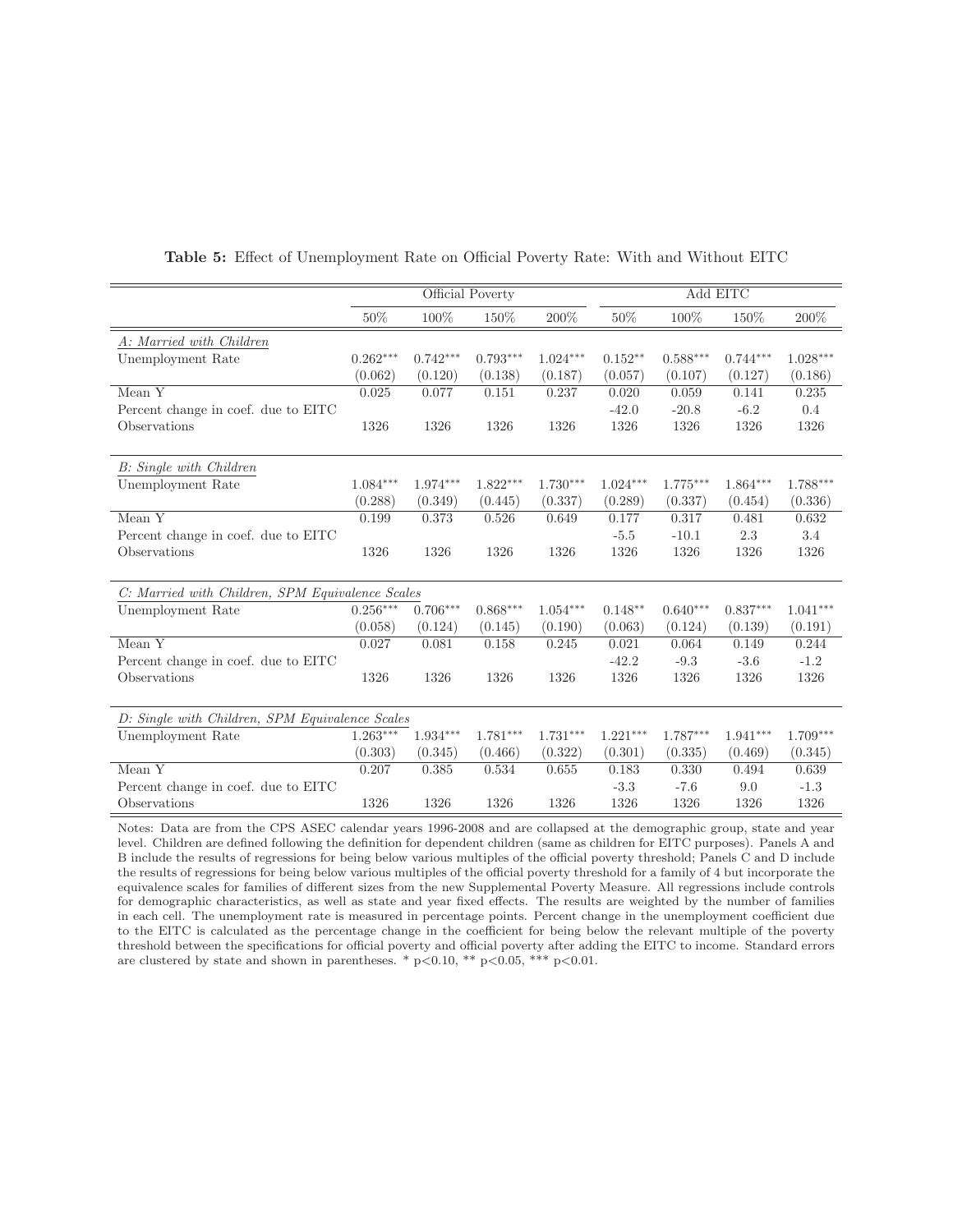|                          |            | EITC Recipients / Population |          |          |  |  |  |
|--------------------------|------------|------------------------------|----------|----------|--|--|--|
|                          | (1)        | (2)                          | (3)      | (4)      |  |  |  |
| A: Married with Children |            |                              |          |          |  |  |  |
| Unemployment Rate        | $0.881***$ | $0.888***$                   | $0.477*$ | $0.464*$ |  |  |  |
|                          | (0.270)    | (0.263)                      | (0.260)  | (0.257)  |  |  |  |
| Observations             | 1326       | 1326                         | 1326     | 1326     |  |  |  |
|                          |            |                              |          |          |  |  |  |
| B: Single with Children  |            |                              |          |          |  |  |  |
| Unemployment Rate        | $-0.820$   | $-0.735$                     | $-1.304$ | $-1.504$ |  |  |  |
|                          | (1.306)    | (1.266)                      | (1.585)  | (1.617)  |  |  |  |
| Observations             | 1326       | 1326                         | 1326     | 1326     |  |  |  |
|                          |            |                              |          |          |  |  |  |
| C: Childless             |            |                              |          |          |  |  |  |
| Unemployment Rate        | $0.252*$   | $0.257*$                     | 0.149    | 0.118    |  |  |  |
|                          | (0.133)    | (0.135)                      | (0.147)  | (0.149)  |  |  |  |
| Observations             | 1326       | 1326                         | 1326     | 1326     |  |  |  |
|                          |            |                              |          |          |  |  |  |
| State Policies           |            | Yes                          |          | Yes      |  |  |  |
| State Linear Trend       |            |                              | Yes      | Yes      |  |  |  |

**Table 6:** Effect of Unemployment Rate on EITC Recipiency Rates, Sensitivity to Adding State-Year Controls

Notes: Data are from the 1996–2008 Statistics of Income, with denominators measuring the number of potential tax filers from the CPS ASEC for the corresponding survey year after the tax year. The sample excludes high-income earners, individuals living abroad, late filers and married couples filing separately. The dependent variables are total EITC recipients and real EITC expenditures (\$2008), each divided by the total population of potential filers in each cell. All regressions include controls for demographic characteristics, as well as state and year fixed effects. The results are weighted by the population of potential filers in each cell. The unemployment rate is measured in percentage points. Standard errors are clustered by state and shown in parentheses. \*  $p<0.10$ , \*\*  $p<0.05$ , \*\*\* p<0.01.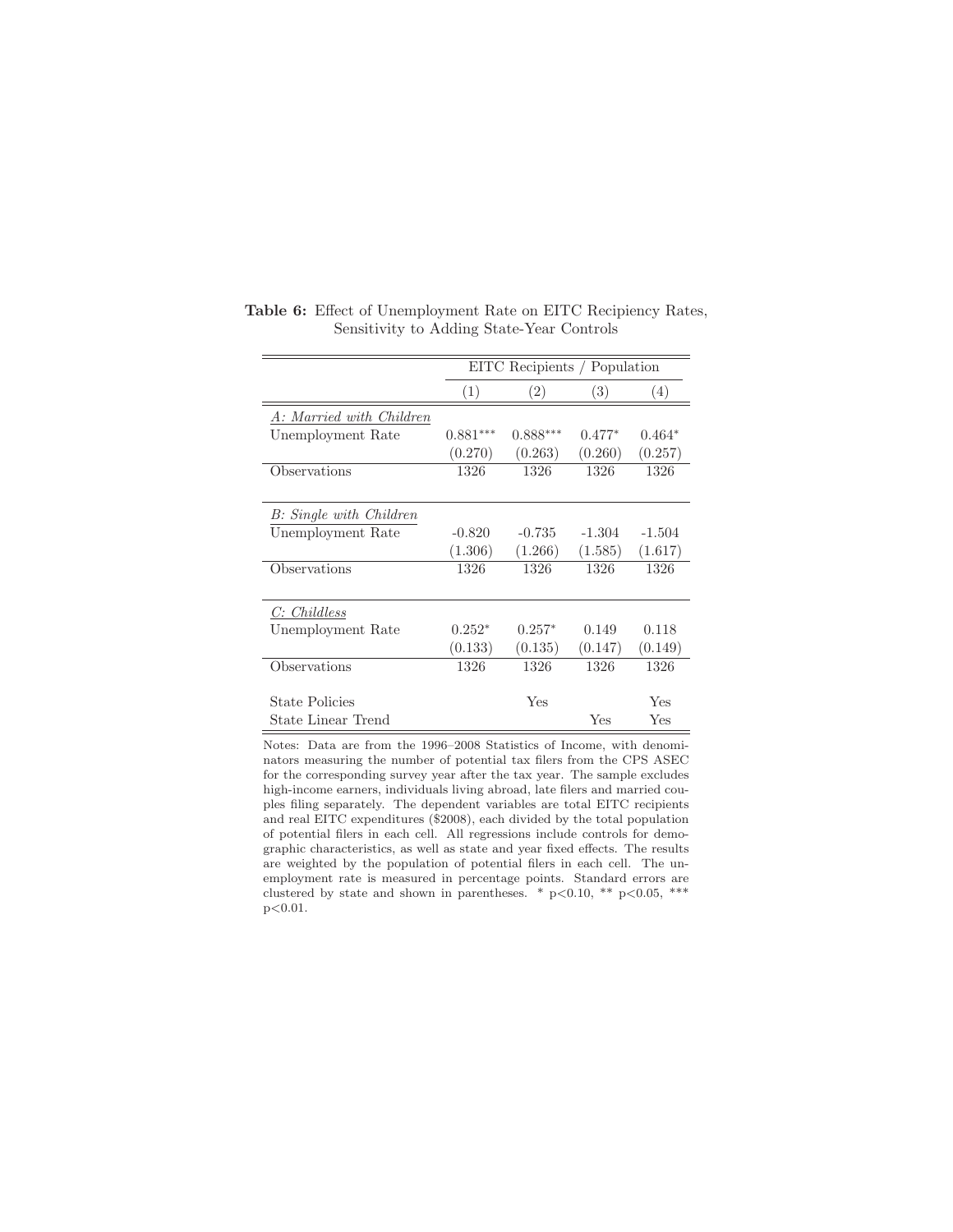|                          | Tax Year, with Late Filers |                 | Filing Year                 |
|--------------------------|----------------------------|-----------------|-----------------------------|
|                          | Excluded [Baseline]<br>(1) | Included<br>(2) | Late Filers Included<br>(3) |
| A: Married with Children |                            |                 |                             |
| Unemployment Rate        | $0.462*$                   | 0.422           | $0.504*$                    |
|                          | (0.273)                    | (0.293)         | (0.291)                     |
| Mean Y                   | 0.143                      | 0.147           | 0.147                       |
| Percent Impact $(\%)$    | 3.2                        | 2.9             | 3.4                         |
| Observations             | 918                        | 918             | 918                         |
|                          |                            |                 |                             |
| B: Single with Children  |                            |                 |                             |
| Unemployment Rate        | $-1.101$                   | $-1.066$        | $-1.002$                    |
|                          | (1.563)                    | (1.578)         | (1.648)                     |
| Mean Y                   | 0.838                      | 0.856           | 0.857                       |
| Percent Impact $(\%)$    | $-1.3$                     | $-1.2$          | $-1.2$                      |
| Observations             | 918                        | 918             | 918                         |
|                          |                            |                 |                             |
| C: Childless             |                            |                 |                             |
| Unemployment Rate        | $0.418*$                   | $0.506**$       | $0.416*$                    |
|                          | (0.217)                    | (0.230)         | (0.229)                     |
| Mean Y                   | 0.074                      | 0.079           | 0.078                       |
| Percent Impact $(\%)$    | 5.7                        | 6.4             | 5.3                         |
| Observations             | 918                        | 918             | 918                         |

**Table 7:** Effects of the Unemployment Rate on EITC Recipiency Rates, Sensitivity to Treatment of Late Filers

Notes: Data are from the 1996–2004 Statistics of Income, with denominators measuring the number of potential tax filers from the CPS ASEC for the corresponding survey year after the tax year. The sample excludes high-income earners, individuals living abroad and married couples filing separately. The dependent variable is total EITC recipients divided by the total population of potential filers in each cell. All regressions include controls for demographic characteristics, as well as state and year fixed effects. The results are weighted by the population of potential filers in each cell. The unemployment rate is measured in percentage points. Percent impact is calculated as the effect of a 1 percentage point (1 unit) increase in the unemployment rate divided by the mean value of the dependent variable. Standard errors are clustered by state and shown in parentheses.  $*$  p $< 0.10$ ,  $**$  p $< 0.05$ ,  $***$  p $< 0.01$ .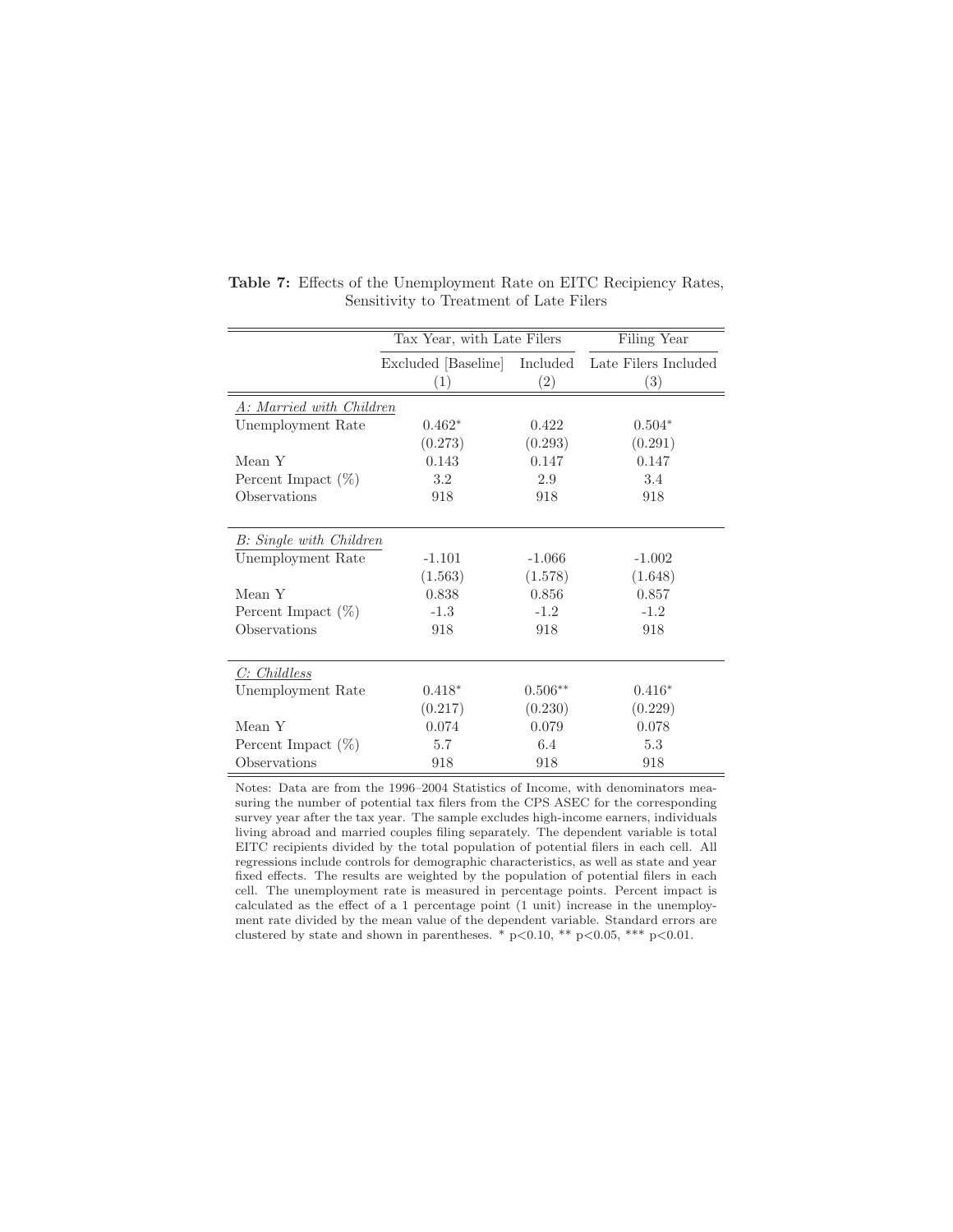|                       | EITC Recipients / Population |            |                   |          |  |  |
|-----------------------|------------------------------|------------|-------------------|----------|--|--|
|                       | (1)                          | (2)        | (3)               | (4)      |  |  |
|                       | All                          | Married    | Head of Household | Single   |  |  |
| A: Years 1996-2008    |                              |            |                   |          |  |  |
| Unemployment Rate     | $0.385*$                     | $0.500***$ | 0.252             | $-0.041$ |  |  |
|                       | (0.220)                      | (0.166)    | (1.215)           | (0.249)  |  |  |
| Mean Y                | 0.220                        | 0.097      | 0.781             | 0.151    |  |  |
| Percent Impact $(\%)$ | 1.8                          | 5.2        | 0.3               | $-0.3$   |  |  |
| Observations          | 663                          | 663        | 663               | 663      |  |  |
|                       |                              |            |                   |          |  |  |
| B: Years 1996-2010    |                              |            |                   |          |  |  |
| Unemployment Rate     | $0.269**$                    | $0.431***$ | $-0.192$          | 0.111    |  |  |
|                       | (0.128)                      | (0.115)    | (0.827)           | (0.134)  |  |  |
| Mean Y                | 0.224                        | 0.101      | 0.782             | 0.156    |  |  |
| Percent Impact $(\%)$ | 1.2                          | 4.3        | $-0.2$            | 0.7      |  |  |
| Observations          | 765                          | 765        | 765               | 765      |  |  |

**Table 8:** Effects of Unemployment Rate on EITC Recipiency Rates, Sensitivity to Extending Sample through 2010

Notes: Data are from the 1996–2008 Statistics of Income, with denominators measuring the number of potential tax filers from the CPS ASEC for the corresponding survey year after the tax year. The sample excludes high-income earners, individuals living abroad, late filers and married couples filing separately. The dependent variables are total EITC recipients and real EITC expenditures (\$2008), each divided by the total population of potential filers in each cell. All regressions include controls for state and year fixed effects. The results are weighted by the population of potential filers in each cell. The unemployment rate is measured in percentage points. Percent impact is calculated as the effect of a 1 percentage point (1 unit) increase in the unemployment rate divided by the mean value of the dependent variable. Standard errors are clustered by state and shown in parentheses. \*  $p<0.10$ , \*\*  $p<0.05$ , \*\*\*  $p<0.01$ .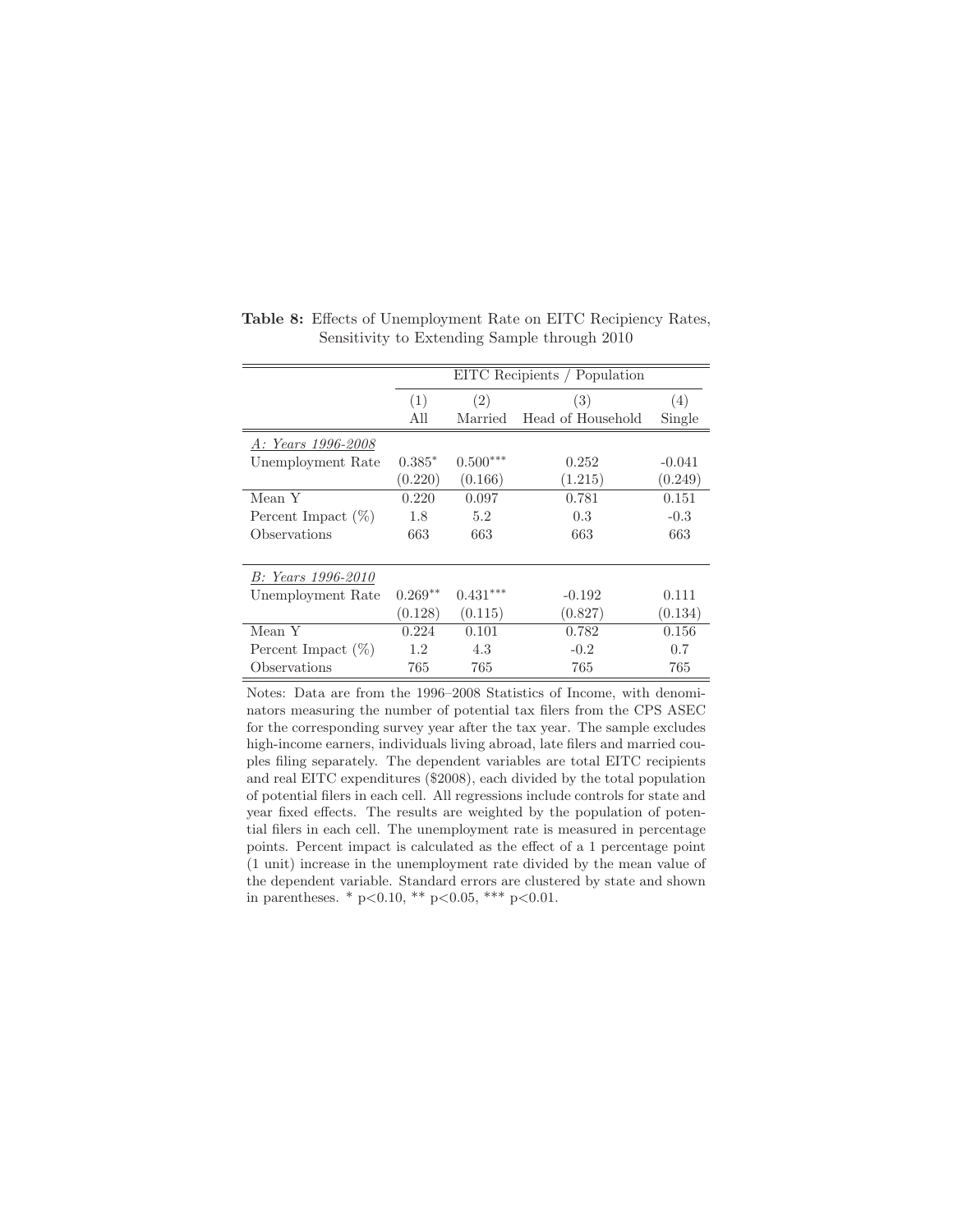



Notes: Figures are derived from data in Bitler and Hoynes (2010) and updated data.

**Figure 2:** EITC Schedule for Single Parents with Two Children (2012) and Predicted Effects

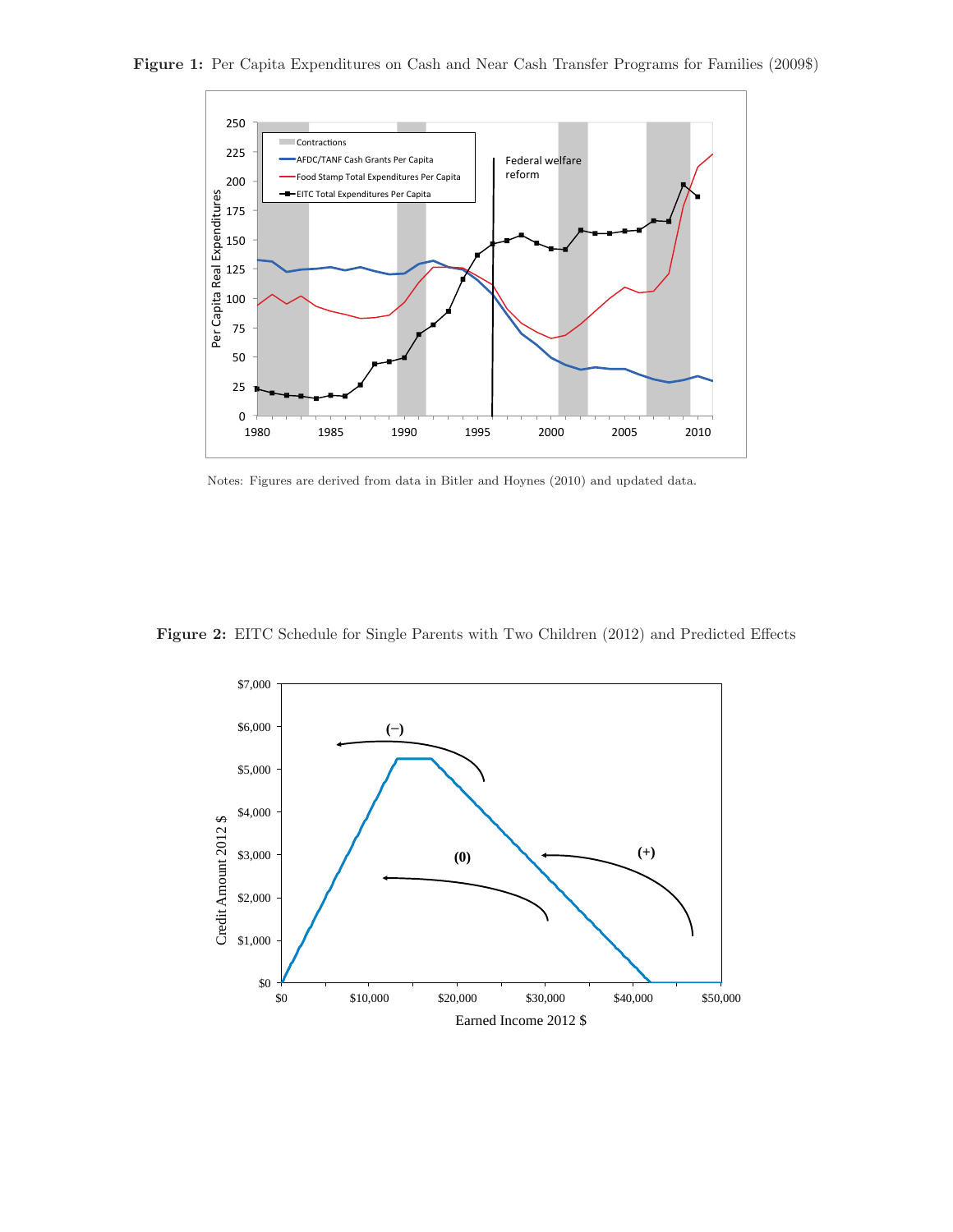

**Figure 3:** EITC Maximum Benefits By Number of Children (2012\$)

Notes: Data on nominal EITC benefits are from Tax Policy Center. Data on CPI are from the BLS.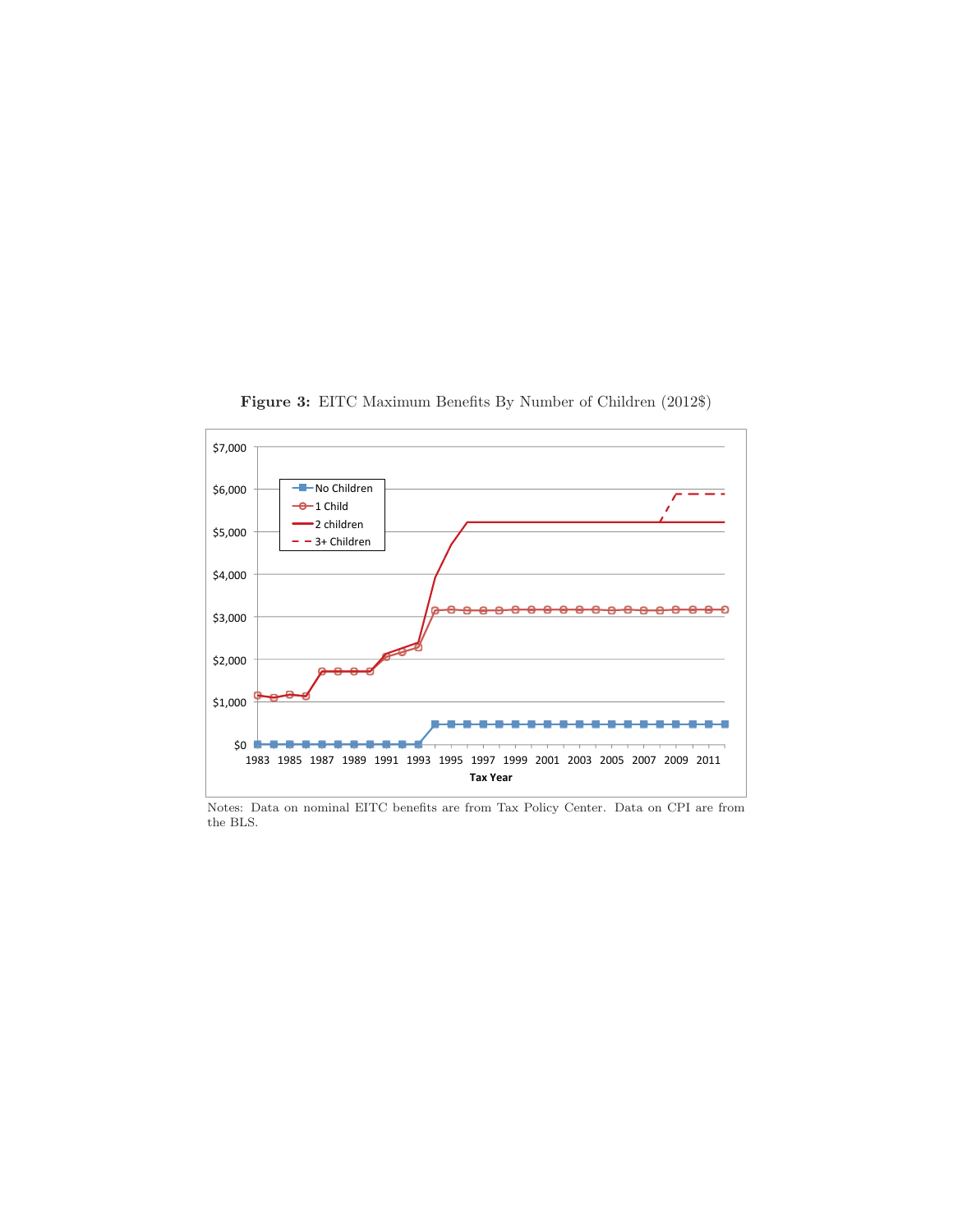

**Figure 4:** EITC Eligibility and the Earned Income Distribution—2006

Notes: Figures show the earned income distribution for Tax Year 2006 with the EITC schedule overlaid. Figures on left are for single filers; figures on right are for married filers. Figures in Panels (a) and (b) are for filers with no children; those in Panels (c) and (d) are for filers with one child, and those in Panels (e) and (f) are for filers with 2 or more children. The share of filers with negative or 0 income as well as those with income above \$60,000 are in the figure notes. Data are from Statistics of Income for tax year 2006 (income earned during calendar year 2006). The sample excludes high-income earners, individuals living abroad, late filers and married couples filing separately. Histograms are weighted to represent the population of tax filers.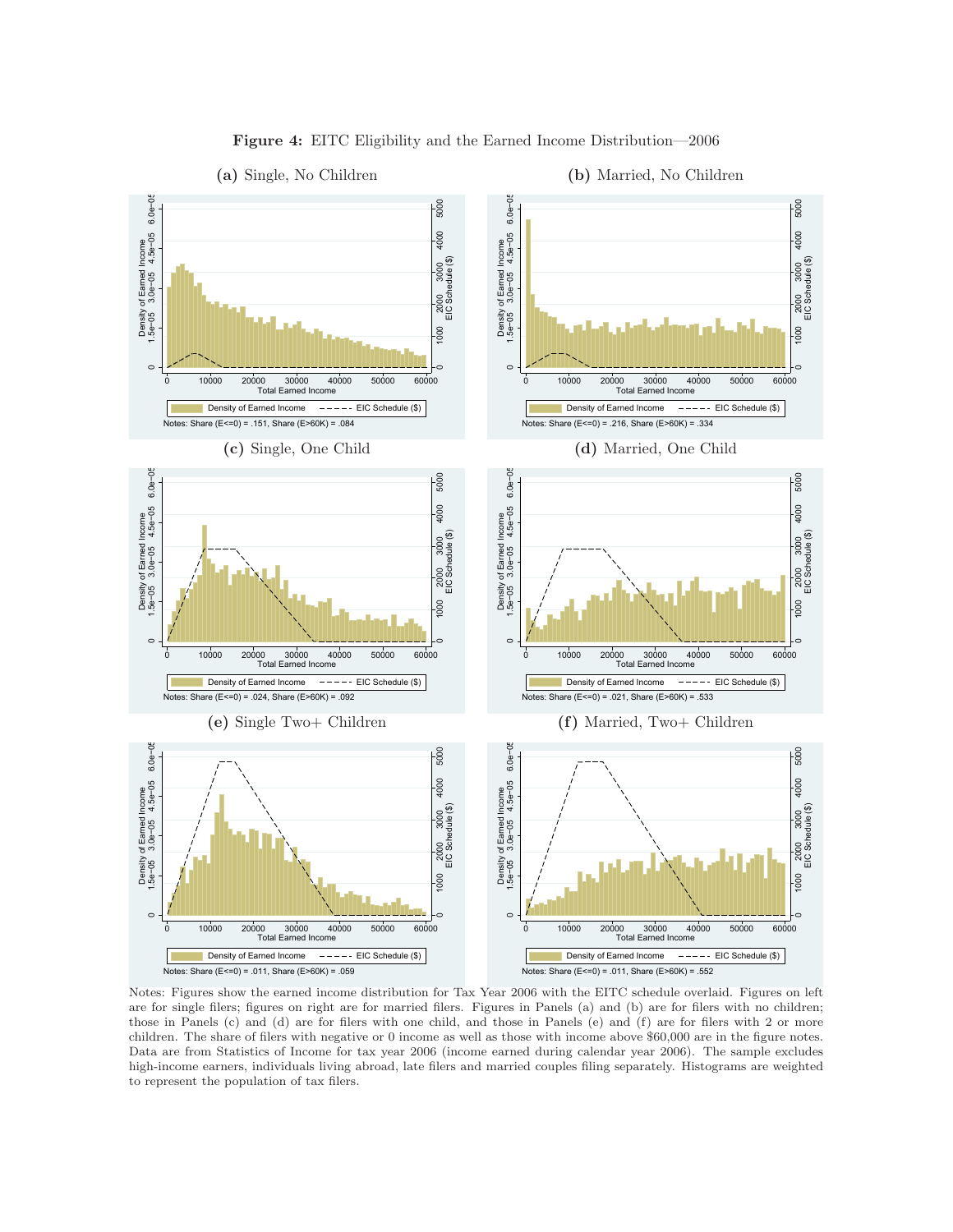

**Figure 5:** EITC Recipiency Rates and Unemployment Rates, Changes from 2000 to 2008 by State

Notes: Data are from the 2000 and 2008 Statistics of Income. Unemployment rate changes measured in percentage points; recipiency rate changes measured in percent. The sample excludes high-income earners, individuals living abroad, late filers and married couples filing separately. Unemployment rates are from the BLS. Circle sizes are proportional to the population of potential filers in each cell, calculated with CPS ASEC data. In order to present results on the same scale, we drop observations where the percent change in EITC recipients divided by population is larger than 130.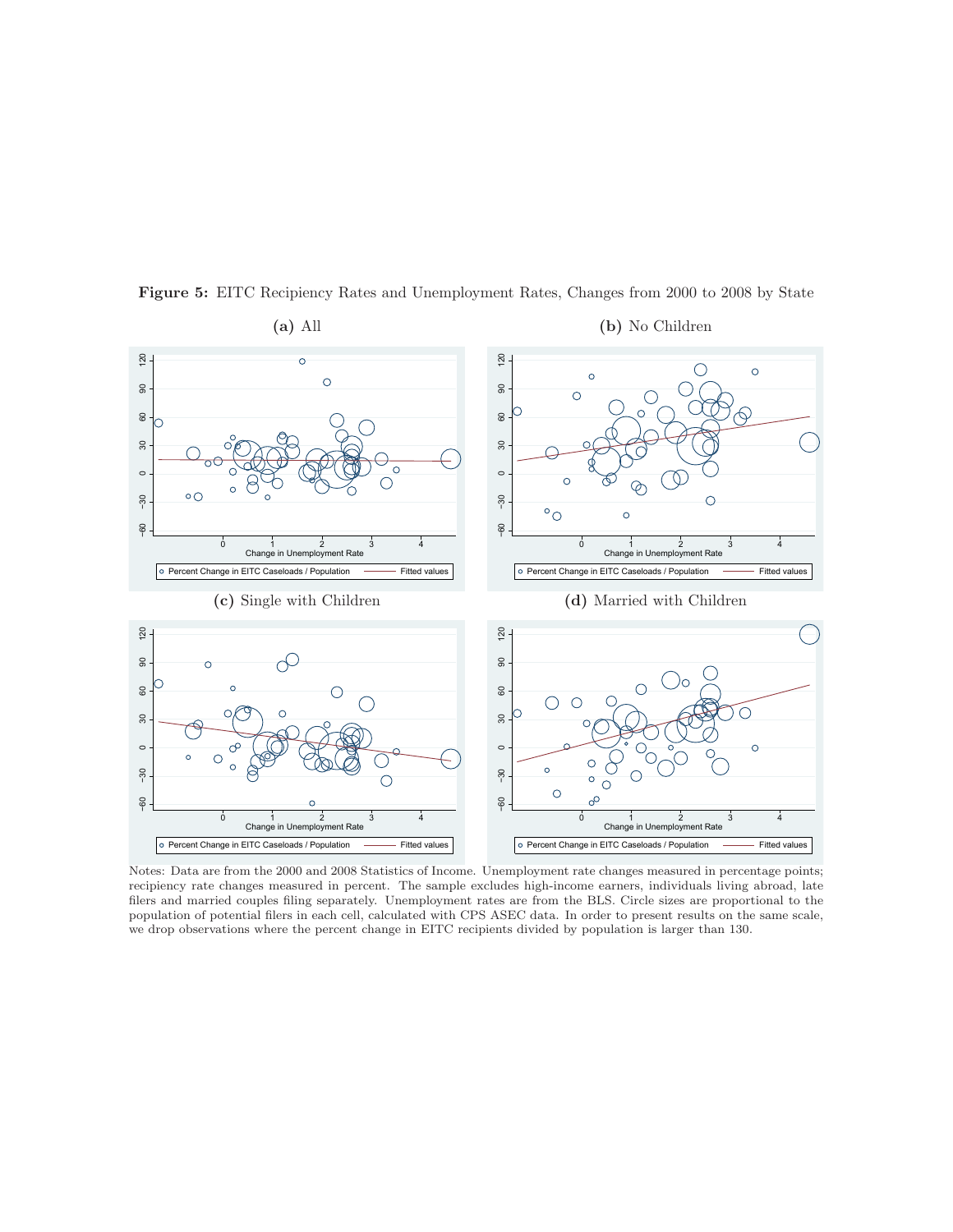

**Figure 6:** Effect of Unemployment Rate on Location in EITC Schedule According to Earned Income

**(a)** Married with Children





Notes: Data are from the 1996–2008 Statistics of Income, with denominators measuring the number of potential tax filers from the CPS ASEC for the corresponding survey year after the tax year. The sample excludes high-income earners, individuals living abroad, late filers and married couples filing separately. Each point represents an estimated coefficient where the dependent variable is the number of filers whose earned income puts them in each EITC range, each divided by the population of total potential filers in the demographic group. All regressions include controls for demographic characteristics, as well as state and year fixed effects. The results are weighted by the population of potential filers in each cell. The unemployment rate is measured in percent. Standard errors are clustered by state.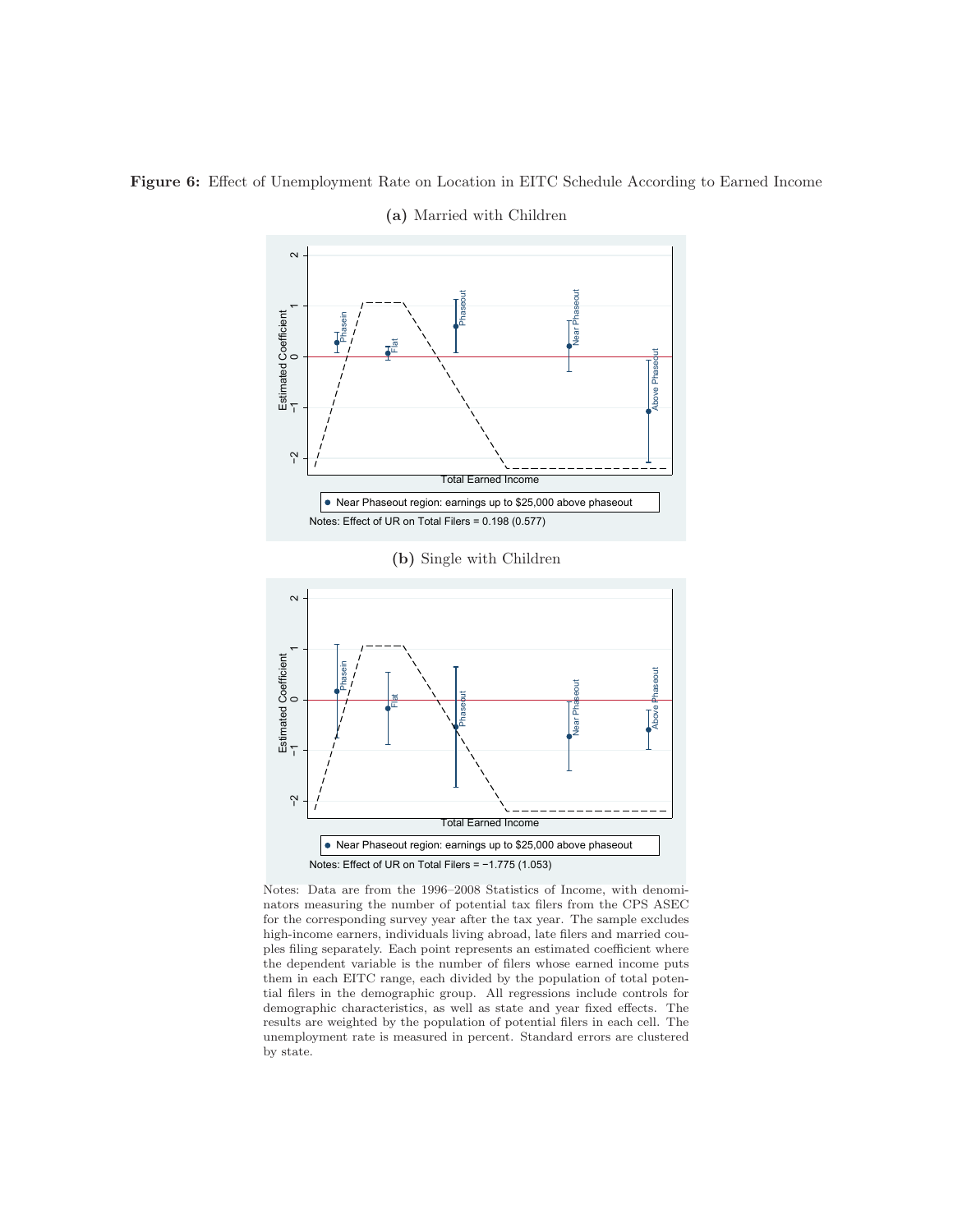# **A Appendix: Further Results**

|                                              |           | Single    |                   |          | Married  |             |
|----------------------------------------------|-----------|-----------|-------------------|----------|----------|-------------|
|                                              | (1)       | (2)       | $\left( 3\right)$ | (4)      | (5)      | (6)         |
|                                              | Zero      | One       | Two or More       | Zero     | One      | Two or More |
| A: EITC Recipiency Rate                      |           |           |                   |          |          |             |
| Unemployment Rate                            | $0.477**$ | $-1.137$  | $-0.472$          | $-0.102$ | $0.693*$ | $0.986***$  |
|                                              | (0.204)   | (1.706)   | (1.493)           | (0.123)  | (0.373)  | (0.346)     |
| Mean Y                                       | 0.115     | 0.814     | 0.906             | 0.023    | 0.134    | 0.150       |
| Percent Impact $(\%)$                        | 4.1       | $-1.4$    | $-0.5$            | $-4.4$   | 5.2      | 6.6         |
| Observations                                 | 663       | 663       | 663               | 663      | 663      | 663         |
| B: EITC Dollars/Potential Tax Filer (2008\$) |           |           |                   |          |          |             |
| Unemployment Rate                            | 95.8      | $-3419.5$ | $-767.7$          | $-31.2$  | 1026.4   | $2477.1**$  |
|                                              | (66.1)    | (3906.9)  | (5195.9)          | (39.2)   | (723.8)  | (1007.3)    |
| Mean Y                                       | 29.2      | 1647.3    | 2899.1            | 6.0      | 239.2    | 407.5       |
| Percent Impact $(\%)$                        | 3.3       | $-2.1$    | $-0.3$            | $-5.2$   | 4.3      | 6.1         |
| Observations                                 | 663       | 663       | 663               | 663      | 663      | 663         |

**Table A.1:** Effects of Unemployment Rate on EITC Recipiency Rate and Expenditures per Potential Tax filer, by Marital Status and Number of Children

> Notes: Data are from the 1996–2008 Statistics of Income, with denominators measuring the number of potential tax filers from the CPS ASEC for the corresponding survey year after the tax year. The sample excludes high-income earners, individuals living abroad, late filers and married couples filing separately. The dependent variables are total EITC recipients and real EITC expenditures (\$2008), each divided by the total population of potential filers in each cell. All regressions include controls for state and year fixed effects. The results are weighted by the population of potential filers in each cell. The unemployment rate is measured in percentage points. Percent impact is calculated as the effect of a 1 percentage point (1 unit) increase in the unemployment rate divided by the mean value of the dependent variable. Standard errors are clustered by state and shown in parentheses.  $*$  p $< 0.10, **$  $p<0.05$ , \*\*\*  $p<0.01$ .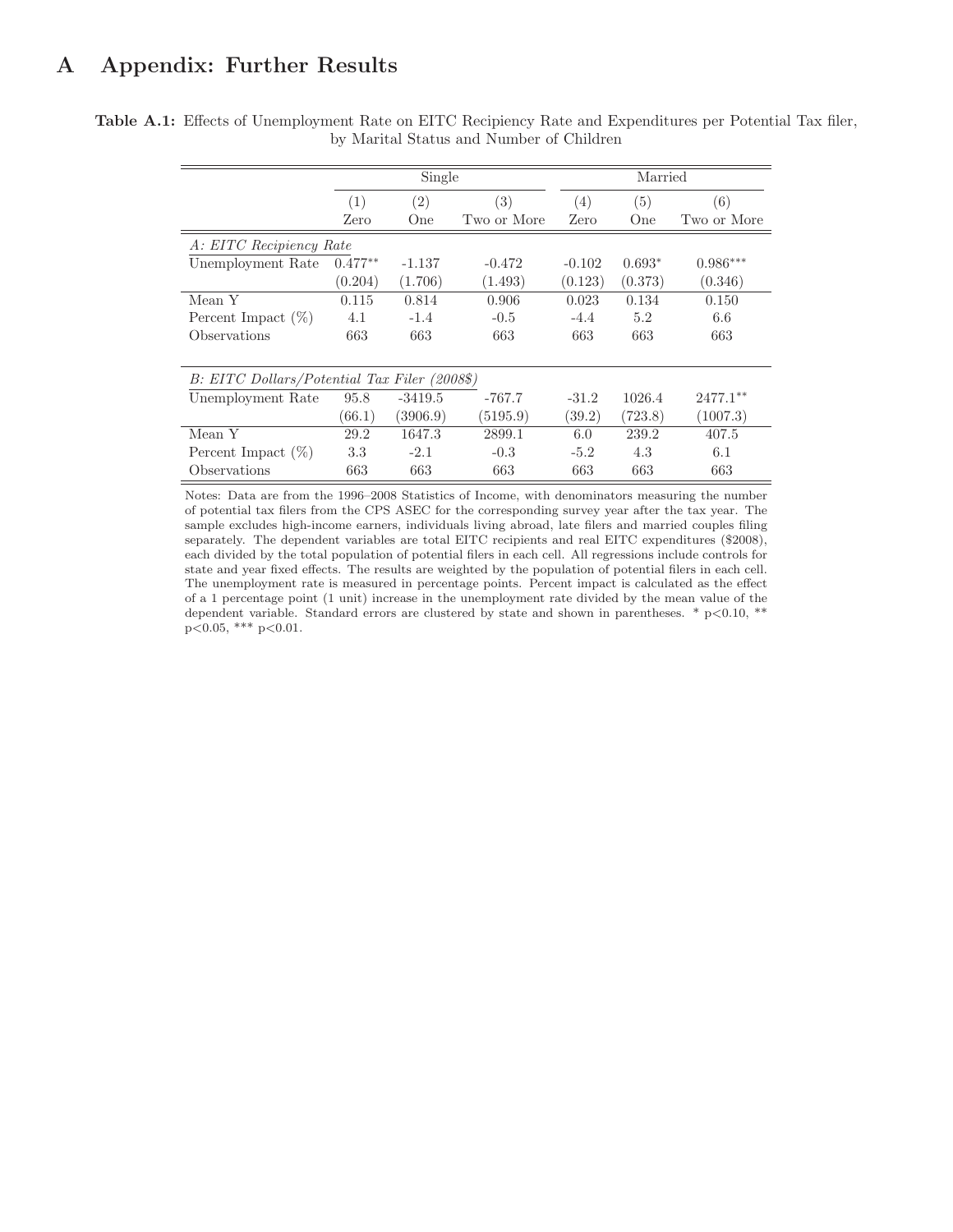|                                              | (1)         | (2)       | (3)         |
|----------------------------------------------|-------------|-----------|-------------|
|                                              | Children,   | Children. |             |
|                                              | Married     | Single    | No Children |
| A: EITC Recipiency Rate                      |             |           |             |
| UR $*$ Expansion                             | $0.956***$  | $-0.333$  | $0.280*$    |
|                                              | (0.270)     | (1.405)   | (0.146)     |
| UR $*$ Recession                             | $0.894***$  | $-0.722$  | $0.257*$    |
|                                              | (0.271)     | (1.305)   | (0.134)     |
| $p$ -value, rec. coef. = exp. coef.          | 0.288       | 0.172     | 0.497       |
| Observations                                 | 1326        | 1326      | 1326        |
|                                              |             |           |             |
| B: EITC Dollars/Potential Tax Filer (2008\$) |             |           |             |
| $UR * Expansion$                             | $2111.6***$ | $-1320.6$ | 53.8        |
|                                              | (679.9)     | (4145.0)  | (47.7)      |
| $UR * Recession$                             | 1995.9***   | $-1998.3$ | 48.3        |
|                                              | (672.5)     | (3862.8)  | (46.1)      |
| $p$ -value, rec. coef. = exp. coef.          | 0.463       | 0.407     | 0.638       |
| Observations                                 | 1326        | 1326      | 1326        |
|                                              |             |           |             |
| C: Probability of Filing Taxes               |             |           |             |
| $UR * Expansion$                             | 0.266       | $-1.769$  | $-1.720***$ |
|                                              | (0.627)     | (1.077)   | (0.604)     |
| $UR * Recession$                             | 0.210       | $-1.774*$ | $-1.550***$ |
|                                              | (0.580)     | (1.043)   | (0.570)     |
| $p$ -value, rec. coef. = exp. coef.          | 0.762       | 0.988     | 0.307       |
| Observations                                 | 1326        | 1326      | 1326        |
|                                              |             |           |             |

**Table A.2:** Asymmetric Effects of Unemployment Rate on EITC Recipiency Rate, Expenditures per Potential Tax Filer, and and Propensity to File Taxes

Notes: Data are from the 1996–2008 Statistics of Income, with denominators measuring the number of potential tax filers from the CPS ASEC for the corresponding survey year after the tax year. The sample excludes high-income earners, individuals living abroad, late filers and married couples filing separately. The dependent variables are total EITC recipients, real EITC expenditures (\$2008) and total filers, each divided by the total population of potential filers in each cell. Expansion (recession) years are defined as years in which a state experienced a decrease (increase) in the state unemployment rate. All regressions include controls for demographic characteristics, as well as state and year fixed effects. The results are weighted by the population of potential filers in each cell. The unemployment rate is measured in percentage points. Percent impact is calculated as the effect of a 1 percentage point (1 unit) increase in the unemployment rate divided by the mean value of the dependent variable. Standard errors are clustered by state and shown in parentheses. \*  $p<0.10$ , \*\*  $p<0.05$ , \*\*\*  $p<0.01$ .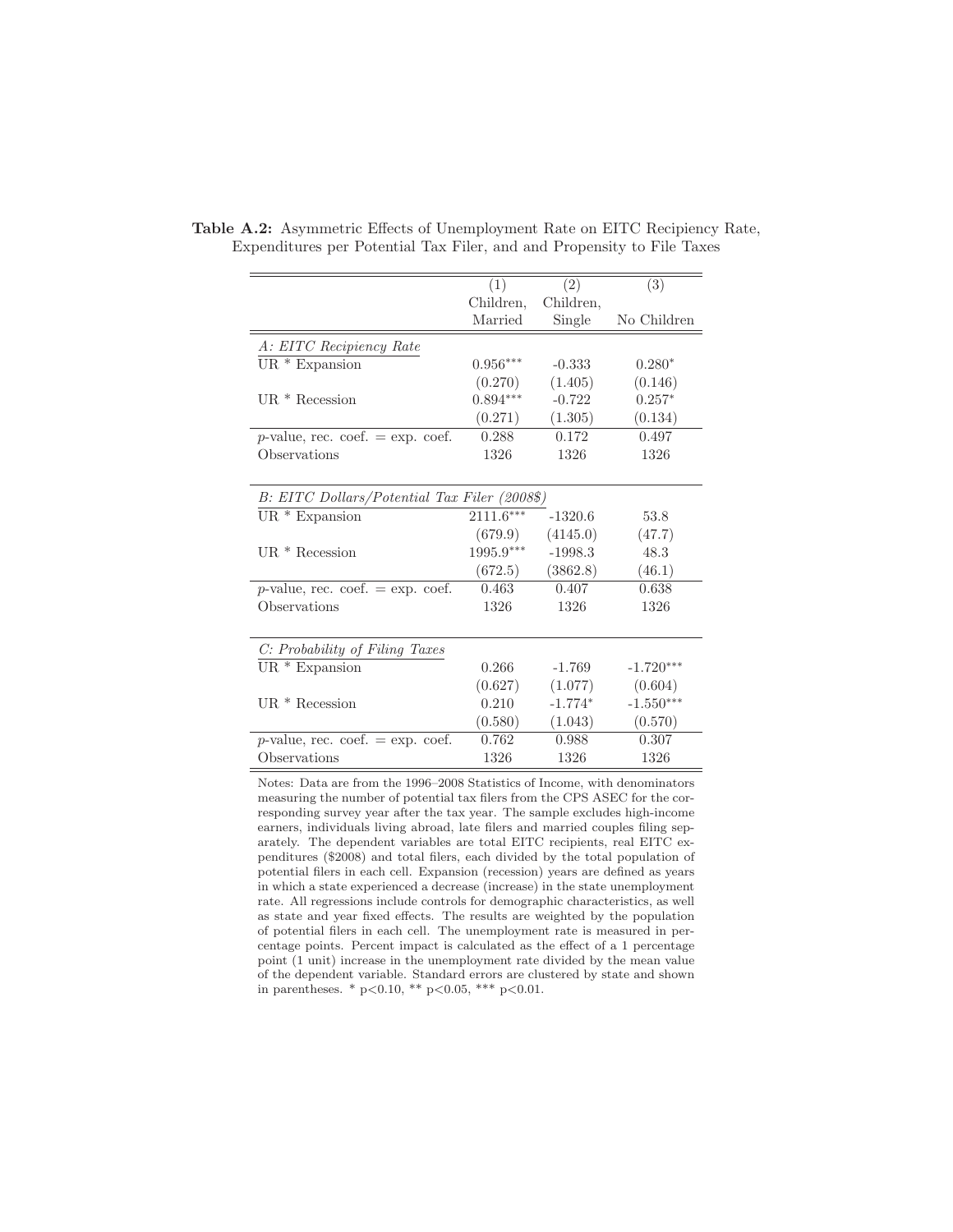|                                              | (1)        | (2)        | (3)       | (4)         |
|----------------------------------------------|------------|------------|-----------|-------------|
|                                              |            | Children,  | Children, |             |
|                                              | All        | Married    | Single    | No Children |
| A: EITC Recipiency Rate                      |            |            |           |             |
| Log (Employment)                             | $-0.127**$ | $-0.163**$ | $-0.054$  | $-0.070***$ |
|                                              | (0.049)    | (0.061)    | (0.272)   | (0.026)     |
| Mean Y                                       | 0.220      | 0.144      | 0.855     | 0.079       |
| Observations                                 | 663        | 1326       | 1326      | 1326        |
|                                              |            |            |           |             |
| B: EITC Dollars/Potential Tax Filer (2008\$) |            |            |           |             |
| Log (Employment)                             | $-241.6$   | $-307.6$   | $-495.8$  | $-16.3*$    |
|                                              | (155.5)    | (187.1)    | (805.9)   | (9.2)       |
| Mean Y                                       | 460.5      | 345.3      | 2201.6    | 20.1        |
| Observations                                 | 663        | 1326       | 1326      | 1326        |

**Table A.3:** Effects of Employment on EITC Recipiency Rate and Expenditures per Potential Tax Filer

Notes: Data are from the 1996–2008 Statistics of Income, with denominators measuring the number of potential tax filers from the CPS ASEC for the corresponding survey year after the tax year. The business cycle is measured by the natural log of non-farm employment from the BLS. The sample excludes high-income earners, late filers, individuals living abroad and married couples filing separately. The dependent variables are total EITC recipients and real EITC expenditures (\$2008), each divided by the total population of potential filers in each cell. All regressions include controls for demographic characteristics, as well as state and year fixed effects. The results are weighted by the population of potential filers in each cell. Standard errors are clustered by state and shown in parentheses. \*  $p<0.10$ , \*\*  $p<0.05$ , \*\*\*  $p<0.01$ .

**Table A.4:** Effect of Cycles on Filing Propensity and EITC Eligible Filers per Potential Filer, By Earned Income

|                       | (1)       | (2)        | (3)        | (4)      | (5)       | (6)           | $\overline{(7)}$ | (8)          |
|-----------------------|-----------|------------|------------|----------|-----------|---------------|------------------|--------------|
|                       | Total     | Eligible   | Phasein    | Flat     | Phaseout  | Near Phaseout | Above            | Non-positive |
| A: Married with Kids  |           |            |            |          |           |               |                  |              |
| Unemployment Rate     | 0.198     | $1.035***$ | $0.281***$ | 0.071    | $0.602**$ | 0.211         | $-1.074**$       | 0.027        |
|                       | (0.577)   | (0.322)    | (0.104)    | (0.068)  | (0.268)   | (0.256)       | (0.514)          | (0.044)      |
| Share of Filers       | 1.00      | 0.24       | 0.03       | 0.04     | 0.17      | 0.24          | 0.52             | 0.01         |
| Mean Y                | 0.818     | 0.192      | 0.026      | 0.030    | 0.142     | 0.197         | 0.424            | 0.012        |
| Percent Impact $(\%)$ | 0.2       | 5.4        | 10.9       | 2.4      | 4.2       | 1.1           | $-2.5$           | 2.2          |
| <b>Observations</b>   | 1326      | 1326       | 1326       | 1326     | 1326      | 1326          | 1326             | 1326         |
|                       |           |            |            |          |           |               |                  |              |
| B: Single with Kids   |           |            |            |          |           |               |                  |              |
| Unemployment Rate     | $-1.775*$ | $-0.537$   | 0.168      | $-0.170$ | $-0.535$  | $-0.723**$    | $-0.590***$      | 0.075        |
|                       | (1.053)   | (1.031)    | (0.472)    | (0.364)  | (0.604)   | (0.348)       | (0.195)          | (0.118)      |
| Share of Filers       | 1.00      | 0.74       | 0.18       | 0.15     | 0.41      | 0.17          | 0.07             | 0.02         |
| Mean Y                | 1.135     | 0.839      | 0.195      | 0.175    | 0.469     | 0.192         | 0.085            | 0.020        |
| Percent Impact $(\%)$ | $-1.6$    | $-0.6$     | 0.9        | $-1.0$   | $-1.1$    | $-3.8$        | $-6.9$           | 3.8          |
| Observations          | 1323      | 1323       | 1323       | 1323     | 1323      | 1323          | 1323             | 1323         |

Notes: Regressions present the effect of the unemployment rate on the total number of filers per potential tax filers (column 1) or the number of filers in various ranges of the EITC schedule according to earnings denominated by the number of potential tax filers (columns 2–8). All regressions include controls for demographic characteristics, as well as state and year fixed effects. The results are weighted by the population in each cell. The unemployment rate is measured in percentage points. Percent impact is calculated as the effect of a 1 percentage point (1 unit) increase in the unemployment rate divided by the mean value of the dependent variable. Standard errors are clustered by state and shown in parentheses. \*  $p<0.10$ , \*\*  $p<0.05$ , \*\*\*  $p<0.01$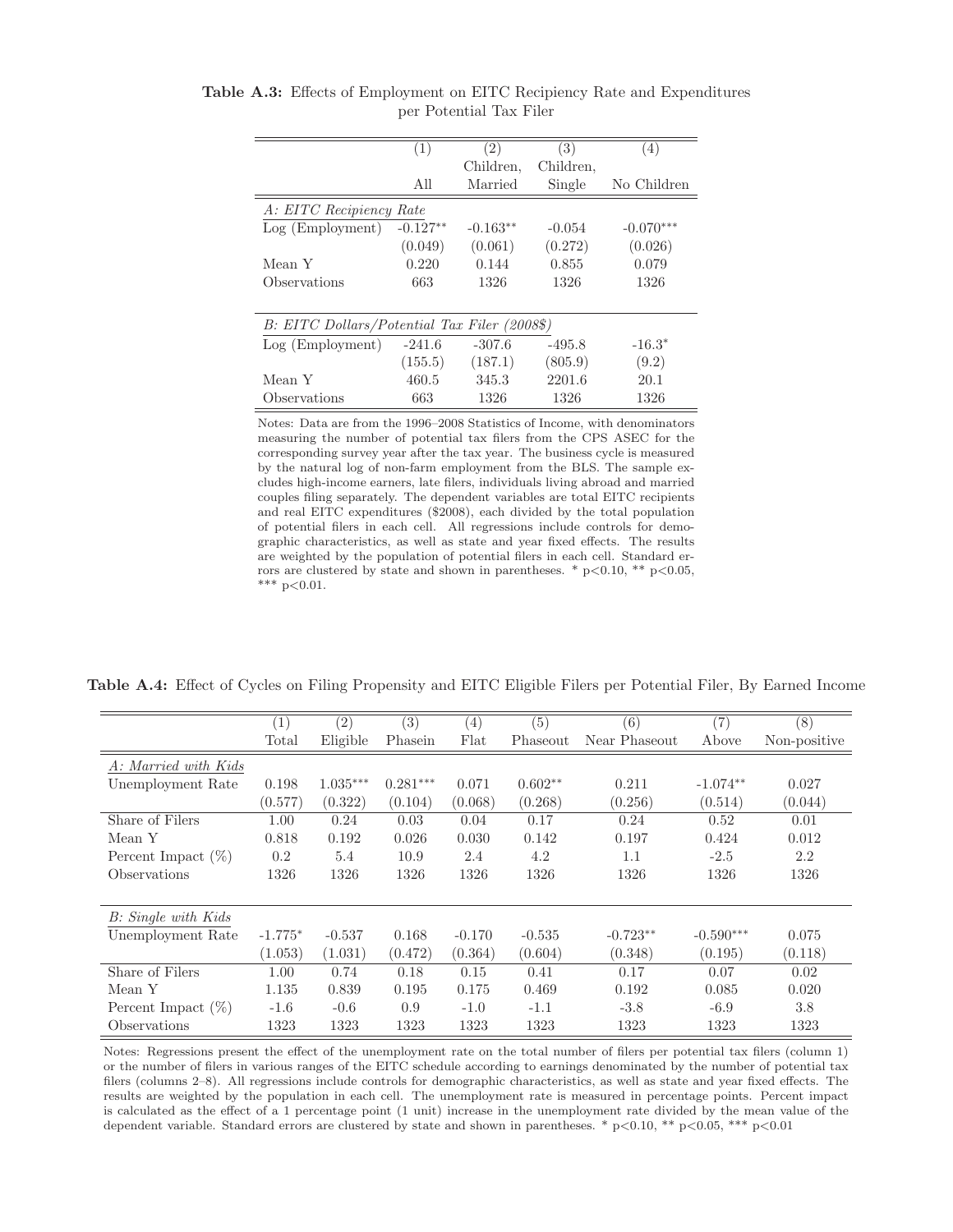|                                                   | (1)                    | (2)       | (3)         |
|---------------------------------------------------|------------------------|-----------|-------------|
|                                                   | Children,              | Children, |             |
|                                                   | Married                | Single    | No Children |
| A: EITC Recipients                                |                        |           |             |
| a) Kids: 18 and younger                           | $0.935***$             | $-0.828$  | $0.236*$    |
|                                                   | (0.295)                | (1.437)   | (0.126)     |
|                                                   |                        |           |             |
| b) Kids: 19 and younger, or 24 and FT students    | $0.892***$             | $-0.493$  | $0.244*$    |
|                                                   | (0.276)                | (1.379)   | (0.132)     |
| c) Kids: b) and disabled, citizens only           | $0.938^{\ast\ast\ast}$ | $-0.794$  | $0.243*$    |
|                                                   | (0.265)                | (1.349)   | (0.130)     |
|                                                   |                        |           |             |
| d) Kids: b) and disabled, and filers maximization | $0.856***$             | $-0.636$  | $0.260*$    |
|                                                   | (0.256)                | (1.121)   | (0.142)     |
|                                                   |                        |           |             |
| B: EITC Dollars (2008\$)                          |                        |           |             |
| a) Kids: 18 and younger                           | $2091.7***$            | $-2511.3$ | 44.1        |
|                                                   | (732.9)                | (4266.4)  | (44.3)      |
| b) Kids: 19 and younger, or 24 and FT students    | 1991.0***              | $-1571.4$ | 45.4        |
|                                                   | (685.4)                | (4057.4)  | (46.1)      |
|                                                   |                        |           |             |
| c) Kids: b) and disabled, citizens only           | $2088.0***$            | $-2017.9$ | 45.1        |
|                                                   | (666.8)                | (3964.0)  | (45.5)      |
|                                                   |                        |           |             |
| d) Kids: b) and disabled, and filers maximization | 1908.6***              | $-1786.7$ | 48.3        |
|                                                   | (641.4)                | (3381.3)  | (49.8)      |
| Observations                                      | 1326                   | 1326      | 1326        |

**Table A.5:** Sensitivity of Effects of Unemployment Rate on Recipiency Rates and Expenditures per Potential Tax Filer to Definition of Population (Denominator)

Notes: Data are from the 1996–2008 Statistics of Income, with denominators measuring the number of potential tax filers from the CPS ASEC for the corresponding survey year after the tax year using various definitions of this population. The sample excludes high-income earners, individuals living abroad, late filers and married couples filing separately. The dependent variables are total EITC recipients and real EITC expenditures (\$2008), each divided by the total population of potential filers in each cell. All regressions include controls for state and year fixed effects. The results are weighted by the population of potential filers in each cell. The unemployment rate is measured in percentage points. Standard errors are clustered by state and shown in parentheses. \* p<0.10, \*\* p<0.05, \*\*\* p<0.01.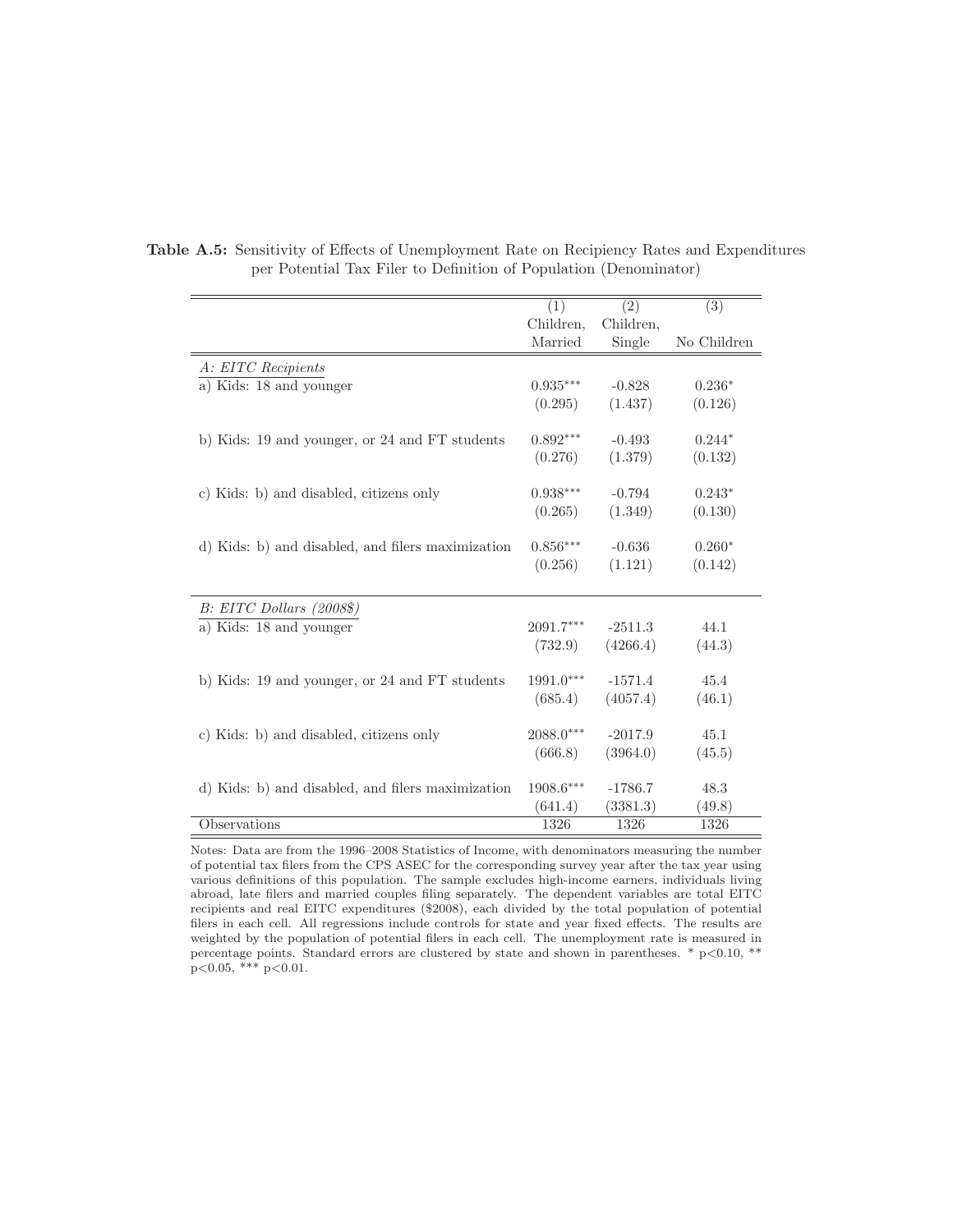**Figure A.1:** Effect of Cycles on EITC Eligible Filers per Potential Filer, By Earned Income



**(b)** Single with Children—SOI



Notes: Data are from the 1996–2008 Statistics of Income and the 1997–2009 CPS ASEC, with denominators measuring the number of potential tax filers from the CPS ASEC for the corresponding survey year after the tax year. The sample excludes high-income earners, individuals living abroad, late filers and married couples filing separately. Each point represents an estimated coefficient where the dependent variable is the number of filers whose earned income puts them in each EITC range, each divided by the population of total potential filers in the demographic group. All regressions include controls for demographic characteristics, as well as state and year fixed effects. The results are weighted by the population of potential filers in each cell. The unemployment rate is measured in percentage points.Standard errors are clustered by state.